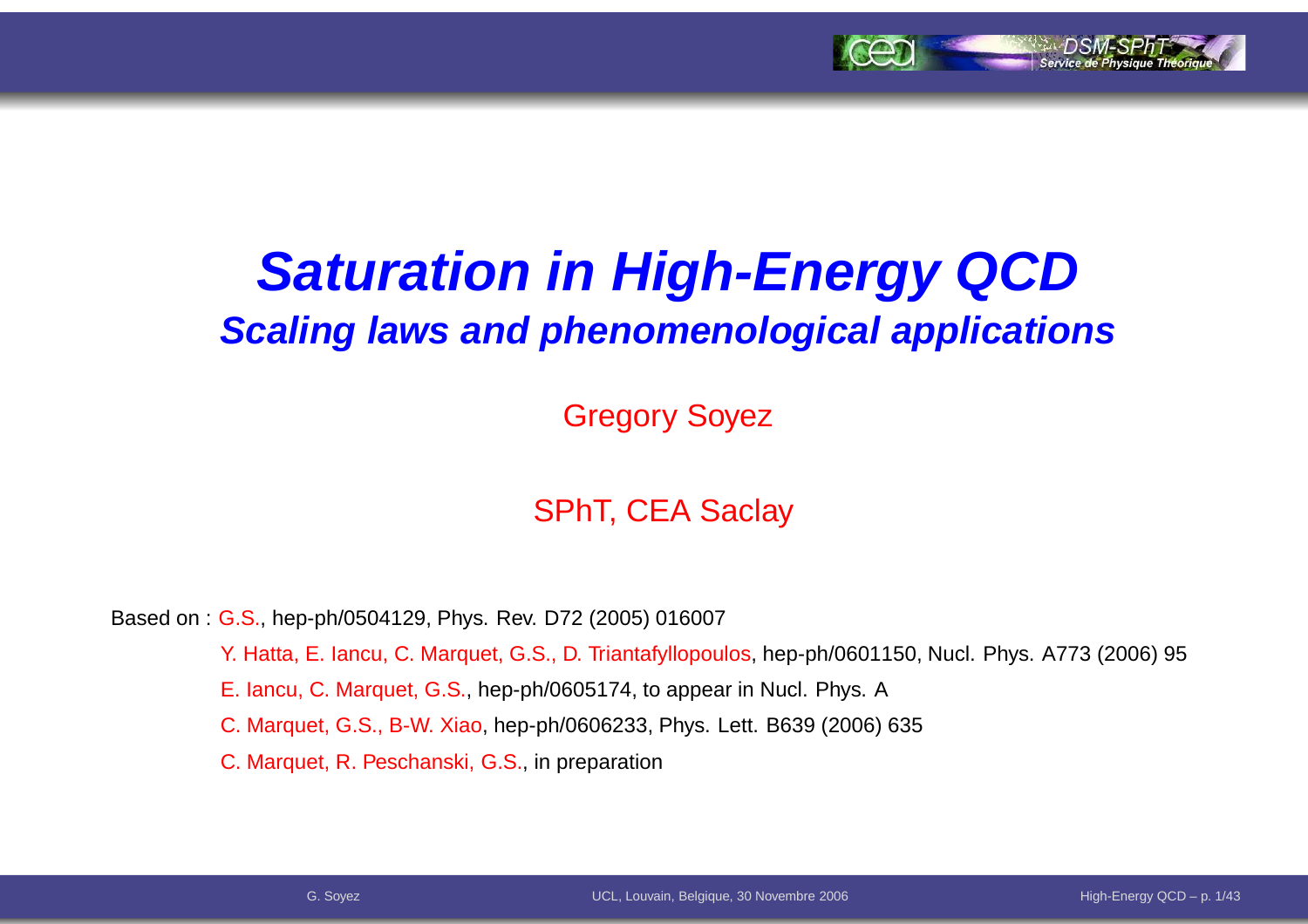#### **Outline**



- **•** Perturbative evolution in high-energy QCD:
	- Leading log approx.: BFKL equation $\bullet$
	- Unitarity/Saturation effects: Balitsky/JIMWLK and BK equation $\bullet$
	- Fluctuation effects: towards <sup>a</sup> new evolution
- Asymptotic solutions:
	- saturation <sup>⇒</sup> geometric scaling
	- fluctuation  $\Rightarrow$  Stochastic evolution  $\Rightarrow$  Diffusive scaling
- Phenomenological consequences
	- Geometric scaling for  $F_2$  and in vector meson production
	- Diffusive scaling in DIS, diffractive DIS and forward gluon production  $\bullet$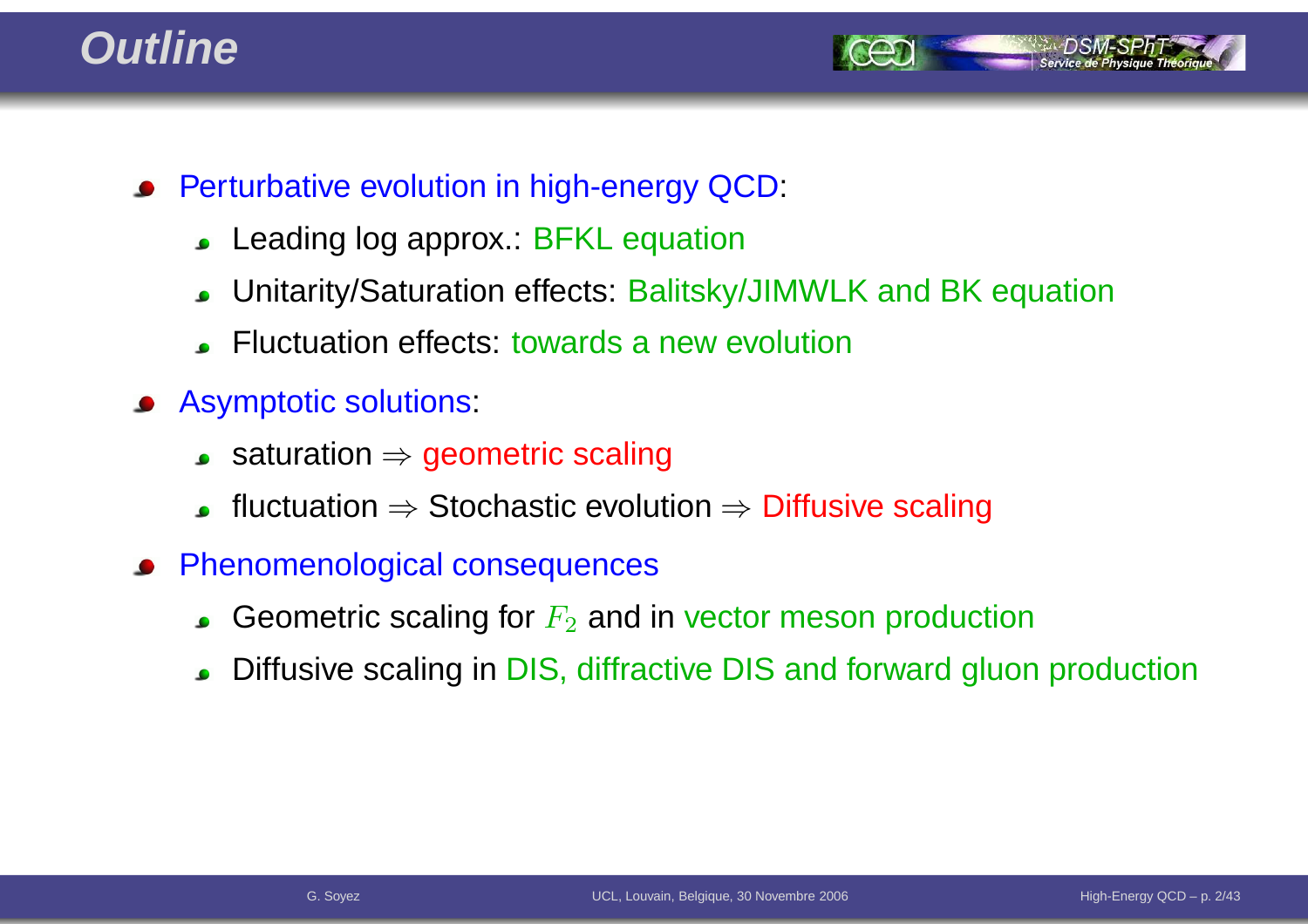## **Motivation: why saturation ?**

 $\log(1/x)$ 2 $\,Q\,$  $=Q_s(Y)$  $\pmb Q$ Non perturbative Size  $\sim 1/Q$ Energy  $\sim Q^2/x$ **BFKL** How to describe**DGLAP**  $\begin{pmatrix} 8 & 8 \\ 0 & 8 \end{pmatrix}$ this in QCD ? $\log(Q^2$  $^{2})$ 

Service de Ph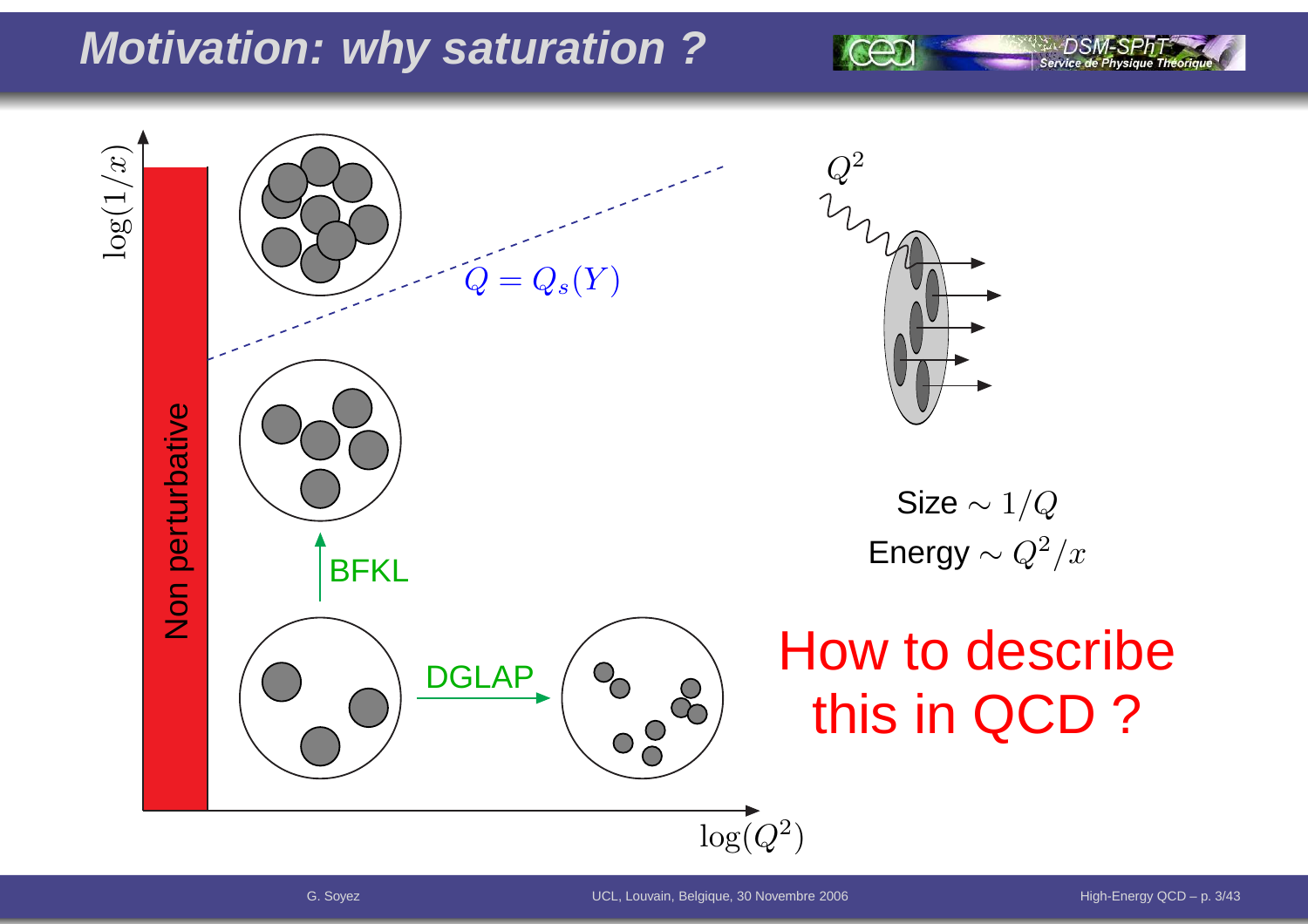Bremsstrahlung:



Probability of emission

$$
dP \sim \alpha_s \frac{dk_\perp^2}{k_\perp^2} \frac{dx}{x}
$$

In the small- $x$  limit

$$
\int_x^1 \frac{dx_1}{x_1} \sim \alpha_s \log(1/x)
$$

Service de Physique Théori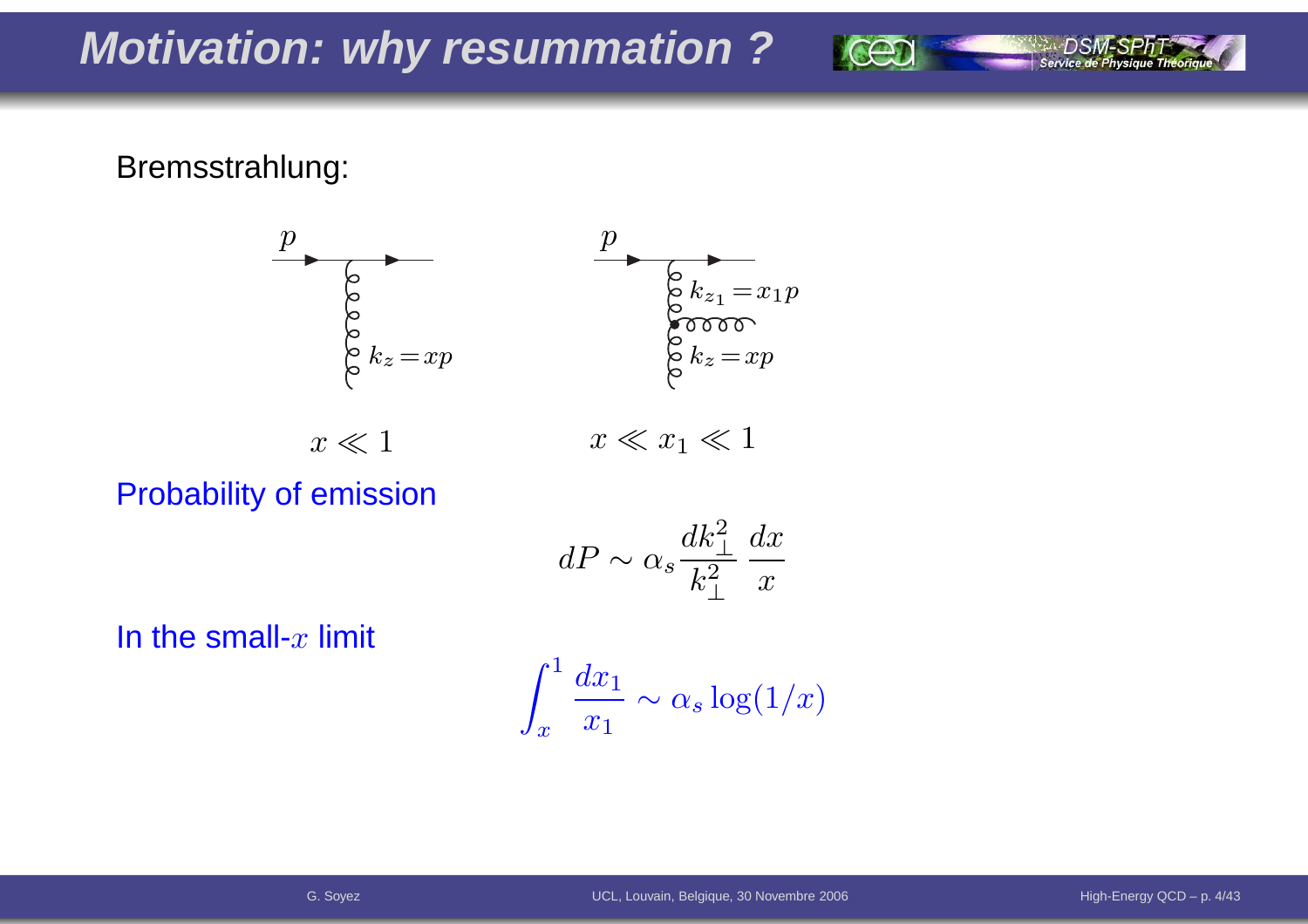Bremsstrahlung:



$$
\begin{array}{l} \circ & x_1 \ll 1 \\ \circ & \circ & \circ & \circ \\ \circ & x_2 \ll x_1 \\ \circ & \circ & \circ & \circ \\ \circ & \circ & \circ & \circ \\ \circ & \circ & \circ & \circ \\ \circ & \circ & \circ & \circ \\ \circ & \circ & \circ & \circ \\ \circ & x \ll x_n \end{array}
$$

Probability of emission

$$
dP \sim \alpha_s \frac{dk_\perp^2}{k_\perp^2} \frac{dx}{x}
$$

In the small- $x$  limit

$$
\int_x^1 \frac{dx_n}{x_n} \dots \int_{x_2}^1 \frac{dx_1}{x_1} \sim \frac{1}{n!} \alpha_s^n \log^n(1/x)
$$

Same order when  $\alpha_s \log(1/x) \sim 1$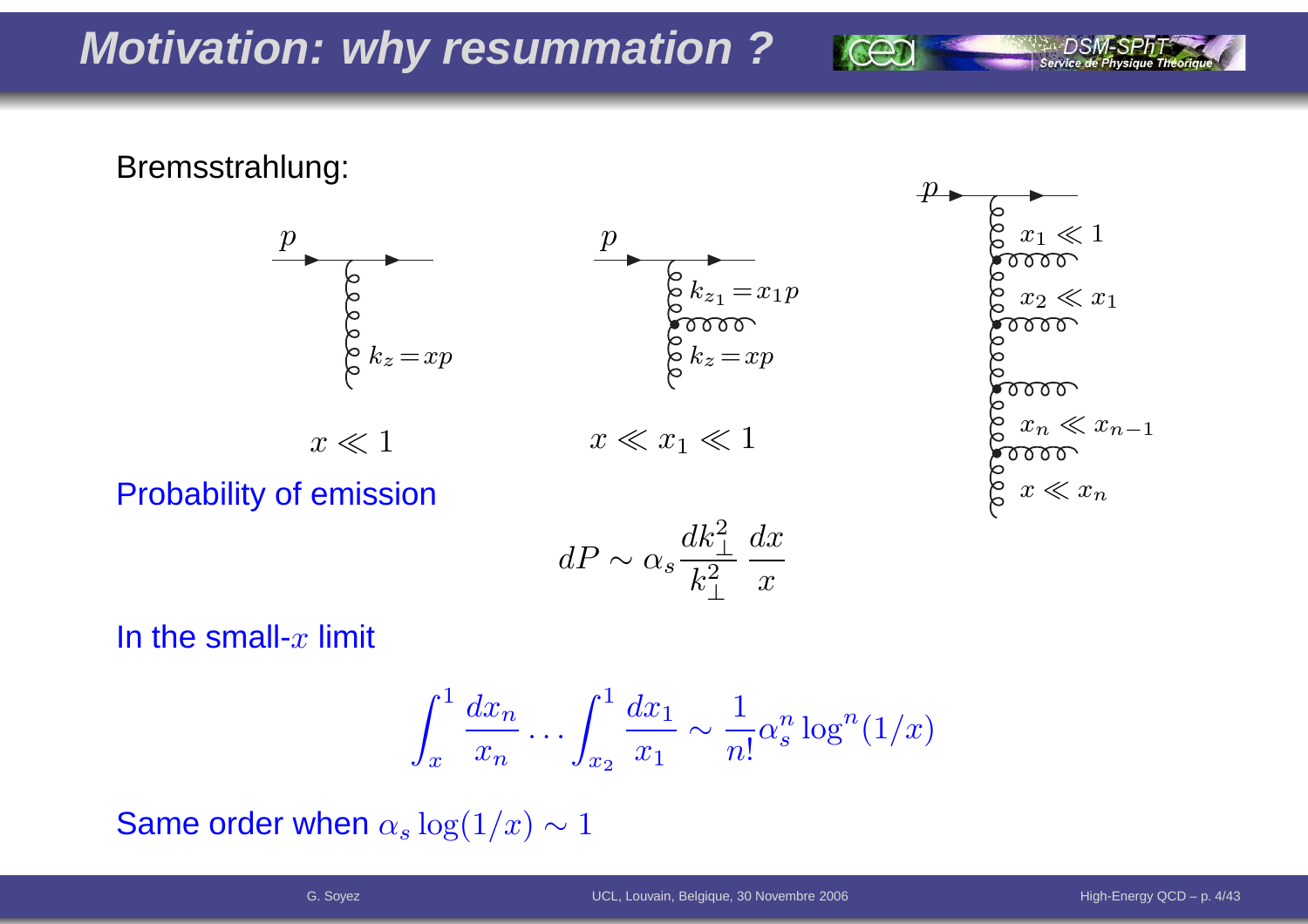

### **Perturbative evolution in high-energy QCD**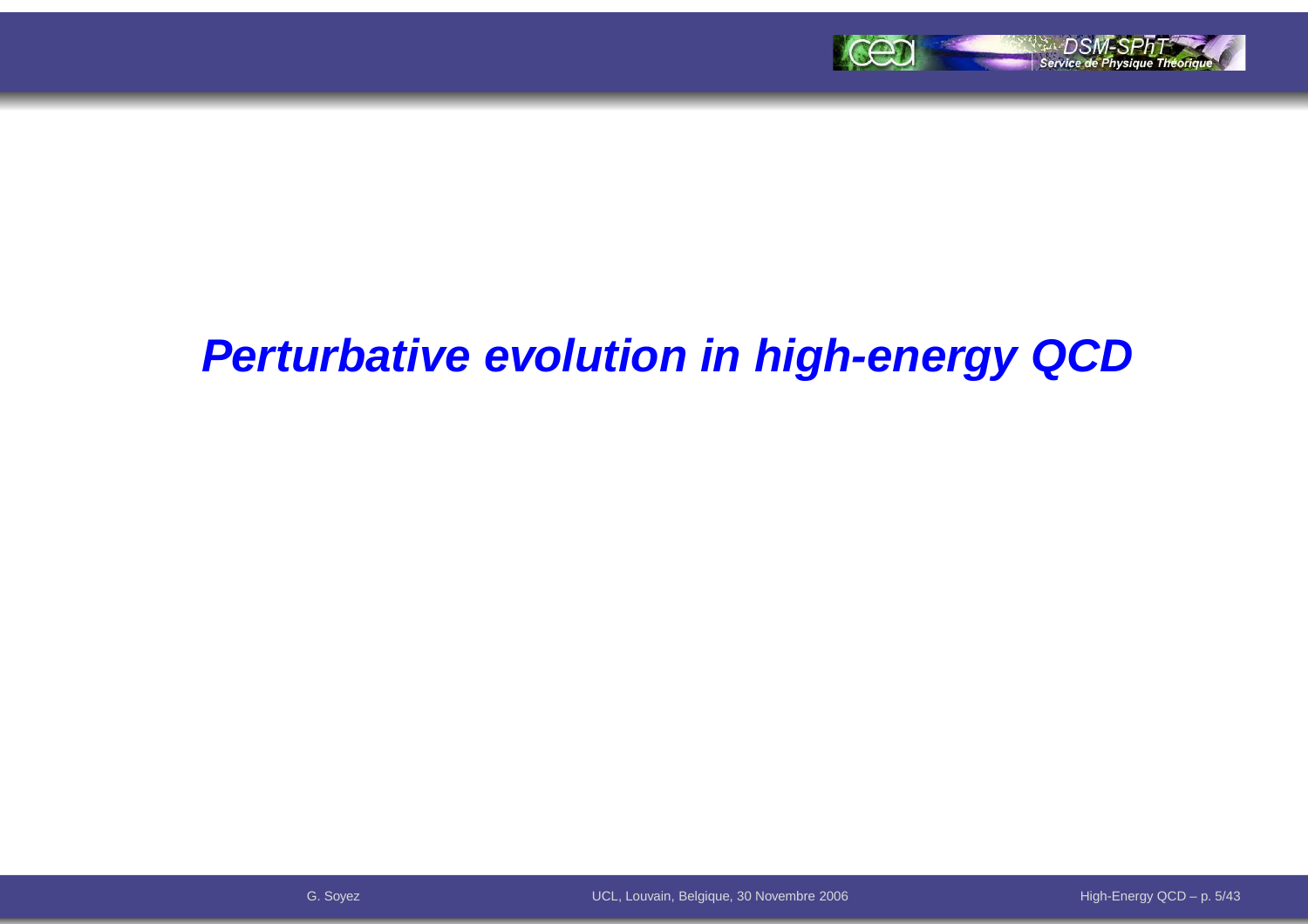## **Dipole picture**



[Mueller,93]

Service de Physi

- Probability  $\bar{\alpha}K$  of emission
- Independent emissions in coordinate space (transverse plane) $\bullet$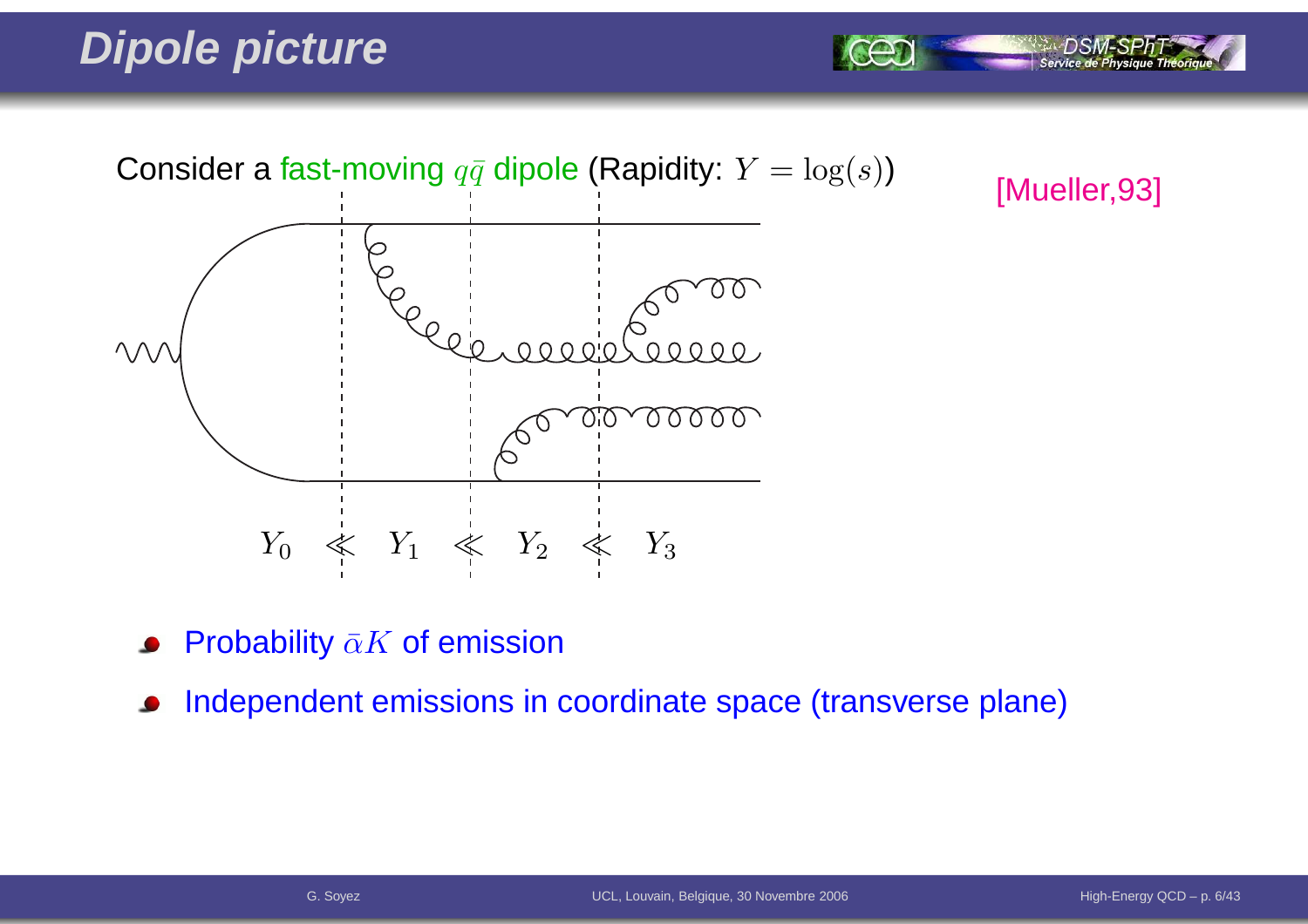## **Dipole picture**



- Probability  $\bar{\alpha}K$  of emission
- Independent emissions in coordinate space (transverse plane)
- Large- $N_c$  approximation  $\bullet$



Service de Physiq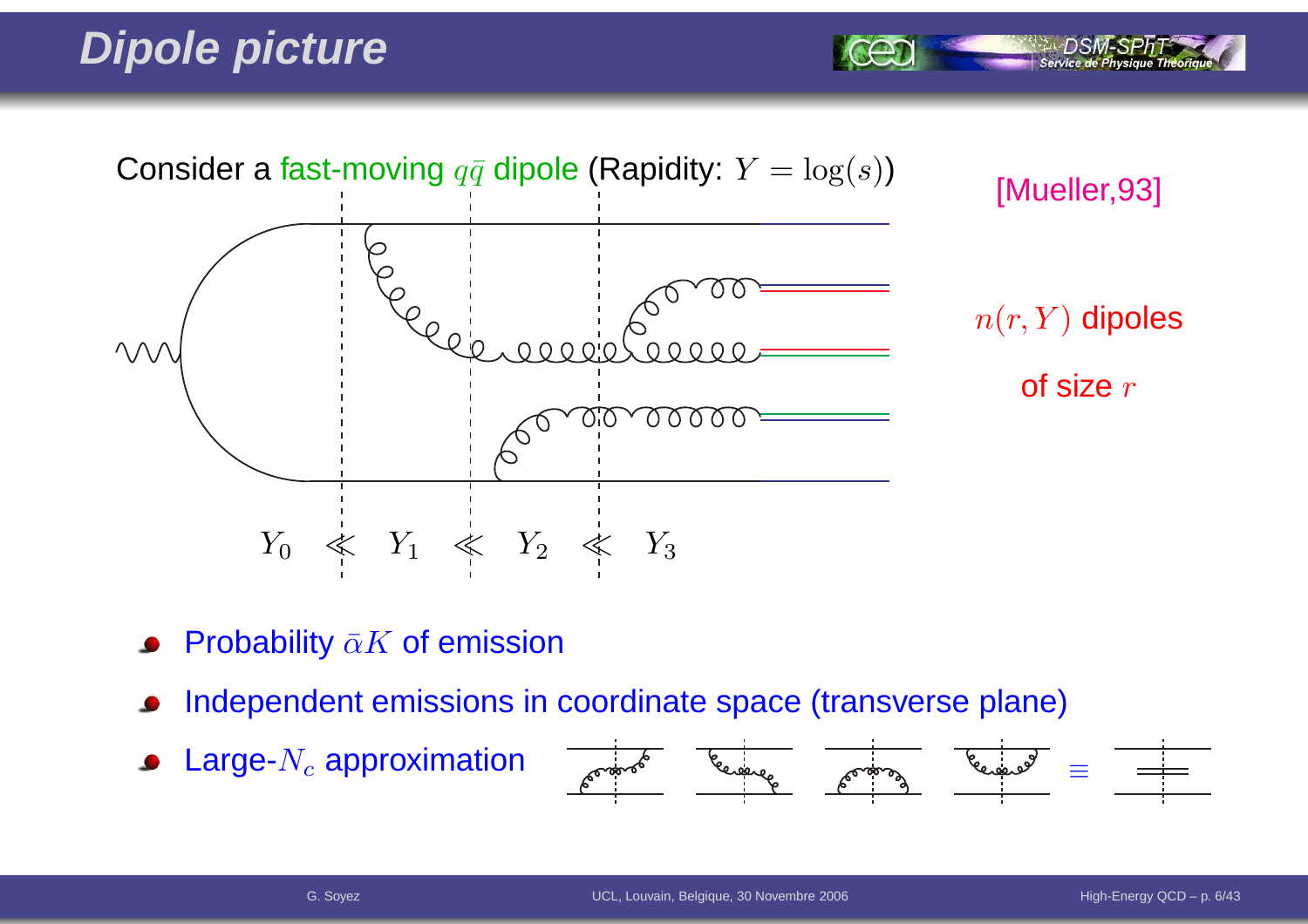# **BFKL evolution (1/4)**

How to observe this system ?



 $T(r,Y)\approx\alpha_s^2$  $\frac{2}{s}n(r,Y)$ 

#### Count the number of dipoles of <sup>a</sup> given size

Service de Physique Théoriq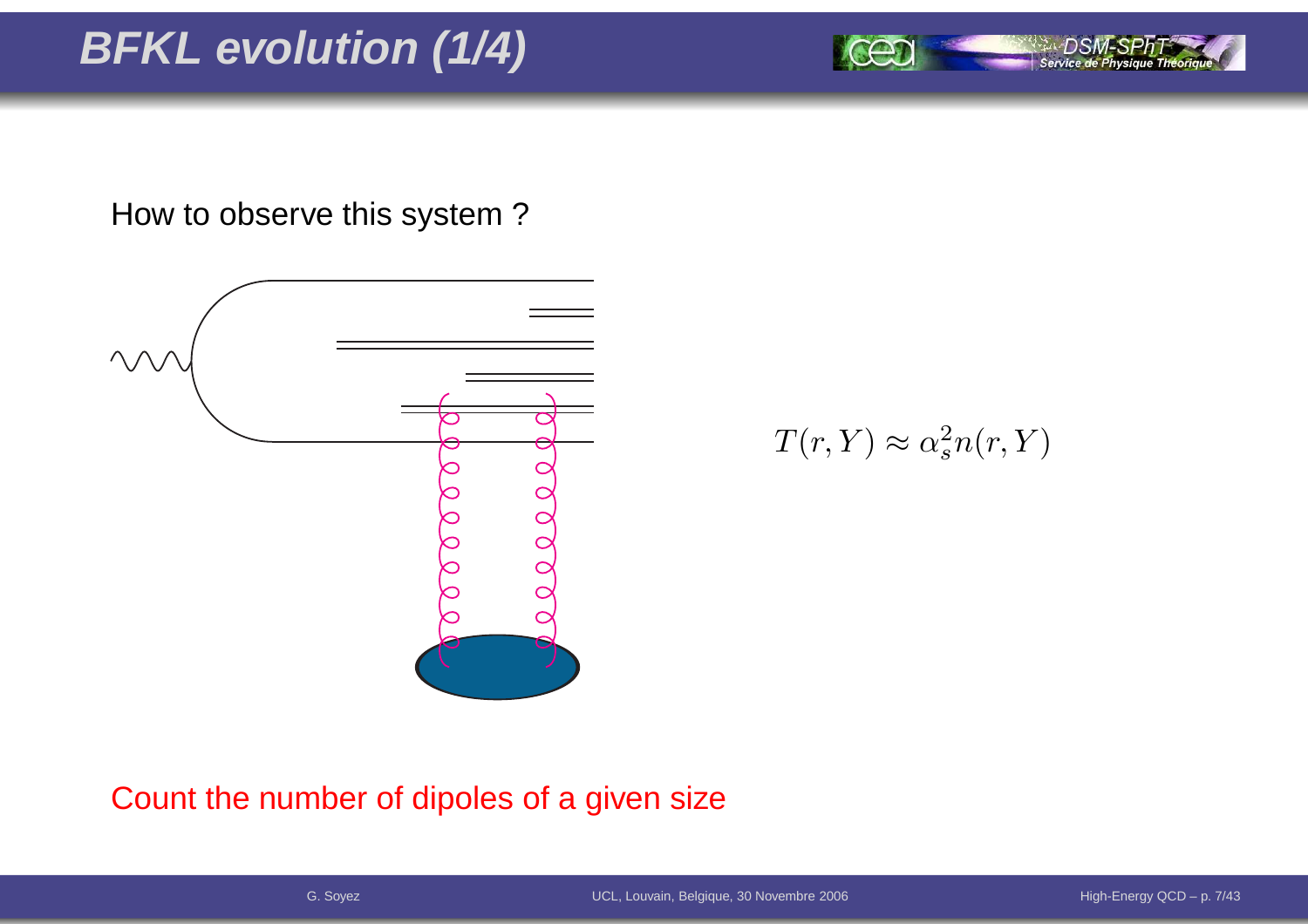# **BFKL evolution (2/4)**

Consider a small increase in rapidity  $\Rightarrow$  splitting



#### [Balitsky,Fadin,Kuraev,Lipatov,78]

Service de Pl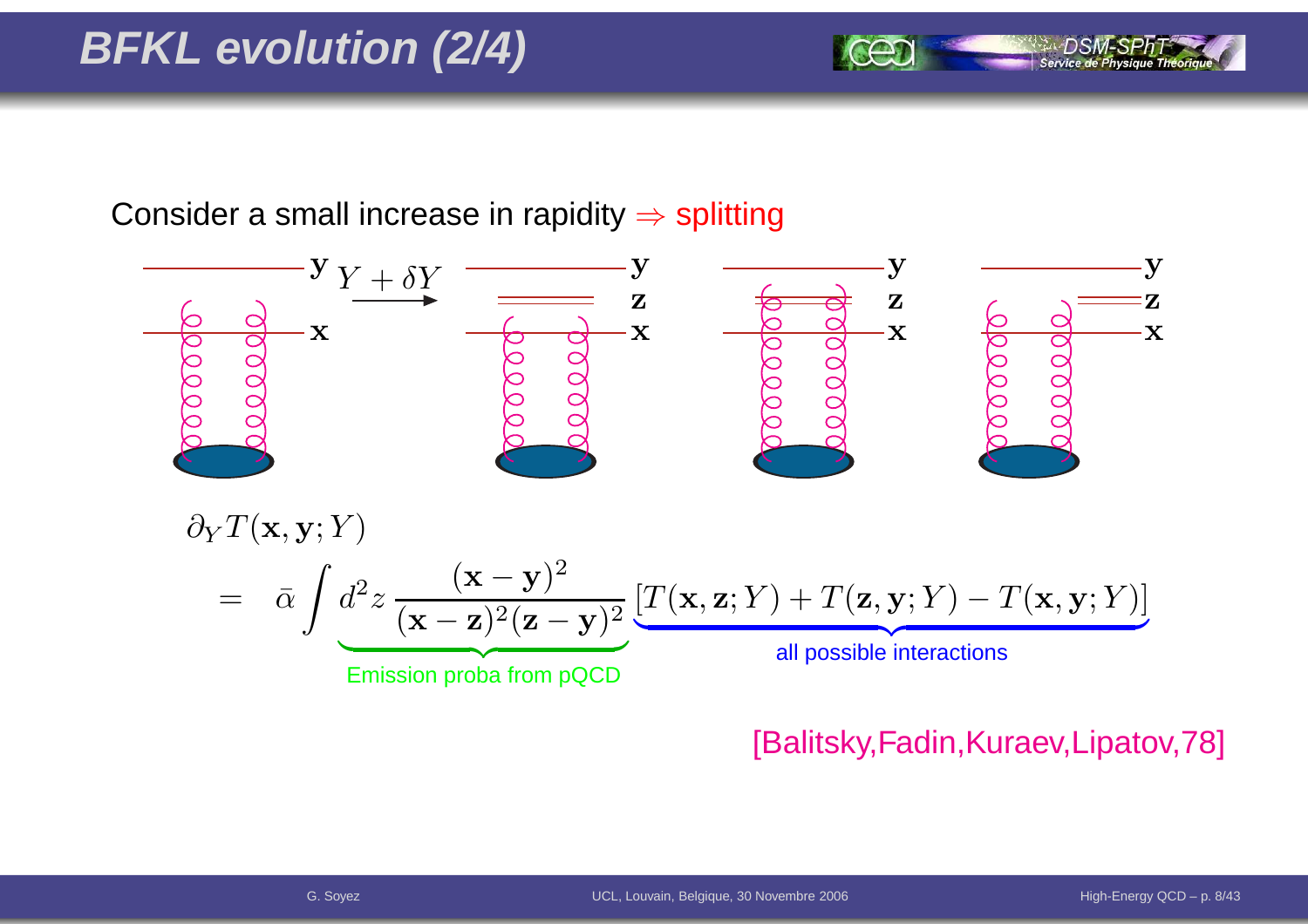The solution goes like

 $T(Y) \sim e^{\omega Y}$  with  $\omega = 4\bar{\alpha} \log(2) \approx 0.5$ 

- Fast growth of the amplitude
- Intercept value too large
- Violation of the Froissart unitarity:  $T(Y) \leq C \log^2$  $T(r, b) \leq 1$
- **•** problem of diffusion in the infrared

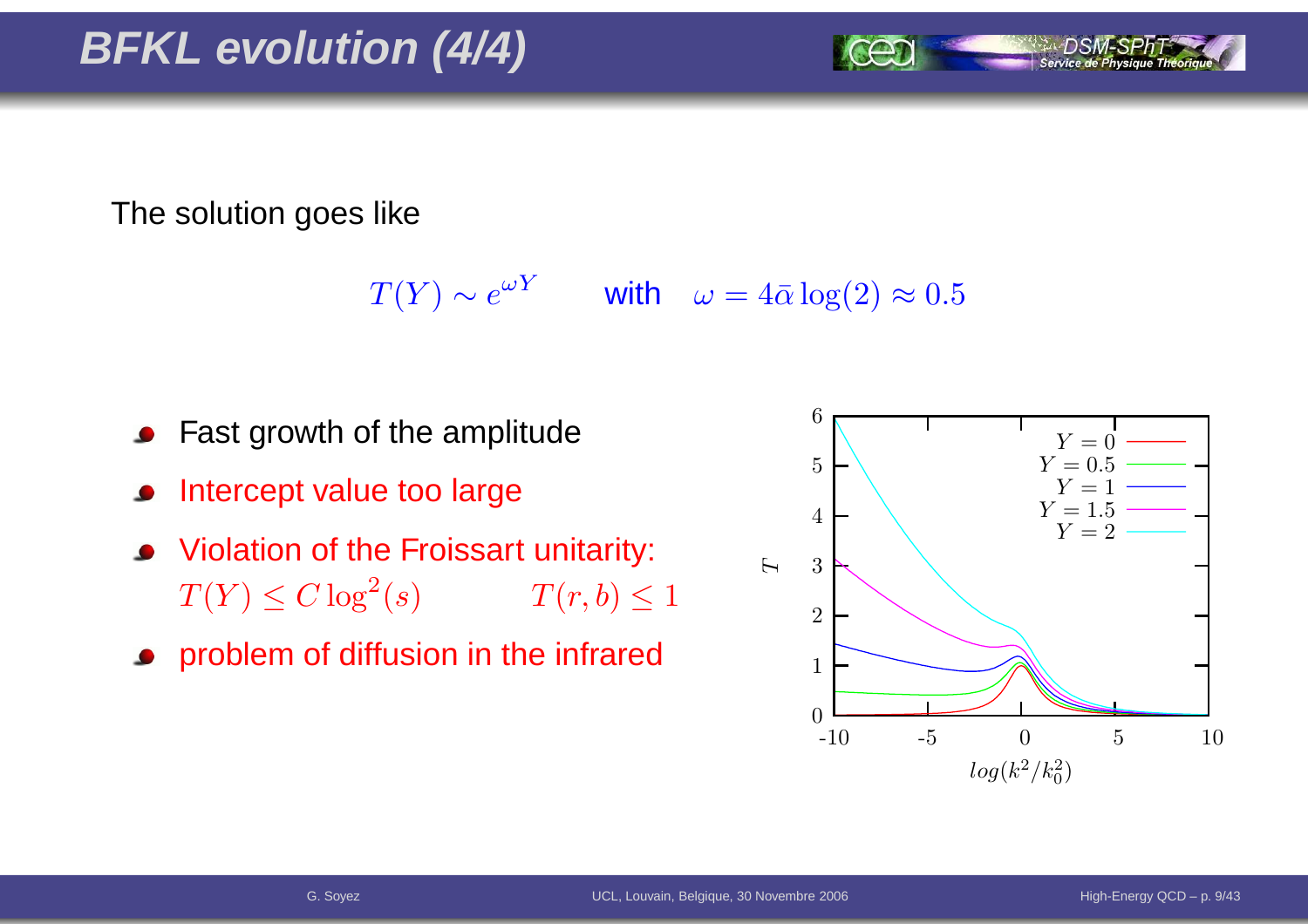## **Saturation effects**





#### Multiple scattering

- $\star$  Proportional to  $T^2$
- $\star$  important when  $T\approx 1$

 $\langle \cdot \rangle$   $\equiv$  average over target field

$$
\partial_Y \langle T(\mathbf{x}, \mathbf{y}; Y) \rangle
$$
  
=  $\bar{\alpha} \int d^2 z \frac{(\mathbf{x} - \mathbf{y})^2}{(\mathbf{x} - \mathbf{z})^2 (\mathbf{z} - \mathbf{y})^2} \left[ \langle T(\mathbf{x}, \mathbf{z}; Y) \rangle + \langle T(\mathbf{z}, \mathbf{y}; Y) \rangle - \langle T(\mathbf{x}, \mathbf{y}; Y) \rangle \right]$   
-  $\langle T(\mathbf{x}, \mathbf{z}; Y) T(\mathbf{z}, \mathbf{y}; Y) \rangle$ 

**But** 

 $\partial_Y \langle T(\mathbf{x},\mathbf{y}; Y) \rangle$  contains a new object:  $\langle T(\mathbf{x},\mathbf{z}; Y) T(\mathbf{z},\mathbf{y}; Y) \rangle$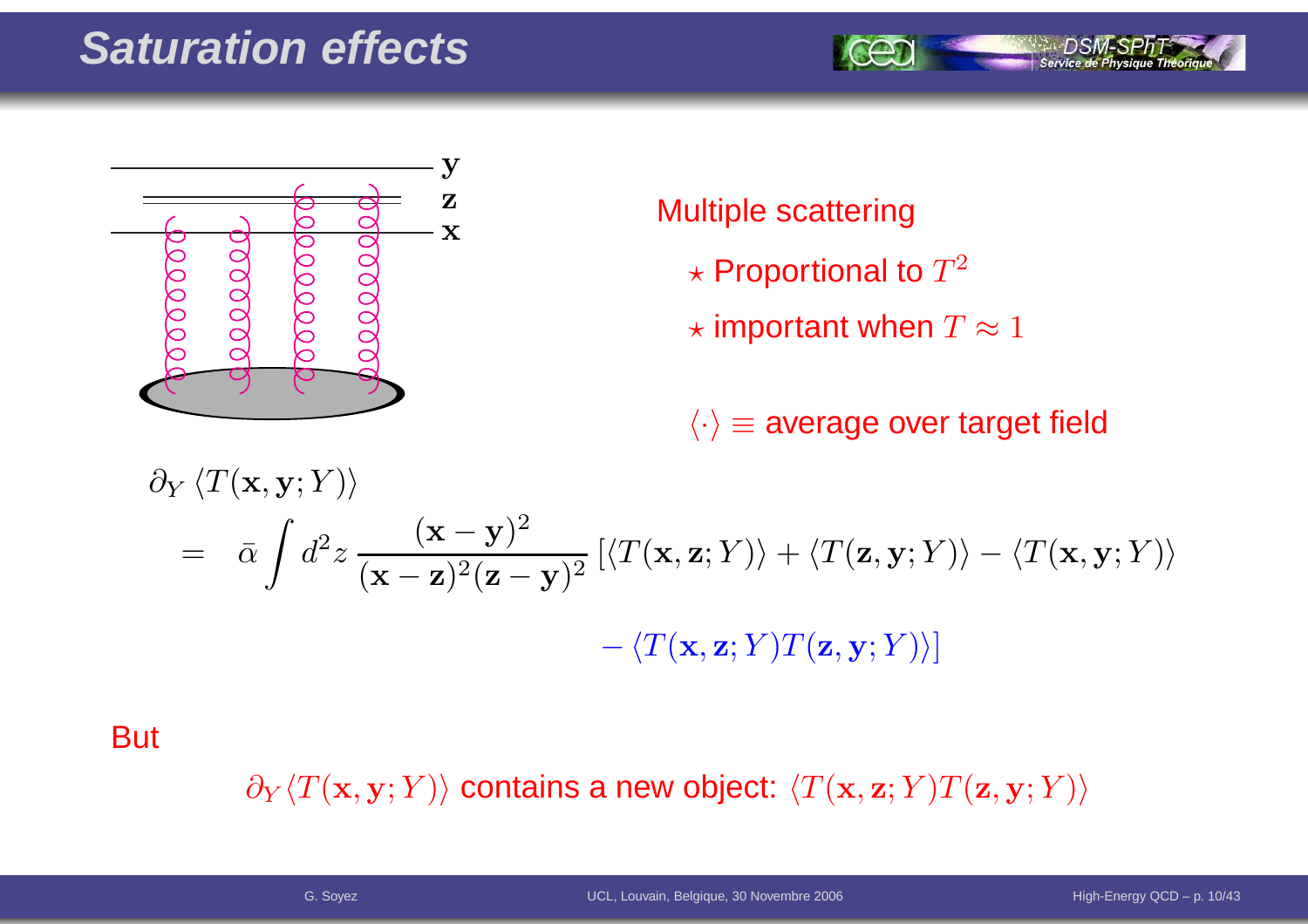**Balitsky, Kovchegov and JIMWLK**

In general: complete hierarchy

[Balitsky, 96]



Beyond large- $N_c$ : the hierarchy involves quadrupoles, sextupoles, ...

Balitsky hierarchy  $\equiv$  JIMWKL eq. (Colour Glass Condensate formalism)

Mean field approx.:  $\langle T_{\bf xz}T_{\bf zy}\rangle=\langle T_{\bf xz}\rangle\langle T_{\bf zy}\rangle$ 

$$
\partial_Y \langle T_{\mathbf{x} \mathbf{y}} \rangle = \frac{\bar{\alpha}}{2\pi} \int d^2 z \, \frac{(\mathbf{x} - \mathbf{y})^2}{(\mathbf{x} - \mathbf{z})^2 (\mathbf{z} - \mathbf{y})^2} \left[ \langle T_{\mathbf{x} \mathbf{z}} \rangle + \langle T_{\mathbf{z} \mathbf{y}} \rangle - \langle T_{\mathbf{x} \mathbf{z}} \rangle \langle T_{\mathbf{z} \mathbf{y}} \rangle \right]
$$

[Balitsky 96,Kovchegov 99]

Simplest perturbative evolution equation satisfying unitarity constraint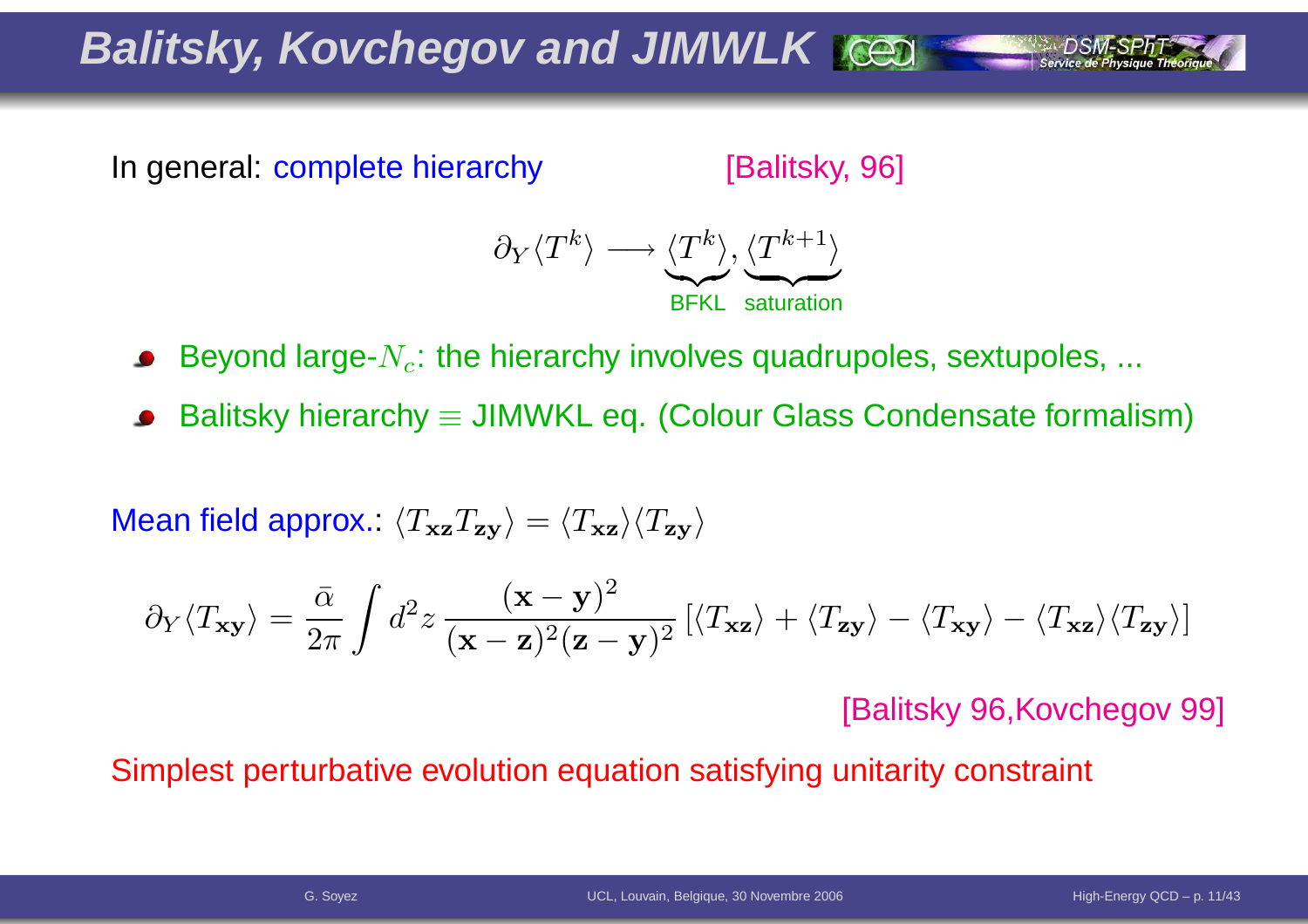#### **Fluctuations**

Service de Physique Théori

Consider evolution of  $\left\langle T^{(2)}\right\rangle$ 

#### [E. Iancu, D. Triantafyllopoulos, 05] Also A. Mueller, S. Munier, A. Shoshi, S. Wong



Usual BFKL ladder $\bullet$ 

r and  $\partial_Y$  $\partial_Y \langle T^{(2)} \rangle \propto \langle T^{(2)} \rangle$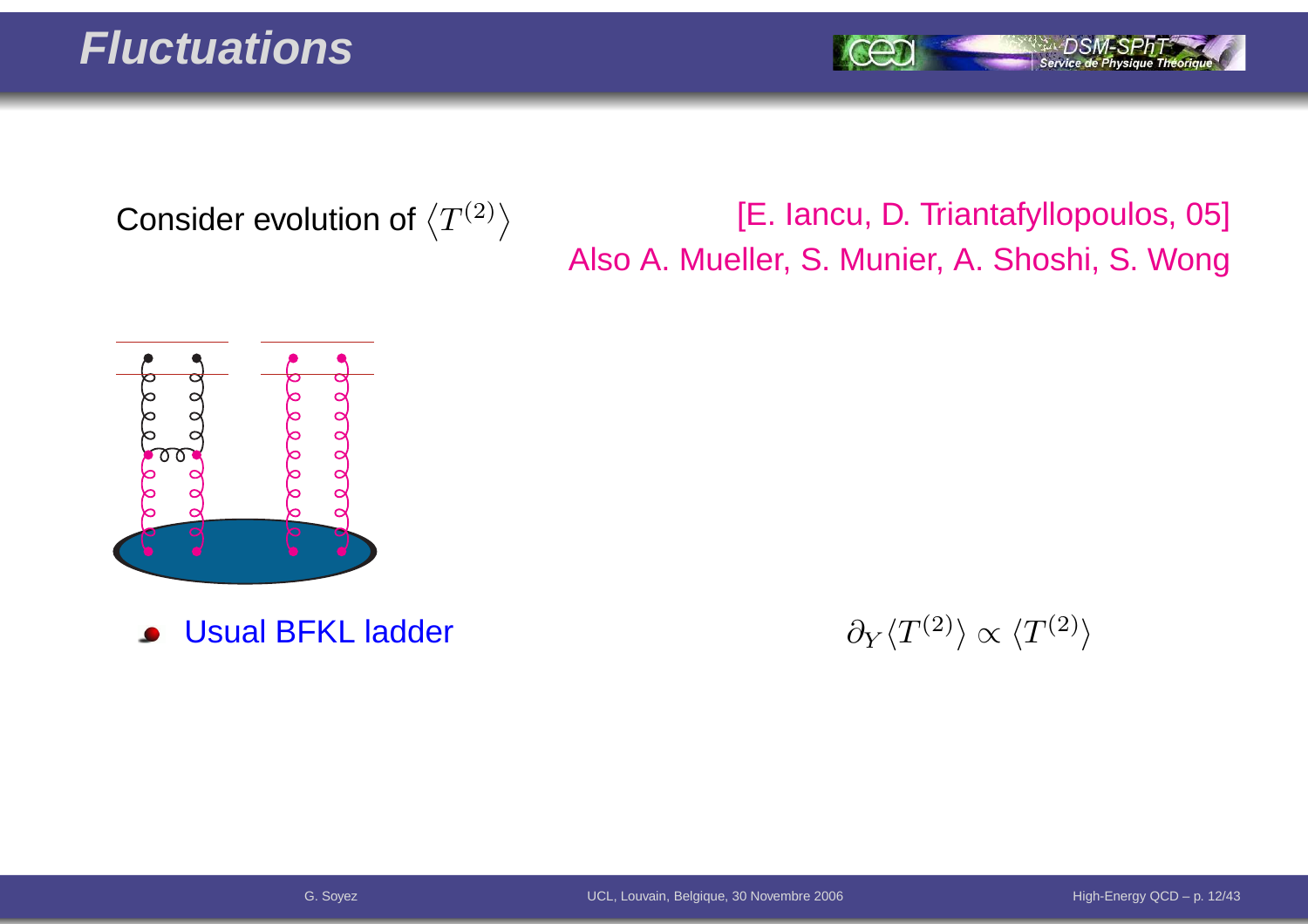#### **Fluctuations**

Service de Pl

Consider evolution of  $\left\langle T^{(2)}\right\rangle$ 

[E. Iancu, D. Triantafyllopoulos, 05] Also A. Mueller, S. Munier, A. Shoshi, S. Wong



- Usual BFKL ladder
- fan diagram  $\longrightarrow$  saturation effects  $\qquad \qquad \partial_Y \langle T^{(2)} \rangle \propto \langle T^{(3)} \rangle$  $\bullet$

r and  $\partial_Y$  $\partial_Y \langle T^{(2)} \rangle \propto \langle T^{(2)} \rangle$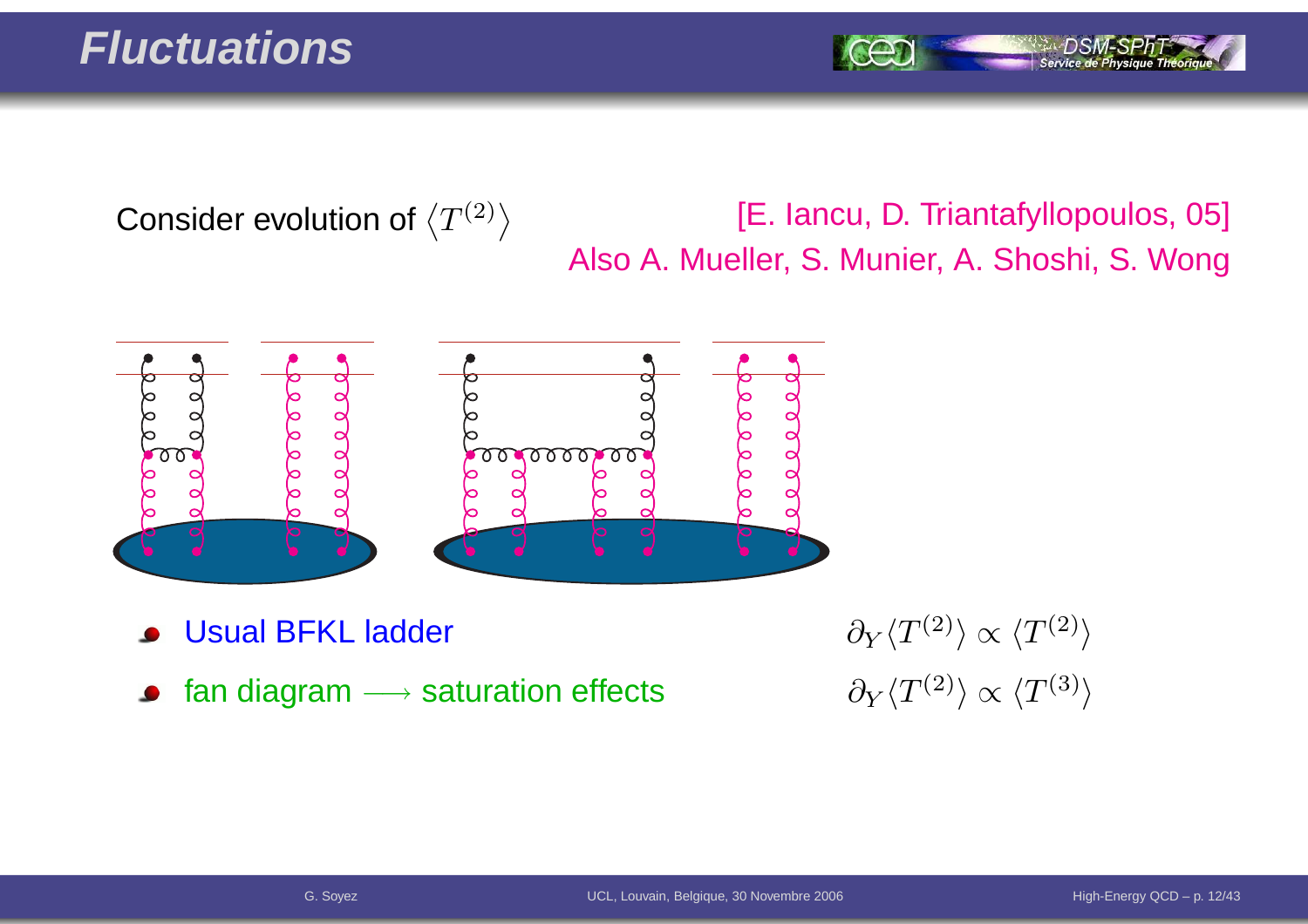#### **Fluctuations**

Consider evolution of  $\left\langle T^{(2)}\right\rangle$ 

#### [E. Iancu, D. Triantafyllopoulos, 05] Also A. Mueller, S. Munier, A. Shoshi, S. Wong



- Usual BFKL ladder
- fan diagram  $\longrightarrow$
- splitting  $\longrightarrow$  $\rightarrow$  gluon-number fluctuations  $\qquad \partial_Y \langle T^{(2)} \rangle \propto \langle T \rangle$ −→ pomeron loops

r  $\partial_Y$  $\partial_Y \langle T^{(2)} \rangle \propto \langle T^{(2)} \rangle$  $\partial_Y \langle T^{(2)} \rangle \propto \langle T^{(3)} \rangle$ <br> $\partial_Y \langle T^{(2)} \rangle \propto \langle T \rangle$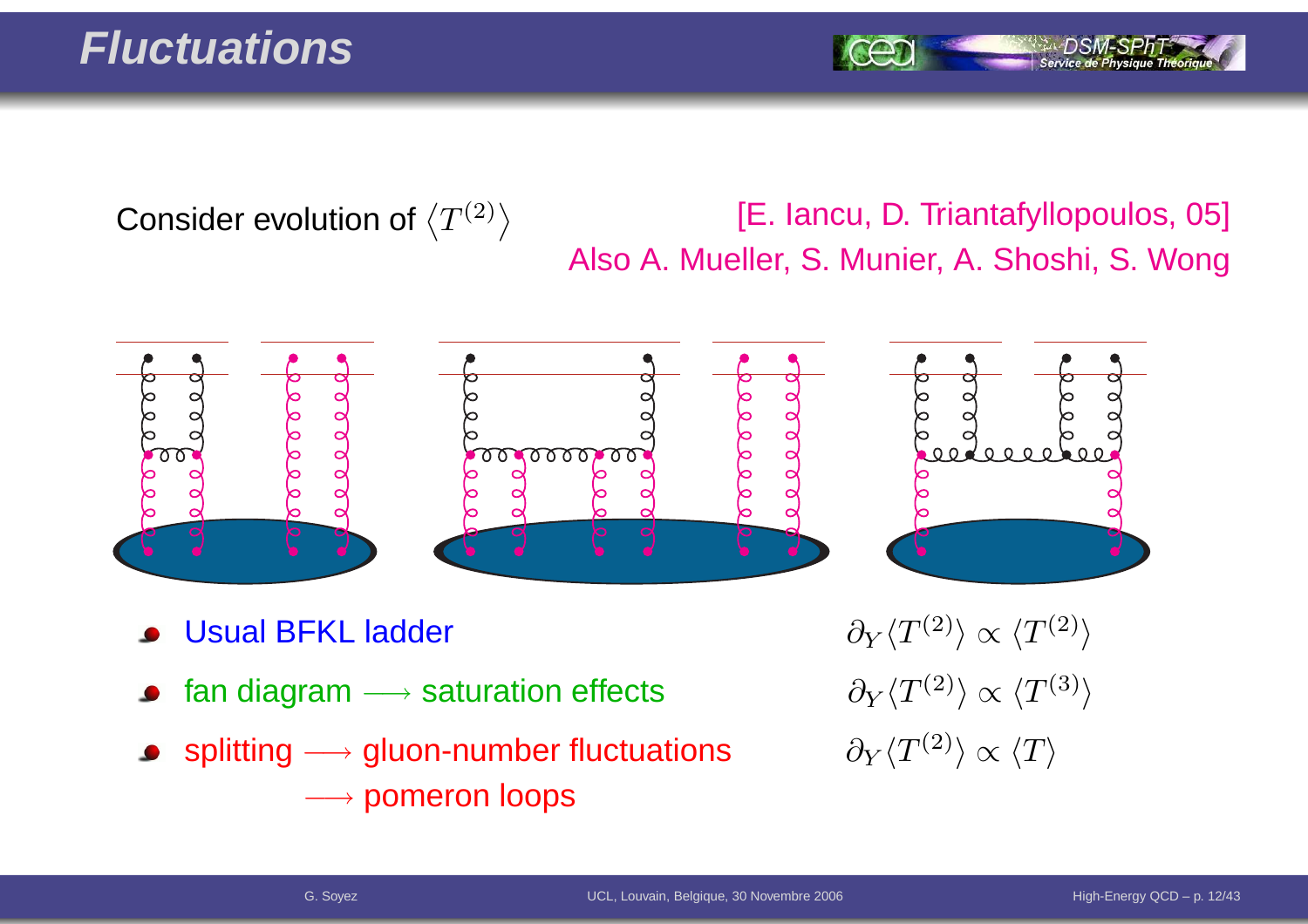

 $\Rightarrow$  complicated hierarchy

$$
\partial_Y \langle T^{(2)}(\mathbf{x}_1, \mathbf{y}_1; \mathbf{x}_2, \mathbf{y}_2) \rangle
$$
\n
$$
= \frac{\bar{\alpha}}{2\pi} \int d^2 z \frac{(\mathbf{x}_2 - \mathbf{y}_2)^2}{(\mathbf{x}_2 - \mathbf{z})^2 (\mathbf{z} - \mathbf{y}_2)^2} \left[ \langle T^{(2)}(\mathbf{x}_1, \mathbf{y}_1; \mathbf{x}_2, \mathbf{z}) \rangle + \langle T^{(2)}(\mathbf{x}_1, \mathbf{y}_1; \mathbf{z}, \mathbf{y}_2) \rangle \right.
$$
\n
$$
- \langle T^{(2)}(\mathbf{x}_1, \mathbf{y}_1; \mathbf{x}_2, \mathbf{y}_2) \rangle - \langle T^{(3)}(\mathbf{x}_1, \mathbf{y}_1; \mathbf{x}_2, \mathbf{z}; \mathbf{z}, \mathbf{y}_2) \rangle + (1 \leftrightarrow 2) \right]
$$
\n
$$
+ \frac{\bar{\alpha}}{2\pi} \left( \frac{\alpha_s}{2\pi} \right)^2 \int_{\mathbf{u} \times \mathbf{z}} \mathcal{M}_{\mathbf{u} \times \mathbf{z}} \mathcal{A}_0(\mathbf{x}_1 \mathbf{y}_1 | \mathbf{u} \mathbf{z}) \mathcal{A}_0(\mathbf{x}_2 \mathbf{y}_2 | \mathbf{z} \mathbf{v}) \nabla_{\mathbf{u}}^2 \nabla_{\mathbf{v}}^2 \langle T^{(1)}(\mathbf{u}, \mathbf{v}) \rangle
$$

- Saturation: important when  $T^{(2)}\sim T^{(1)}\sim 1$  i.e. near unitarity  $\bullet$
- Fluctuations: important when  $T^{(2)}\sim \alpha_s^2$  $_{s}^{2}T^{(1)}$  or  $T\sim\alpha_{s}^{2}$  $\frac{2}{s}$  i.e. dilute regime
- Langevin formulation: fluctuation <sup>=</sup> noise $\bullet$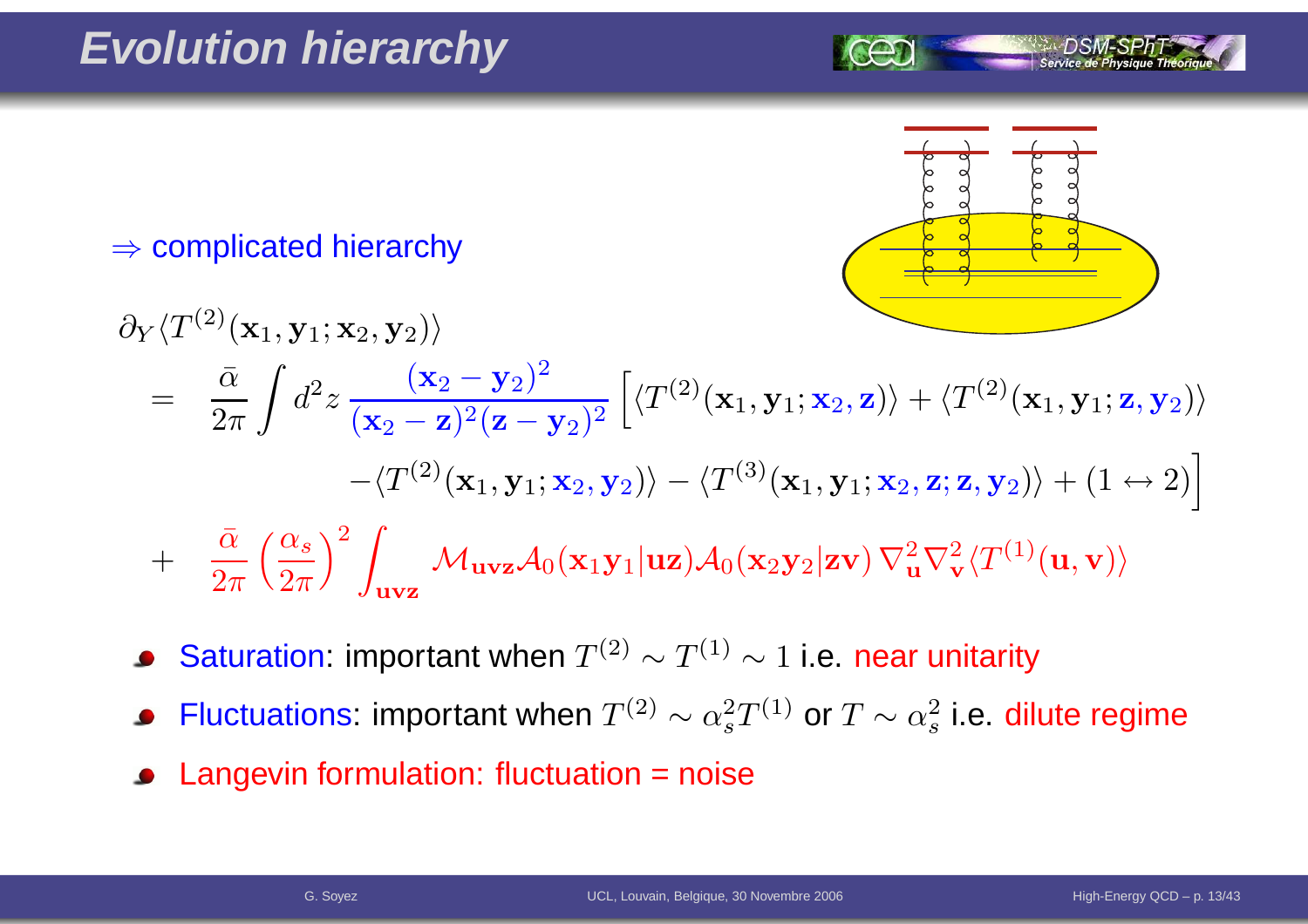

### **Solutions**

# **The BK equation**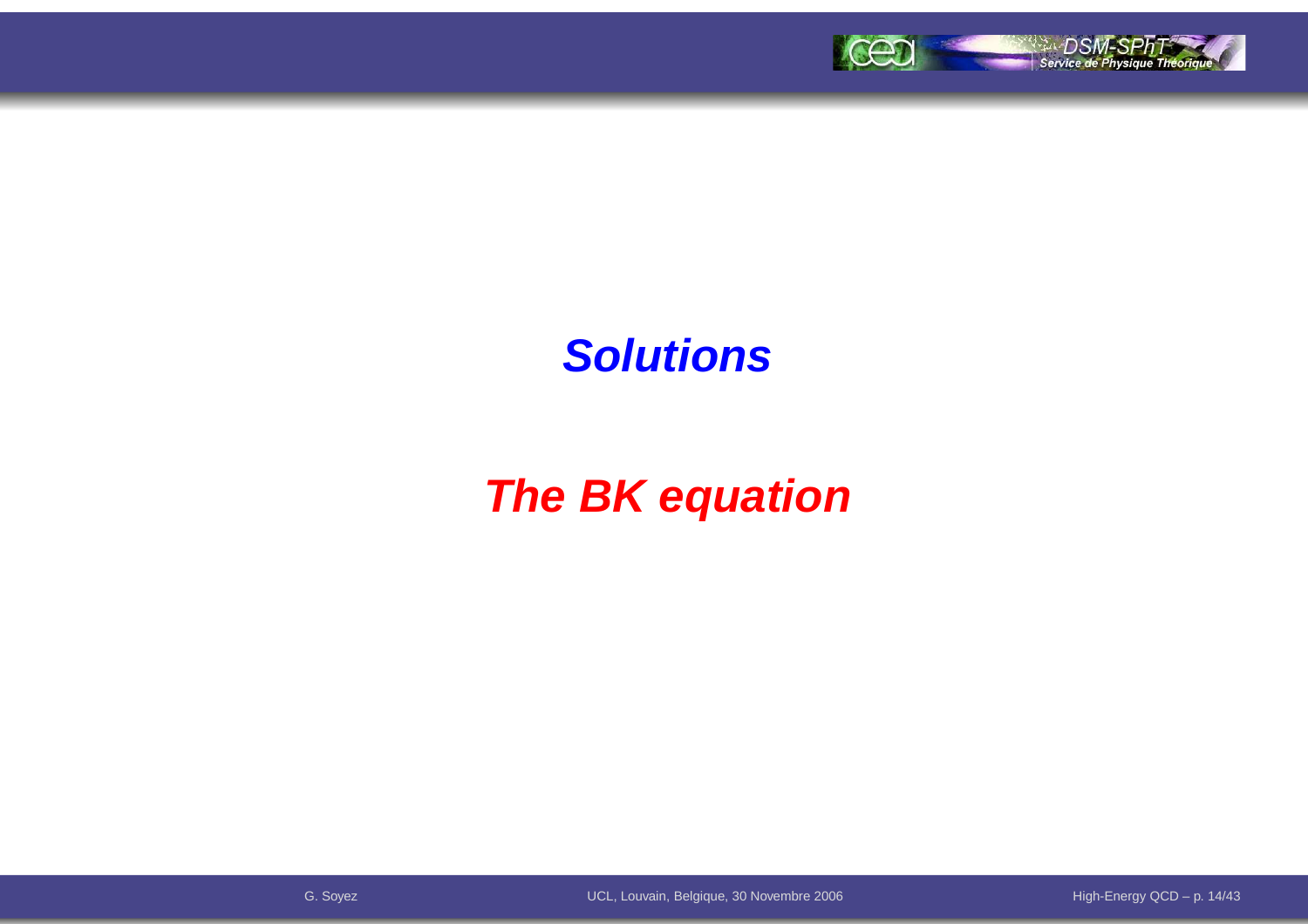Case 1: no impact parameter dependence

$$
T_{\mathbf{xy}} \to T\left(\mathbf{r} = \mathbf{x} - \mathbf{y}, \mathbf{b} = \frac{\mathbf{x} + \mathbf{y}}{2}\right) \to T(r)
$$

Note:

- all arguments work for  $T(r)$  or its Fourier transform  $\tilde T(k)$  $\bullet$
- for  $\tilde{T}$ , the non-linear term is simply  $-\tilde{T}^{2}(k)$  $\bullet$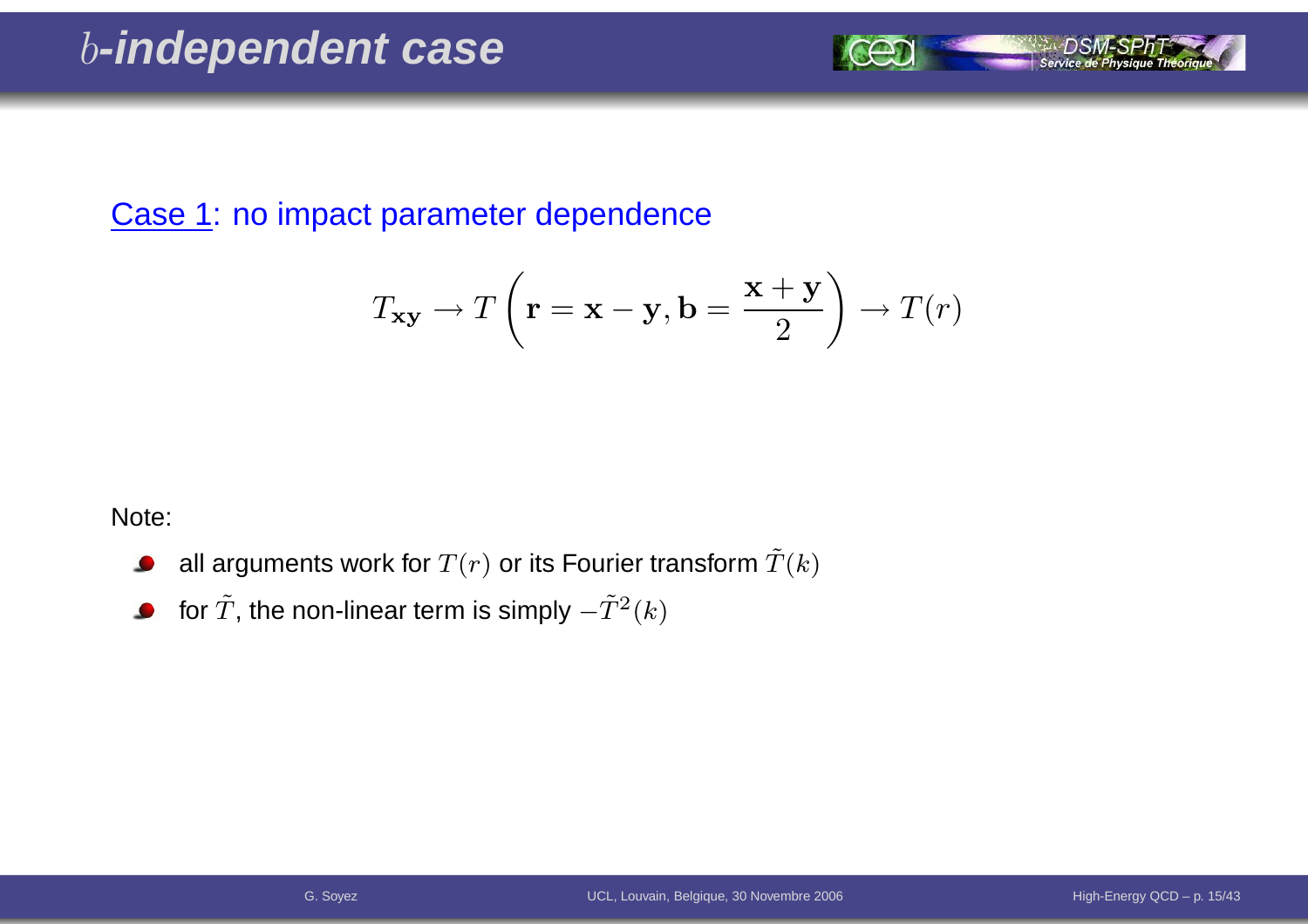$$
\text{BK equation: } \partial_Y T = \underbrace{\chi(-\partial_L)T}_{\text{BFKL}} - T^2
$$

When  $T\ll 1$  BFKL works:  $\partial_{Y}T=\chi($  Solution known:  $-\partial_L)T$ 

$$
T(k) = \int \frac{d\gamma}{2i\pi} T_0(\gamma) \exp\left[\chi(\gamma)\bar{\alpha}Y - \gamma L\right]
$$
  
= 
$$
\int \frac{d\gamma}{2i\pi} T_0(\gamma) \exp\left[-\gamma \left(L - \frac{\chi(\gamma)}{\gamma} \bar{\alpha}Y\right)\right]
$$

 $\Rightarrow$  Wave of slope  $\gamma$  travels at speed  $v=\chi(\gamma)/\gamma$ 

$$
Y = Y_0
$$

[S.Munier,R.Peschanski,03]

Service de Physique Théoriq

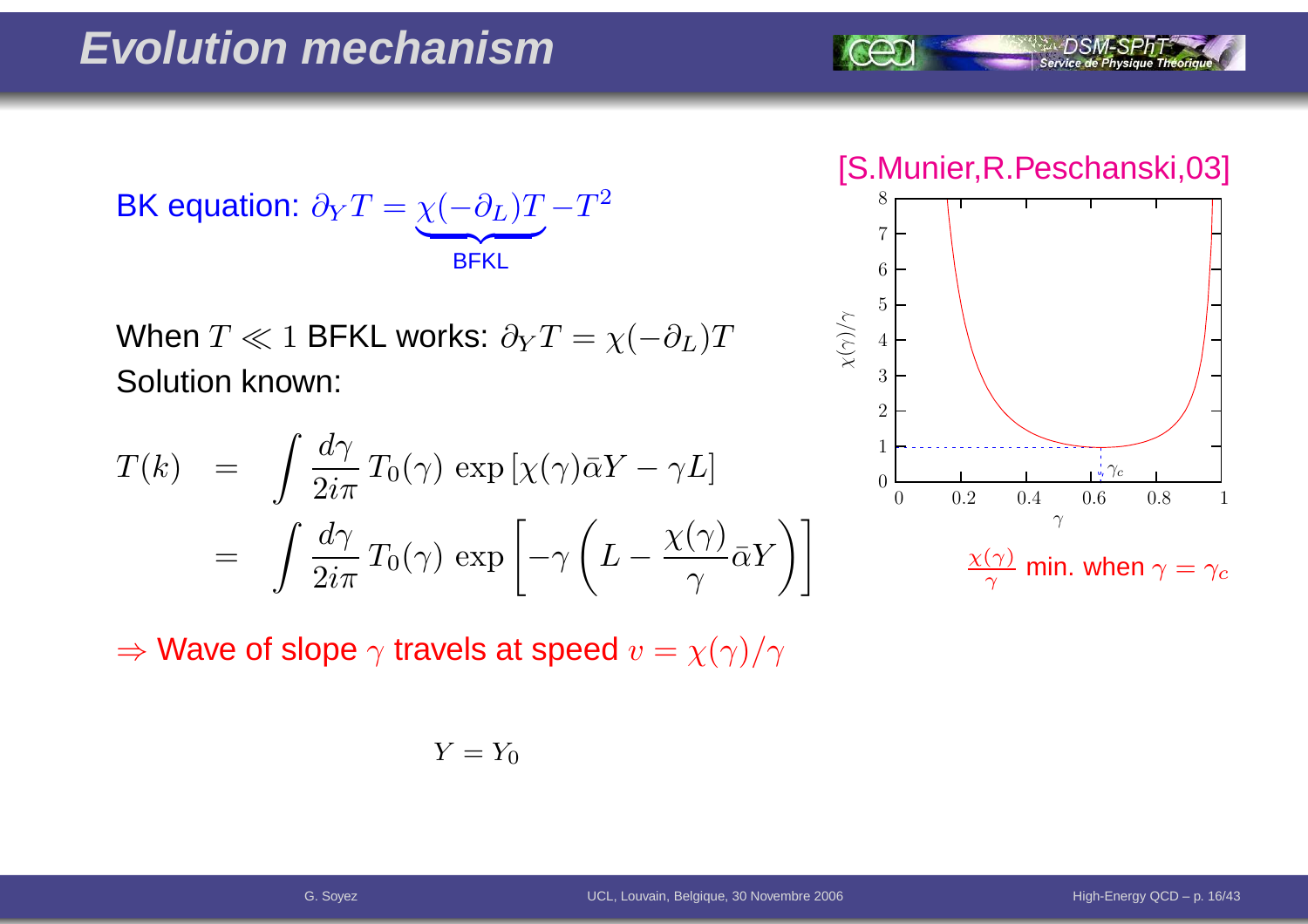





 $\frac{\chi(\gamma)}{\gamma}$  min. when  $\gamma=\gamma_c$ 



 $\Rightarrow$  Wave of slope  $\gamma$  travels at speed  $v=\chi(\gamma)/\gamma$ 

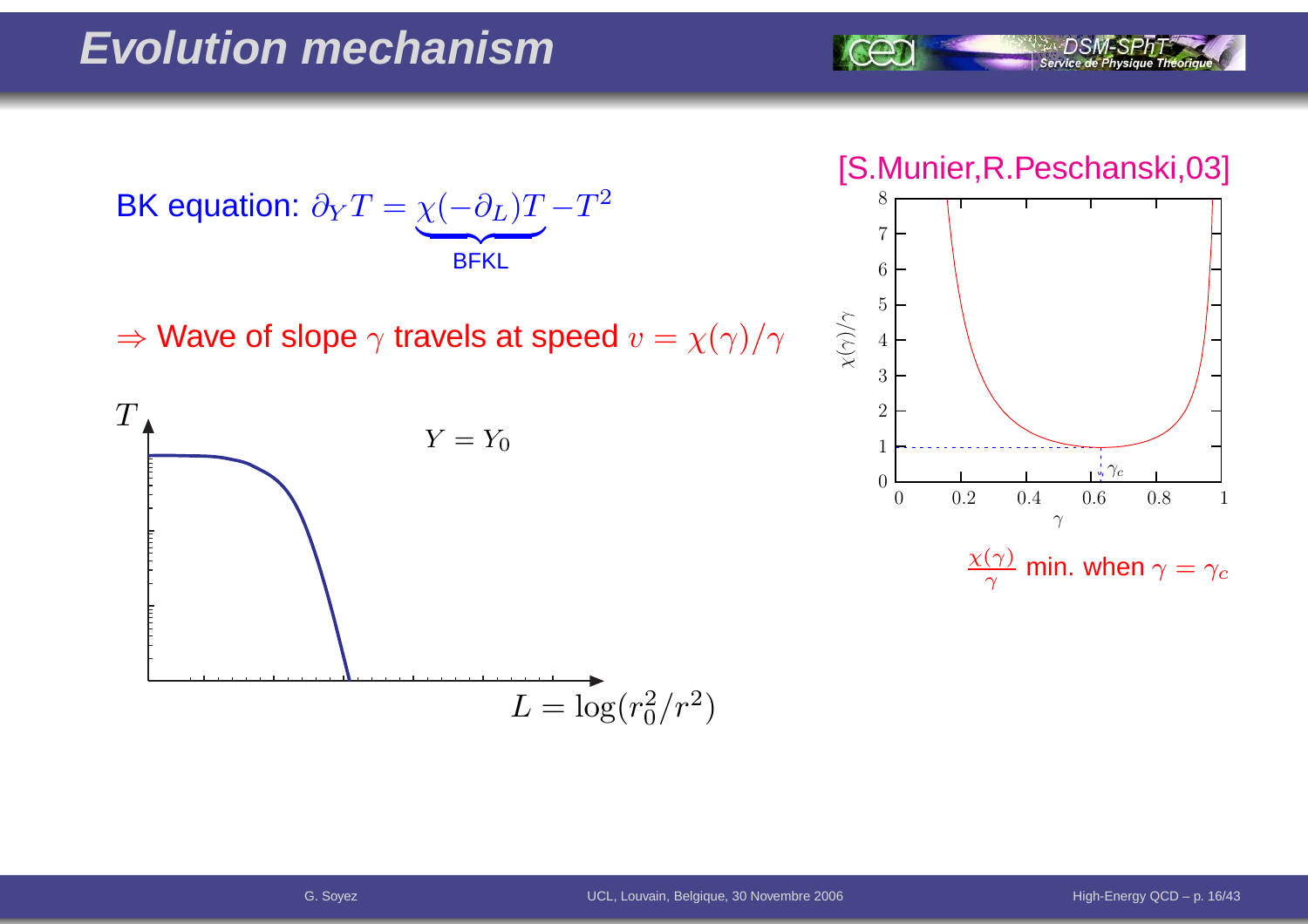

#### [S.Munier,R.Peschanski,03]



 $\frac{\chi(\gamma)}{\gamma}$  min. when  $\gamma=\gamma_c$ 



 $\Rightarrow$  Wave of slope  $\gamma$  travels at speed  $v=\chi(\gamma)/\gamma$ 

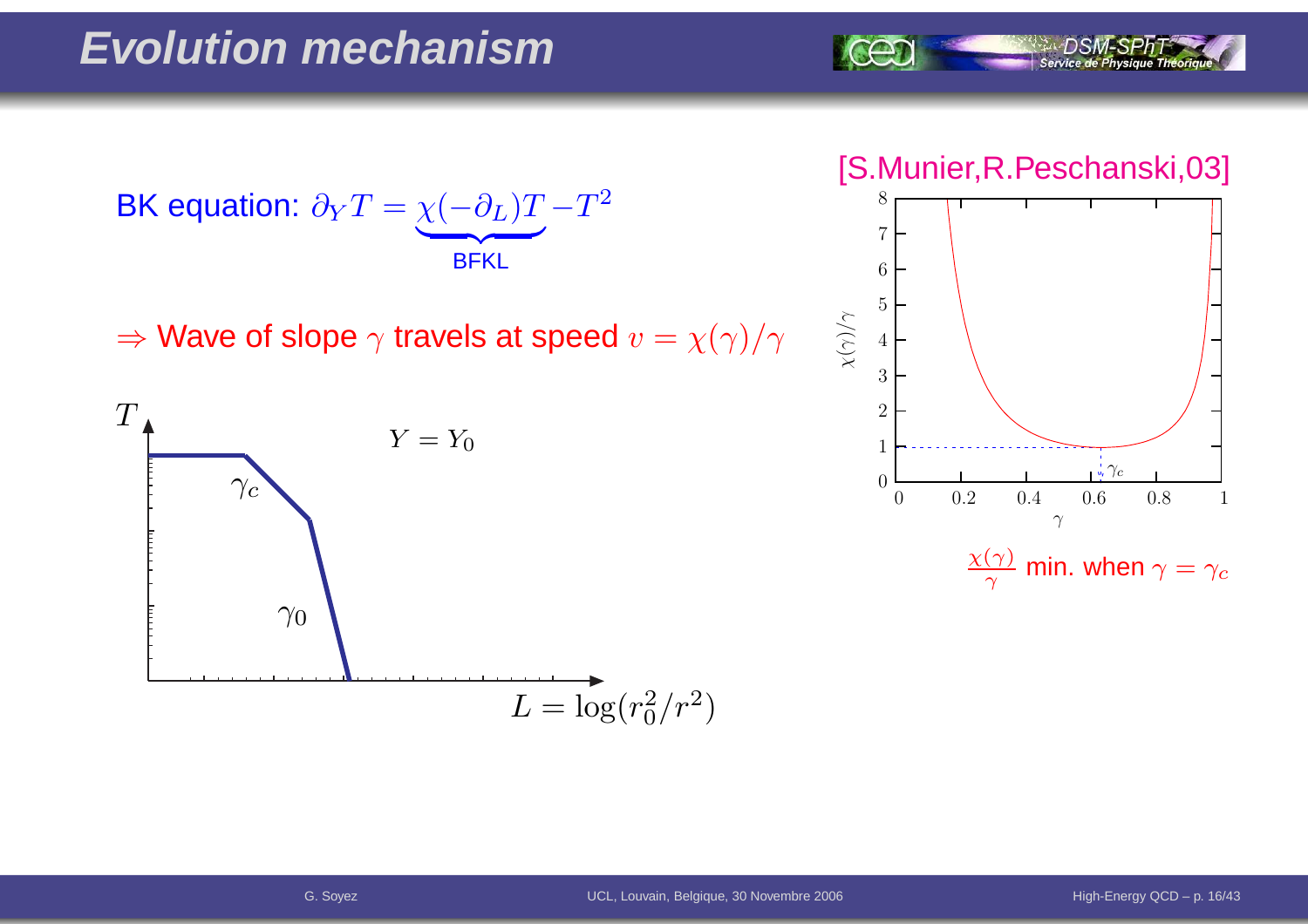BK equation:  $\partial$  $\,$  $\bm{T}$ = $\chi$  $\left($  $\partial$ L)  $\bm{T}$  $\overline{\phantom{a}}$  BFKL− $\bm{T}$ 2

 $\Rightarrow$  Wave of slope  $\gamma$  travels at speed  $v=\chi(\gamma)/\gamma$ 



[S.Munier,R.Peschanski,03]

Service de Physique Théoria



 $\frac{\chi(\gamma)}{\gamma}$  min. when  $\gamma=\gamma_c$ 

The minimal speed isselected during evoution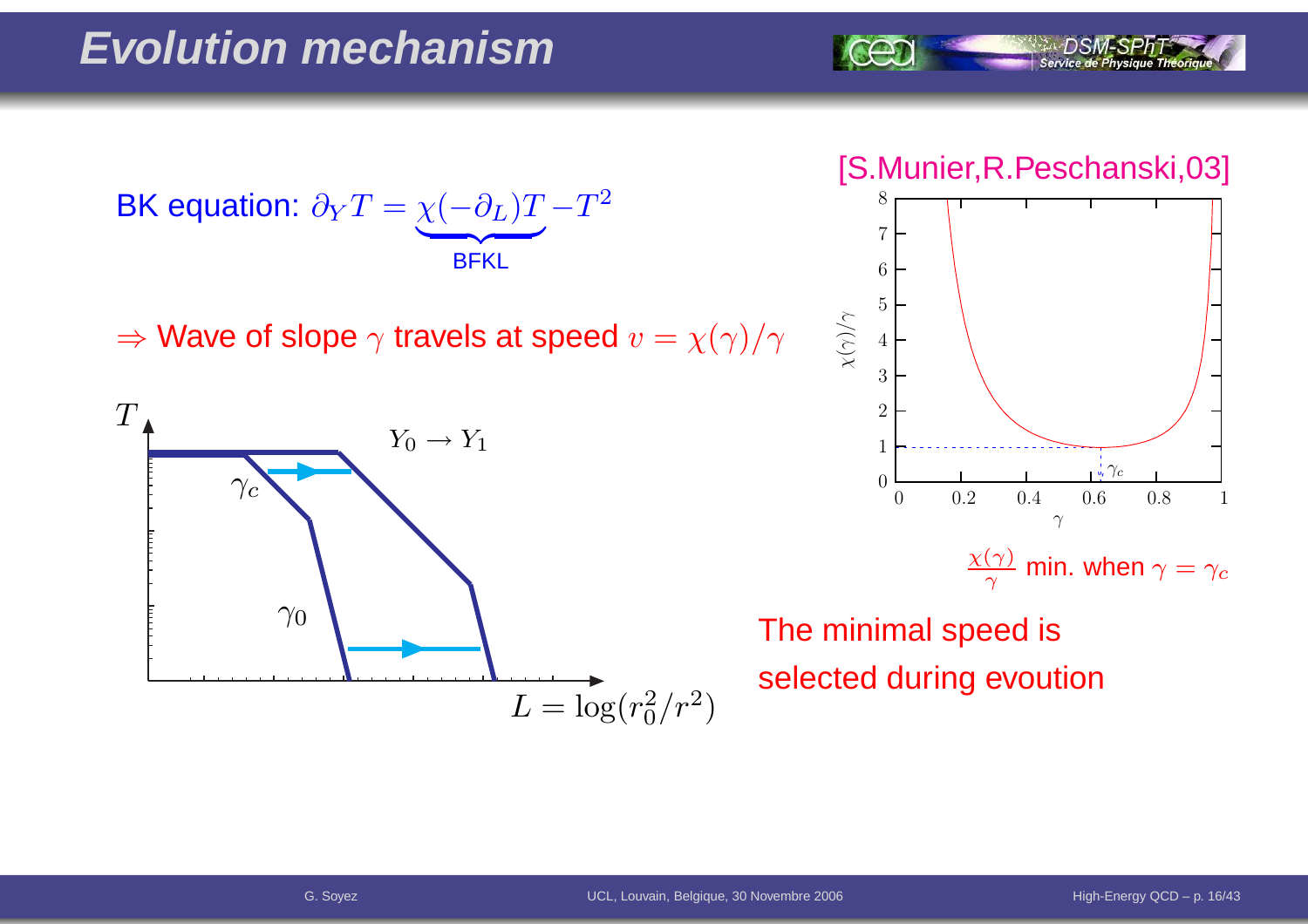Consequence: geometric scaling ( $Q_s\equiv$  saturation scale  $\equiv$  front position)

$$
T(r, Y) = T[rQ_s(Y)] \text{ with } Q_s^2(Y) = v_c \bar{\alpha}Y
$$
  

$$
rQ_s \ll 1 \underbrace{[r^2Q_s^2(Y)]^{\gamma_c}}_{\text{slope } \gamma_c} \exp \left[ \frac{\log^2(r^2Q_s^2)}{2\chi''(\gamma_c)\bar{\alpha}Y} \right]
$$
  
scaling window

 $|\log(r^2Q_s^2)| \lesssim \sqrt{\chi''(\gamma_c)\bar{\alpha}Y}$ 

*DSM-SPhT*<br>| Service de Physique Théoriqu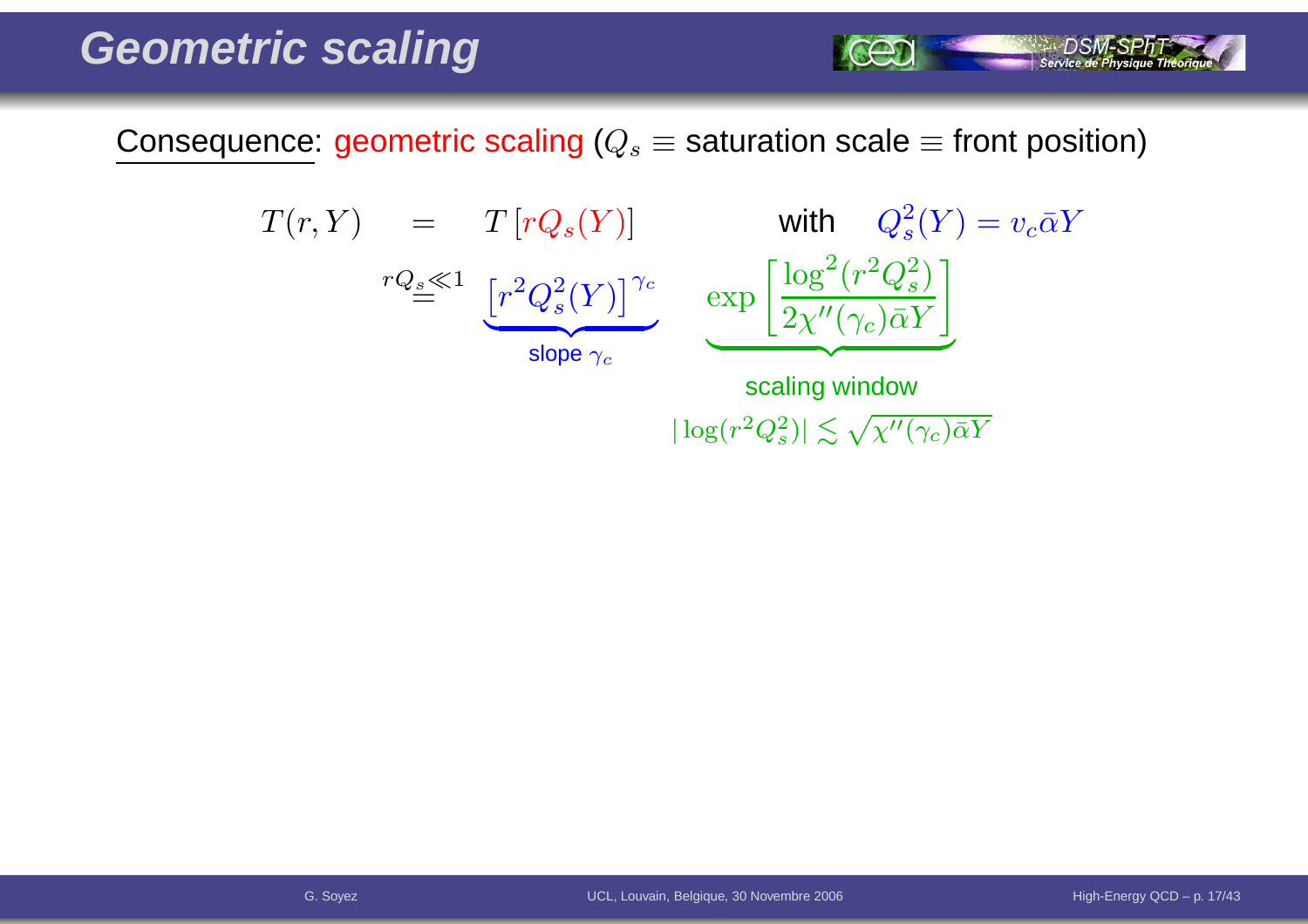Consequence: geometric scaling ( $Q_s\equiv$  saturation scale  $\equiv$  front position)



- Generic arguments: exponential rise + saturation  $\Rightarrow$  select  $\gamma_c$
- Parameters fixed by linear kernel only
- Saturation effects even though  $T \ll 1$

Service de Ph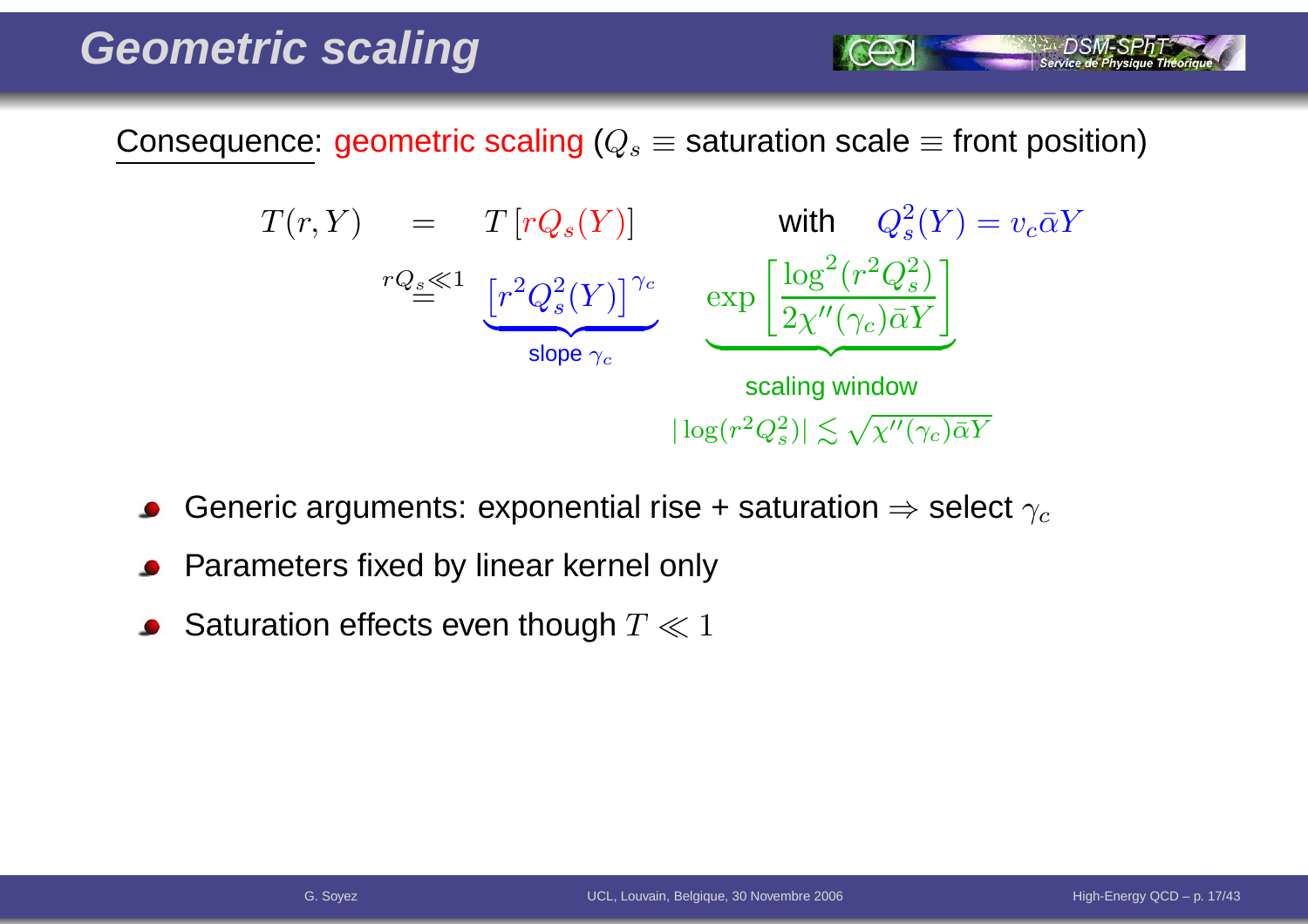Consequence: geometric scaling ( $Q_s\equiv$  saturation scale  $\equiv$  front position)

$$
T(r, Y) = T[rQ_s(Y)] \text{ with } Q_s^2(Y) = v_c \bar{\alpha}Y
$$
  
\n
$$
rQ_s \ll 1 \underbrace{[r^2Q_s^2(Y)]^{\gamma_c}}_{\text{slope } \gamma_c} \underbrace{\exp\left[\frac{\log^2(r^2Q_s^2)}{2\chi''(\gamma_c)\bar{\alpha}Y}\right]}_{\text{scaling window}}
$$
  
\n
$$
|\log(r^2Q_s^2)| \lesssim \sqrt{\chi''(\gamma_c)\bar{\alpha}Y}
$$

Interpretation: invariance along the saturation line



Service de Physique Théoriq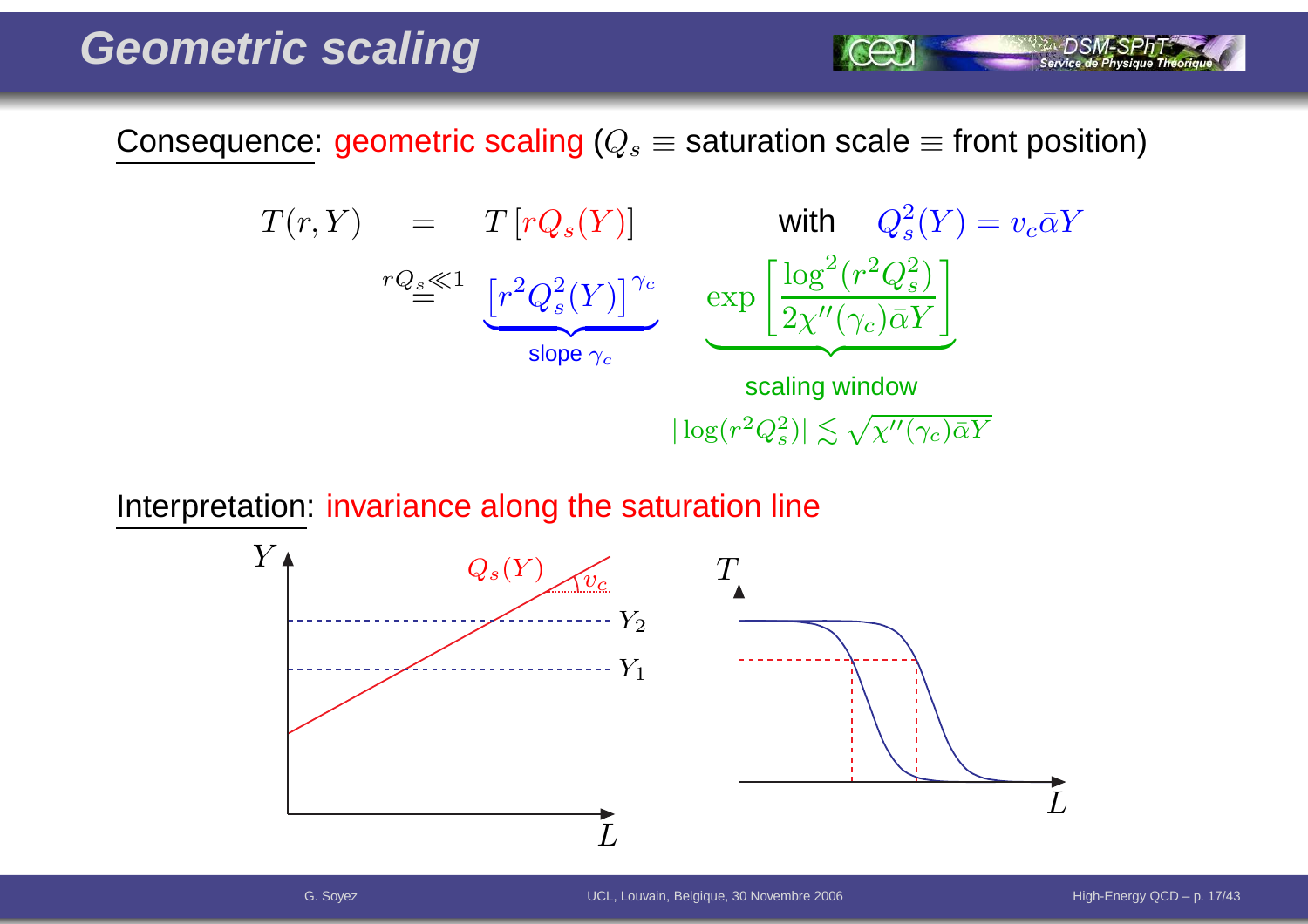#### Numerical simulations:



DSN

Service de Physique Théoriqu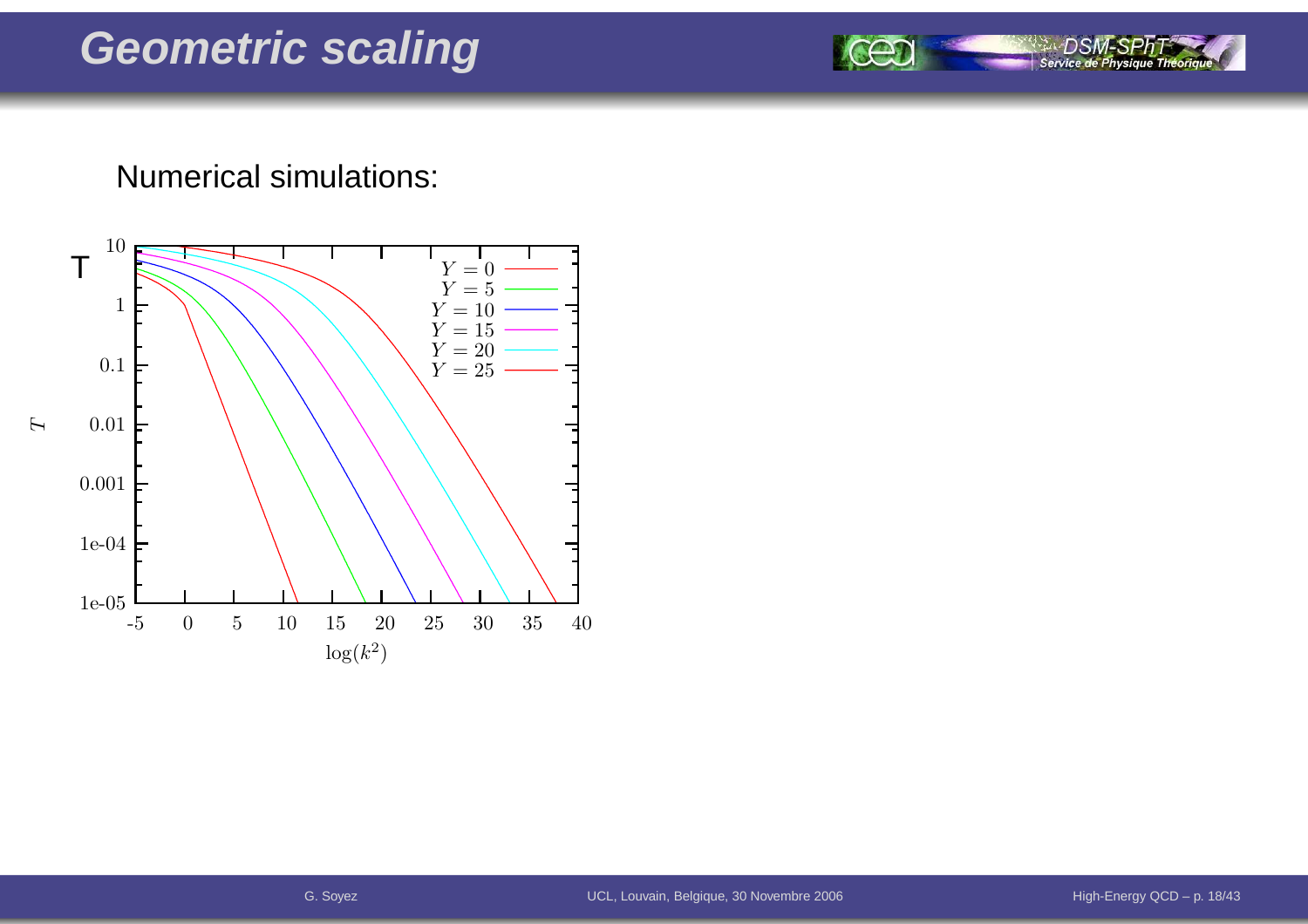Numerical simulations:



 $T(k, Y) = T\left(\frac{k^2}{Q_s^2(Y)}\right) \approx \left(\frac{k^2}{Q_s^2(Y)}\right)^{-\gamma_c} \qquad \qquad Q_s^2(Y) \propto \exp(v_c Y)$ 

Service de Ph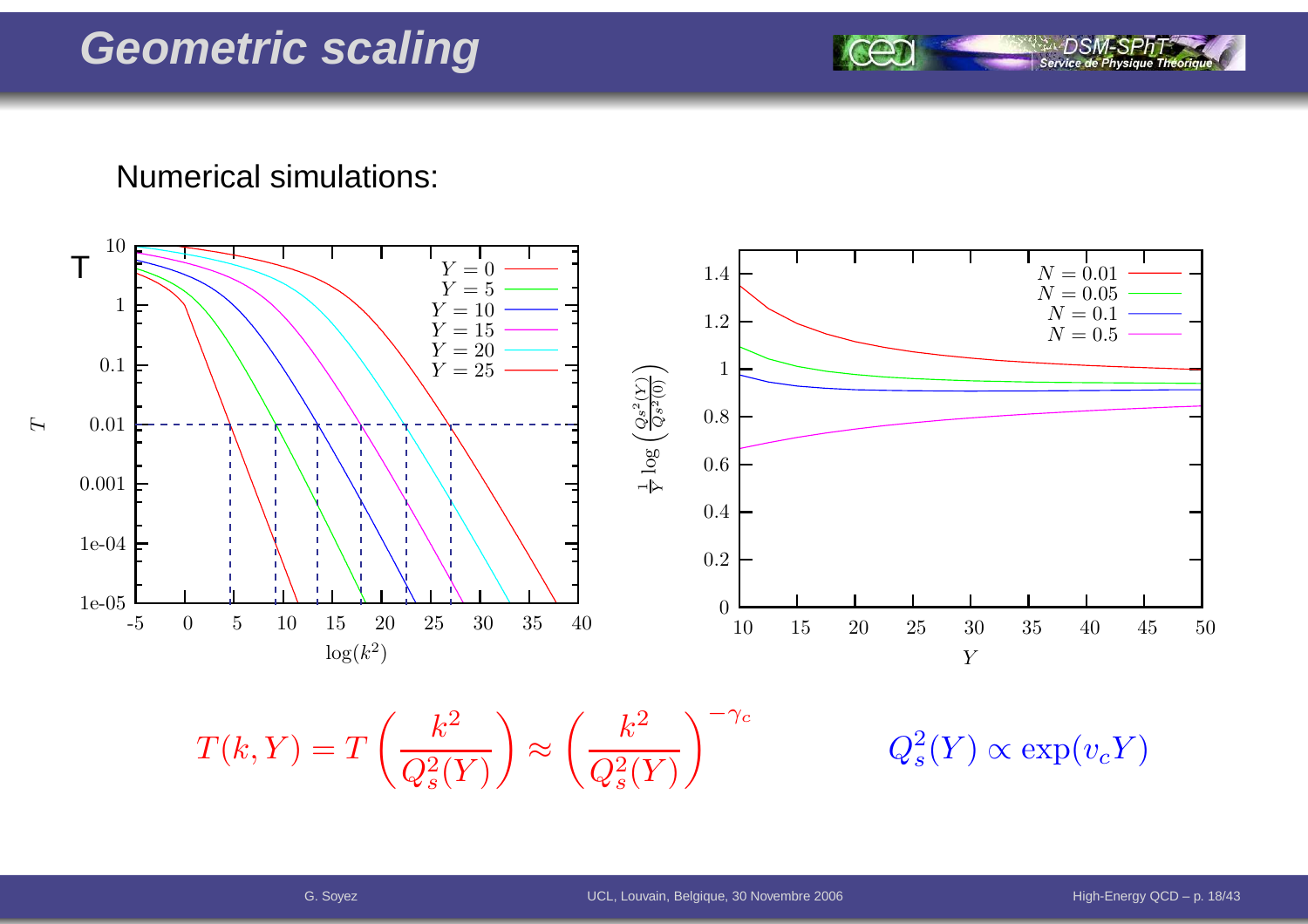#### Case 2: including impact parameter

Go to momentum space: use momentum transfer  ${\bf q}$ 

$$
\tilde{T}(\mathbf{k}, \mathbf{q}) = \int d^2x \, d^2y \, e^{i\mathbf{k} \cdot \mathbf{x}} e^{i(\mathbf{q} - \mathbf{k}) \cdot \mathbf{y}} \frac{T(\mathbf{x}, \mathbf{y})}{(\mathbf{x} - \mathbf{y})^2}
$$

new form of the BK equation

$$
\partial_Y \tilde{T}(\mathbf{k}, \mathbf{q}) = \frac{\bar{\alpha}}{\pi} \int \frac{d^2 k'}{(k - k')^2} \left\{ \tilde{T}(\mathbf{k}', \mathbf{q}) - \frac{1}{4} \left[ \frac{k^2}{k'^2} + \frac{(q - k)^2}{(q - k')^2} \right] \tilde{T}(\mathbf{k}, \mathbf{q}) \right\} - \frac{\bar{\alpha}}{2\pi} \int d^2 k' \tilde{T}(\mathbf{k}, \mathbf{k}') \tilde{T}(\mathbf{k} - \mathbf{k}', \mathbf{q} - \mathbf{k}')
$$

[C.Marquet, R.Peschanski, G.S., 05]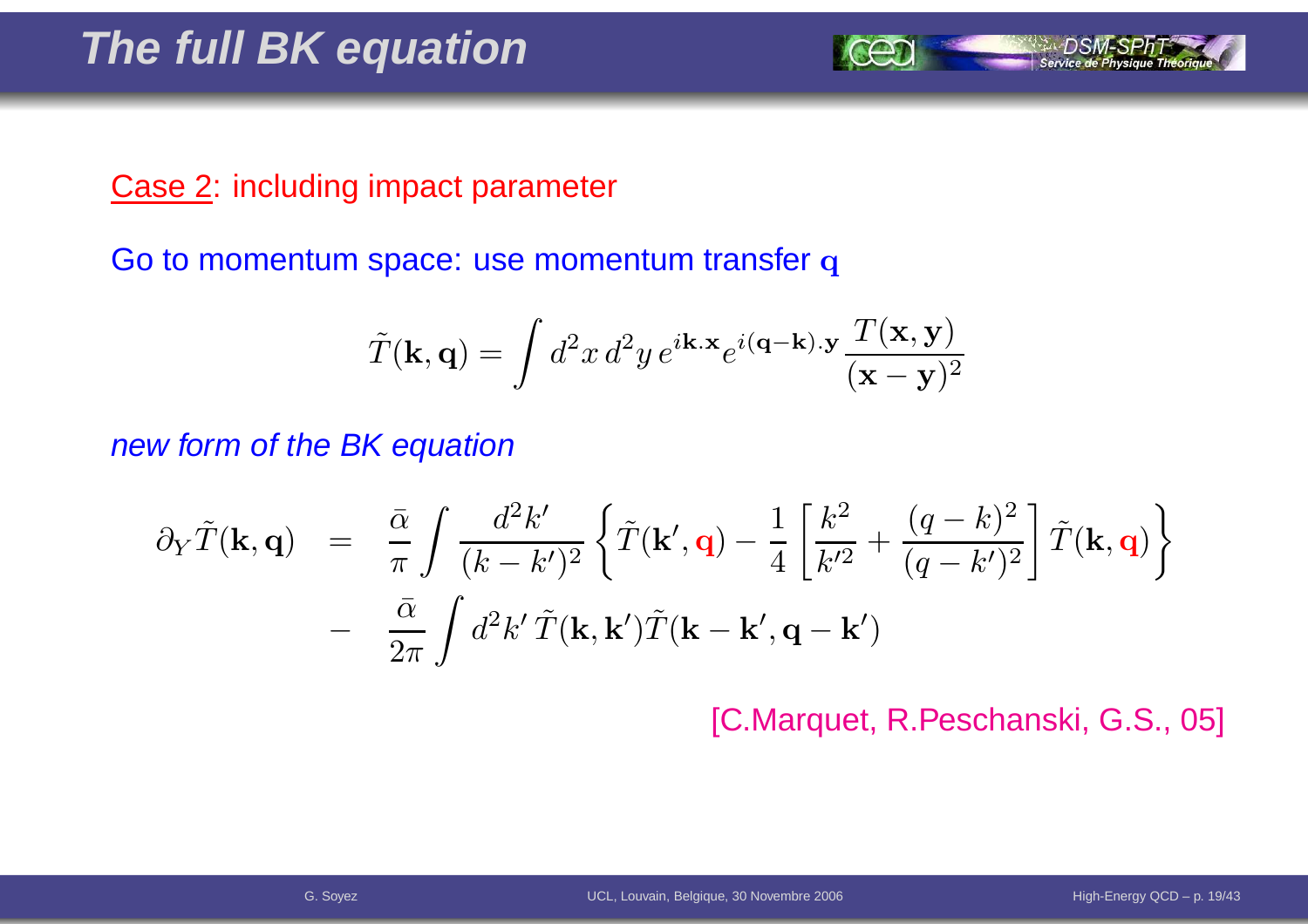#### **Numerical simulations**



One can prove <mark>analytically</mark> that:

- traveling wave at large  $k$ : BFKL  $\Rightarrow$  same  $\gamma_c$ ,  $v_c$
- $q$  dependence:  $Q_s^2$  $s^2(q,Y) = \textsf{min}(k_0^2)$  $_0^2, q^2) \exp(v_c Y)$

#### **Predicts geometric scaling for**t**-dependent processes**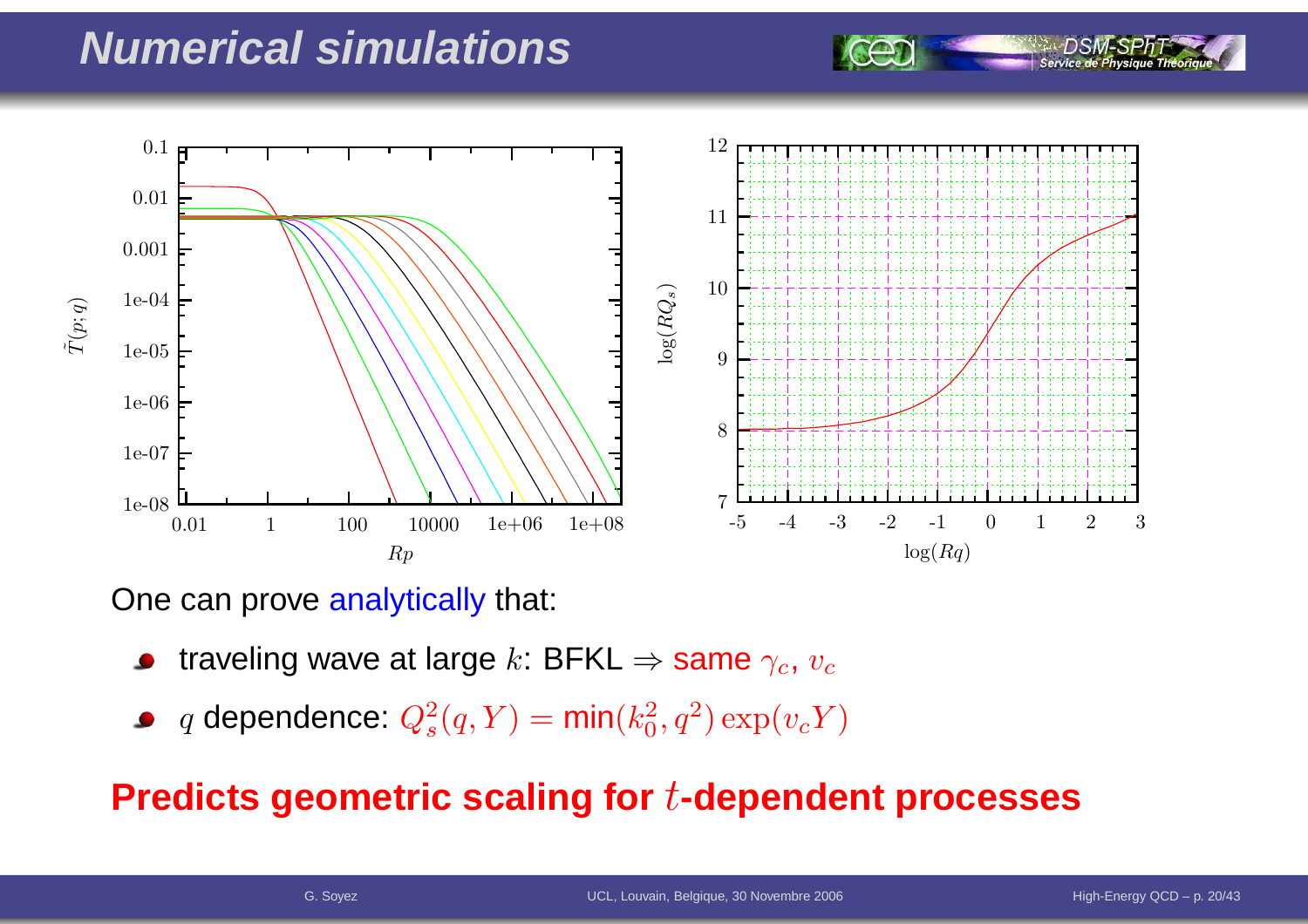

#### **Solutions**

# **Fluctuation effects**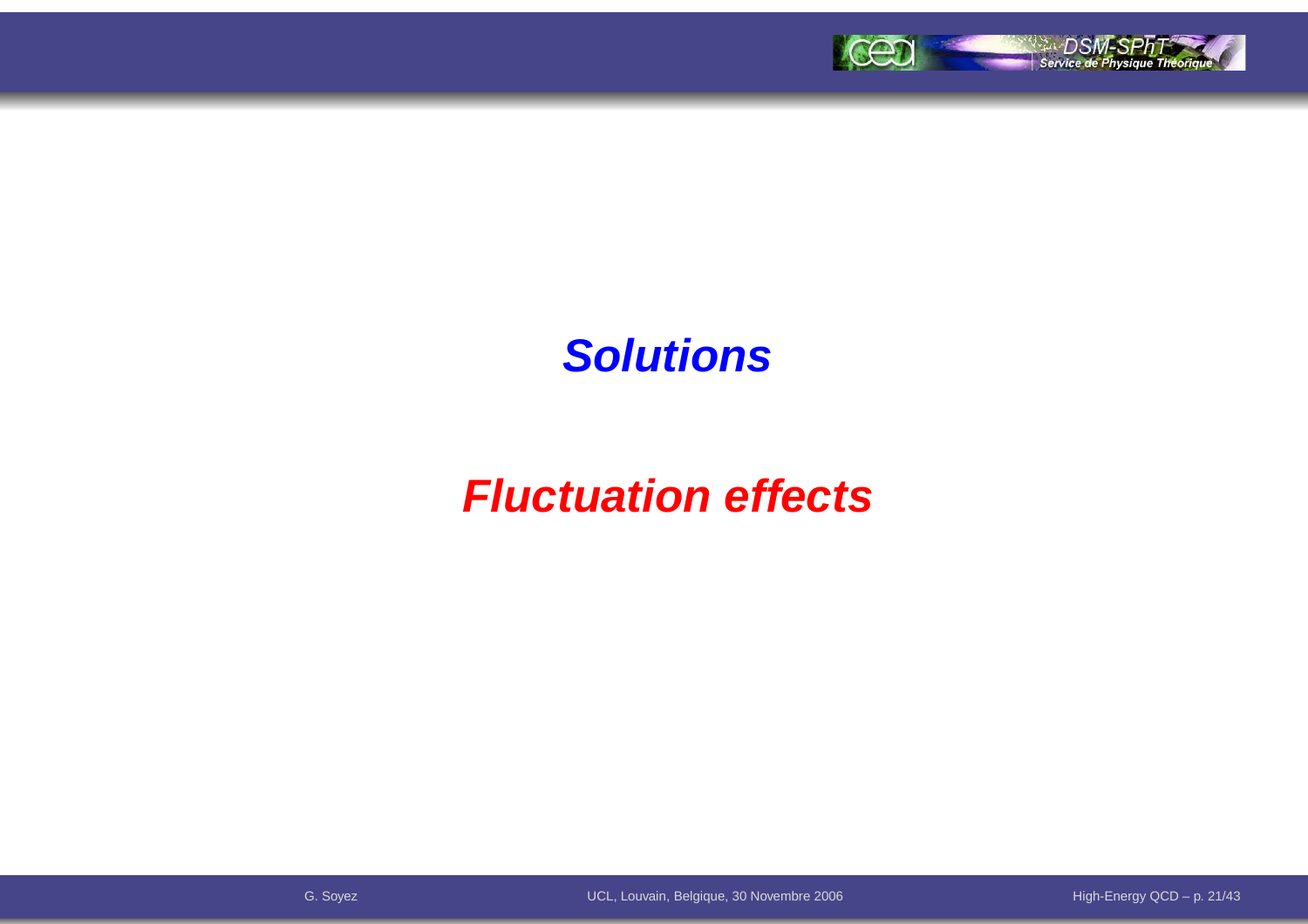no  $b$ -dependence + coarse-graining (local fluctutions)  $\longrightarrow$  Langevin equation

 $∂<sub>Y</sub>T(k,Y) = \bar{\alpha}K_{\text{BFKL}} ⊗ T(k,Y) - \bar{\alpha}T^{2}(k,Y) + \bar{\alpha}\sqrt{\kappa\alpha_{s}^{2}T(k,Y)}\,\nu(k,Y)$ 

with a Gaussian white noise  $\langle \nu(k,Y) \rangle = 0$  $\langle \nu(k,Y) \nu(k',Y') \rangle = \frac{1}{\bar{\alpha}} \delta(Y-Y') k \delta(k-k')$ 

Remarks:

- $\mathsf{noise} \equiv \mathsf{fluct}.$  target field  $\Rightarrow$  Different events  $\equiv$  different target fields
- stochasticity as seen in detectors
- observables obtained by averaging over events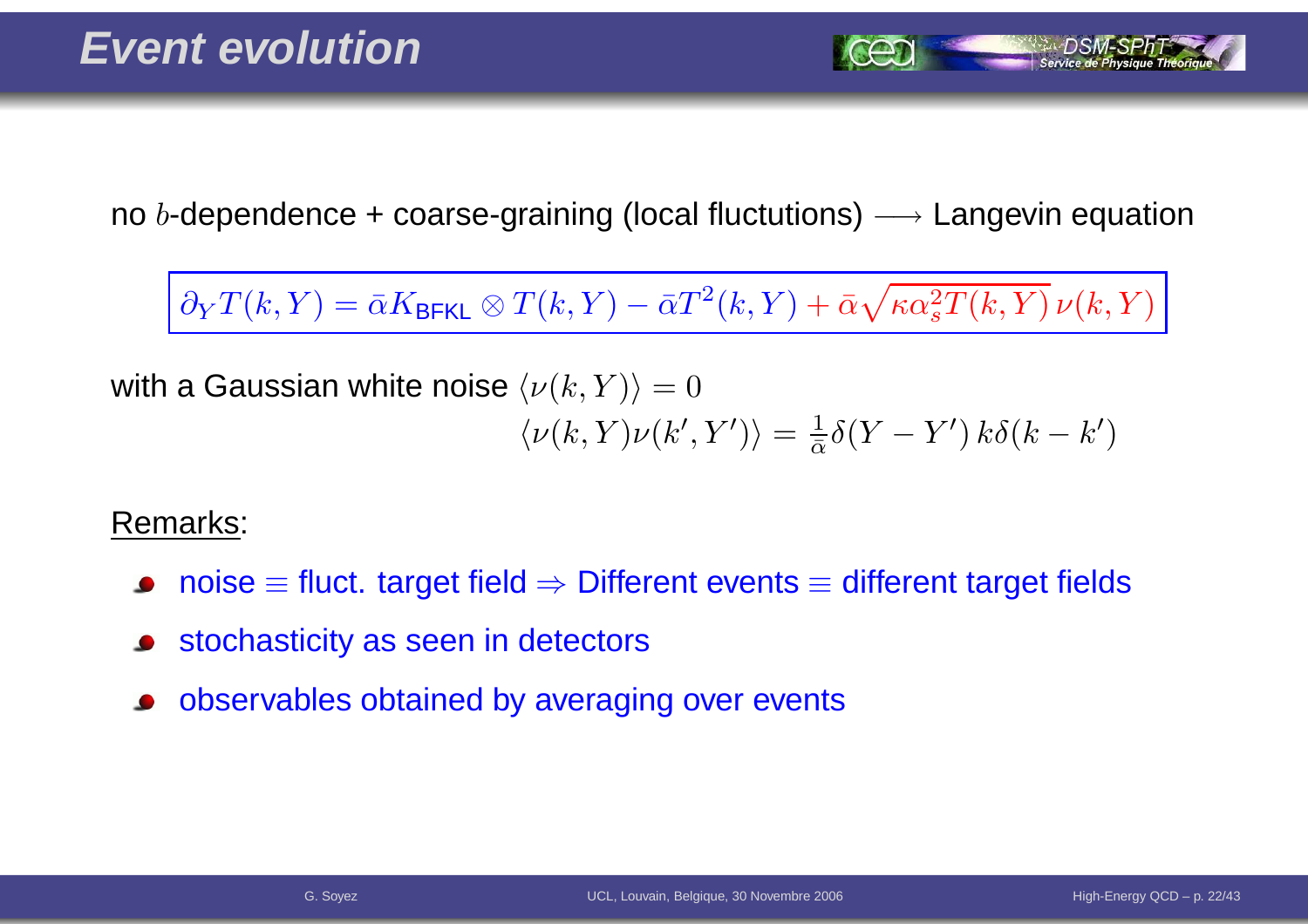## **Numerical simulations**

[G.S., 05]

**Service de Physique Théoriq** 



- Traveling wave/Geometric scaling for each event  $\bullet$
- Dispersion of the events

$$
\Delta \log[Q_s^2(Y)] \approx \sqrt{D_{\text{diff}}\bar{\alpha}Y} \quad \text{with} \quad D_{\text{diff}} \underset{\alpha_s^2 \kappa \to 0}{\sim} \frac{1}{|\log^3(\alpha_s^2 \kappa)|}.
$$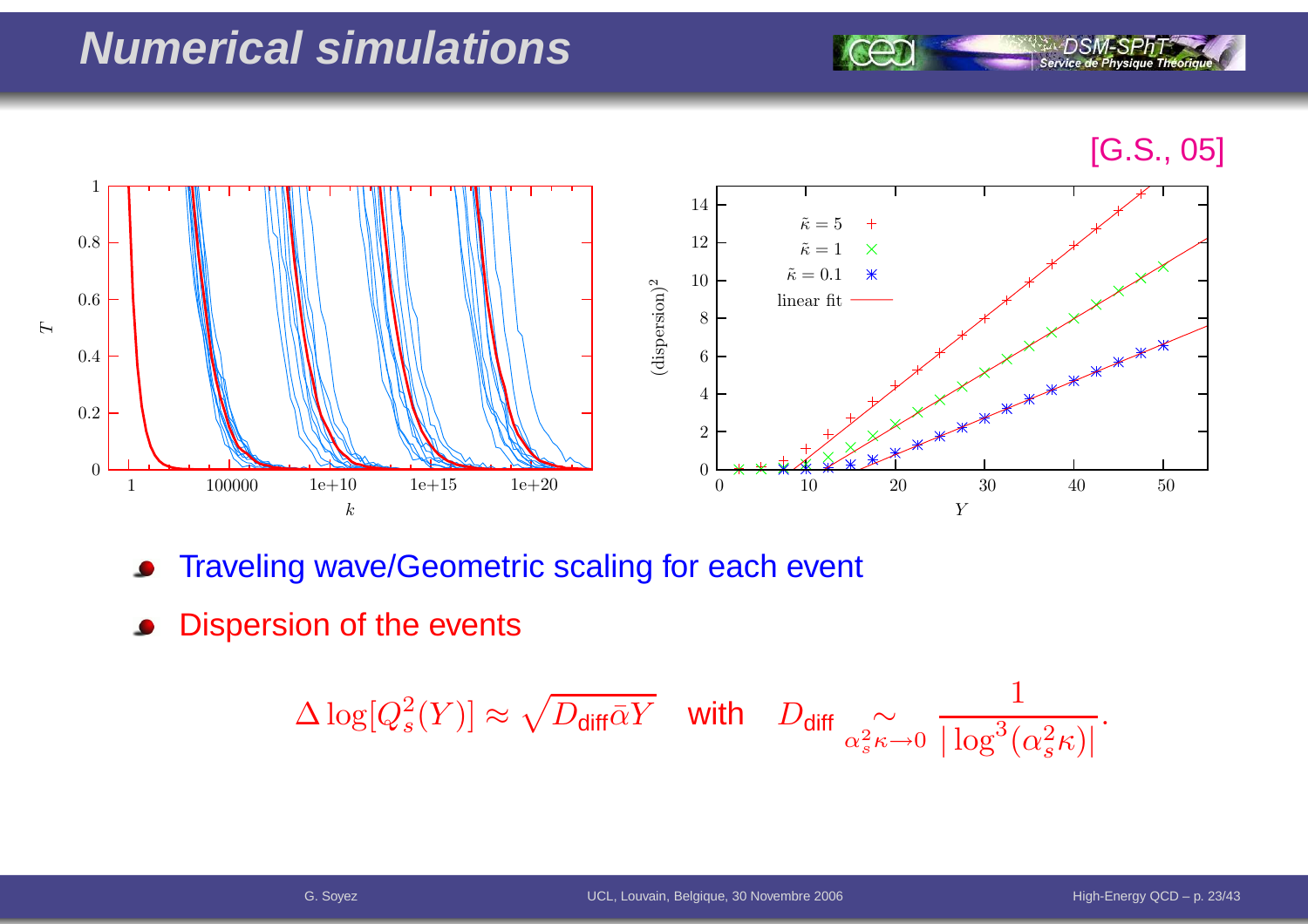### **Averaged amplitude**





- Clear effect of fluctuations: dispersion  $\Rightarrow$  spreading
- Violations of geometric scaling
- Agrees with predictions from statistical mechanics (sFKPP)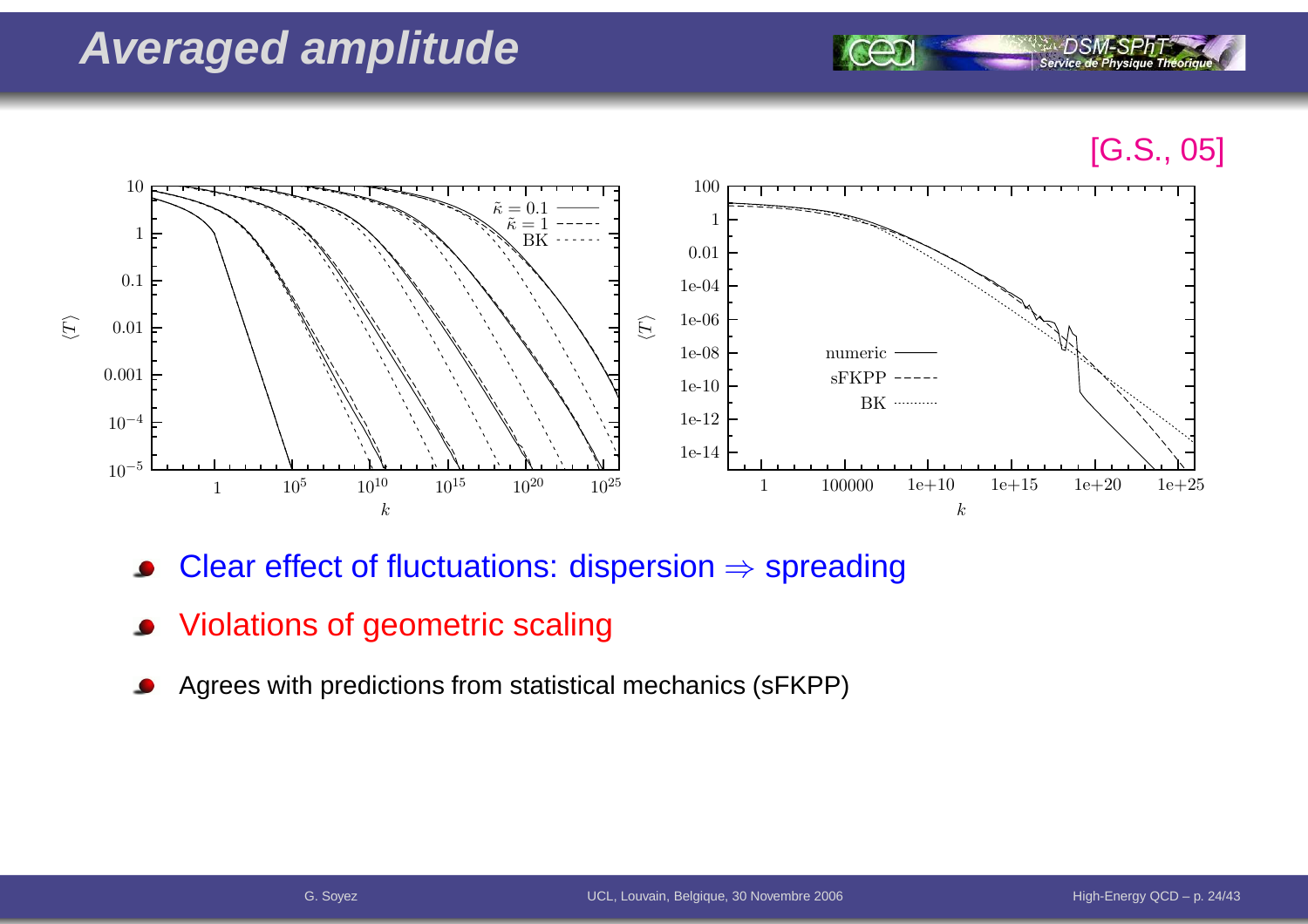# **High-energy behaviour**

Evolution with saturation & fluctuations  $\equiv$ 

- superposition of unitary front (with geometric scaling)
- + dispersion of their position i.e. stochastic  $Q_s$  (geom. scaling violations)  $\bullet$

$$
\langle T(r,Y) \rangle = \int d\rho_s \: T_{\rm event}(\rho-\rho_s) \: P(\rho_s)
$$

with  $\rho = \log(1/r^2)$  $^2$ ),  $\rho_s=\log(Q_s^2)$  $\left( \frac{2}{s}\right)$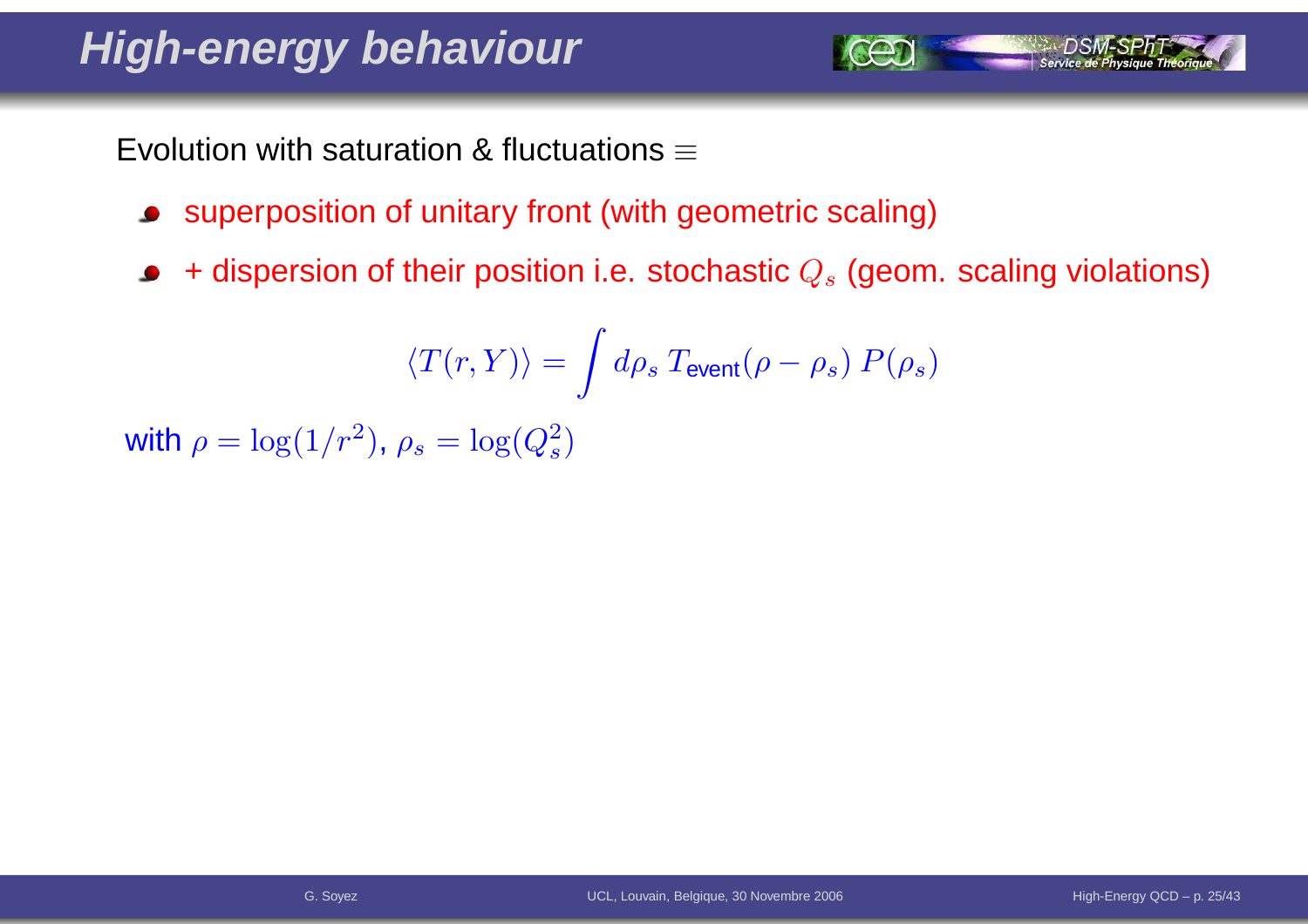# **High-energy behaviour**

Evolution with saturation & fluctuations  $\equiv$ 

- superposition of unitary front (with geometric scaling)
- + dispersion of their position i.e. stochastic  $Q_s$  (geom. scaling violations)

$$
\langle T(r,Y) \rangle = \int d\rho_s \, T_{\text{event}}(\rho - \rho_s) \, \frac{1}{\sqrt{\pi}\sigma} \exp\left(-\frac{(\rho_s - \bar{\rho}_s)^2}{\sigma^2}\right)
$$

with  $\rho = \log(1/r^2)$  $^2$ ),  $\rho_s=\log(Q_s^2)$  $P(\rho_s)$  can be taken as Gaussian: mean  $\bar \rho_s \sim \lambda Y$ , dispersion  $\sigma^2$  $\left( \frac{2}{s}\right)$  [C.Marquet, G.S., B.Xiao, 06]  $^2 \sim DY$ 

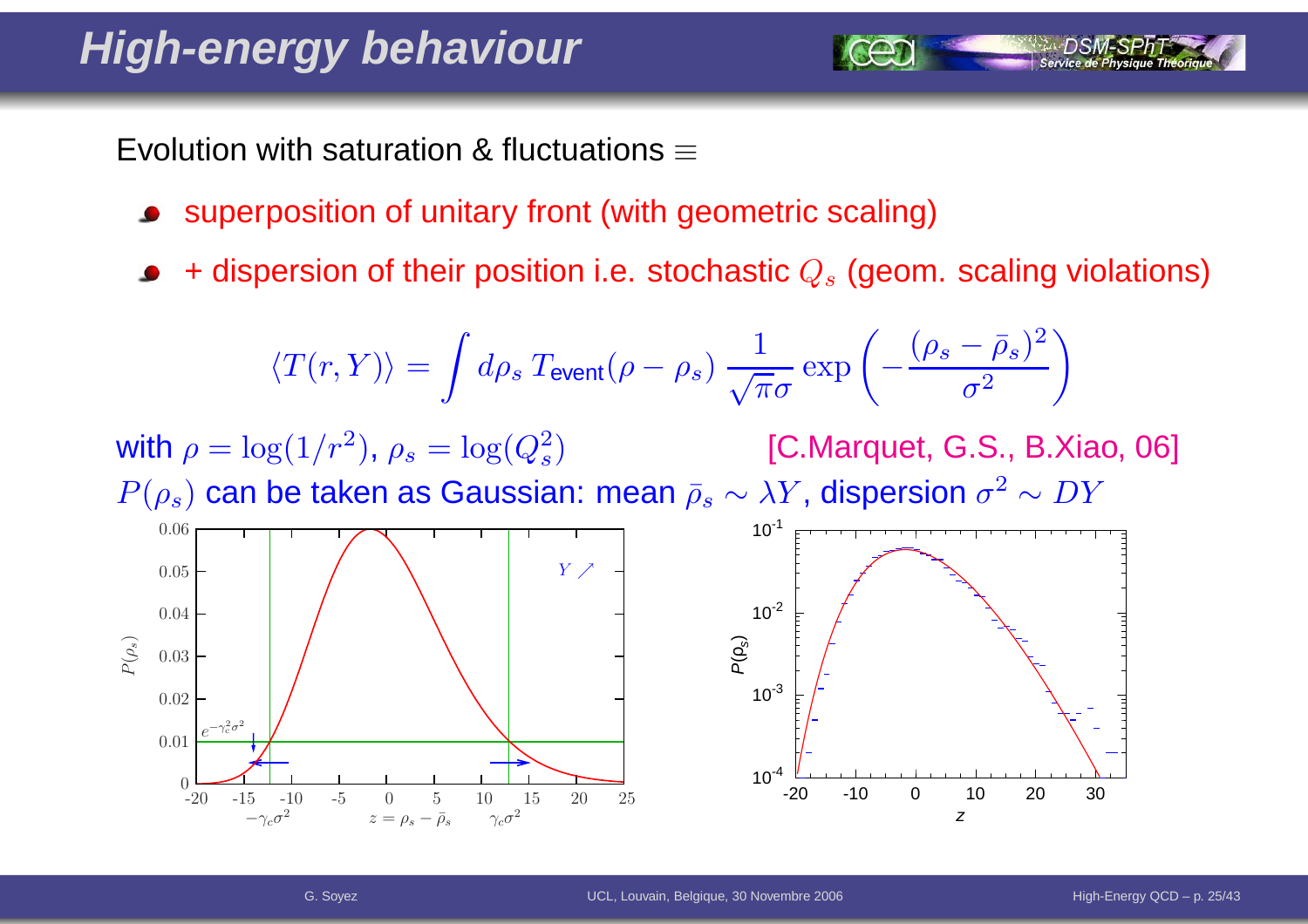# **High-energy behaviour**

Evolution with saturation & fluctuations  $\equiv$ 

- superposition of unitary front (with geometric scaling) $\bullet$
- + dispersion of their position i.e. stochastic  $Q_s$  (geom. scaling violations)  $\bullet$

$$
\langle T(r,Y)\rangle = \int d\rho_s \, T_{\text{event}}(\rho - \rho_s) \, \frac{1}{\sqrt{\pi}\sigma} \exp\left(-\frac{(\rho_s - \bar{\rho}_s)^2}{\sigma^2}\right)
$$
\nwith  $\rho = \log(1/r^2)$ ,  $\rho_s = \log(Q_s^2)$ 

$$
T_{\text{event}}(\rho - \rho_s) = \begin{cases} 1 & r > Q_s \\ (r^2 Q_s^2)^\gamma & r < Q_s \end{cases}
$$
 **saturation geometric scaling**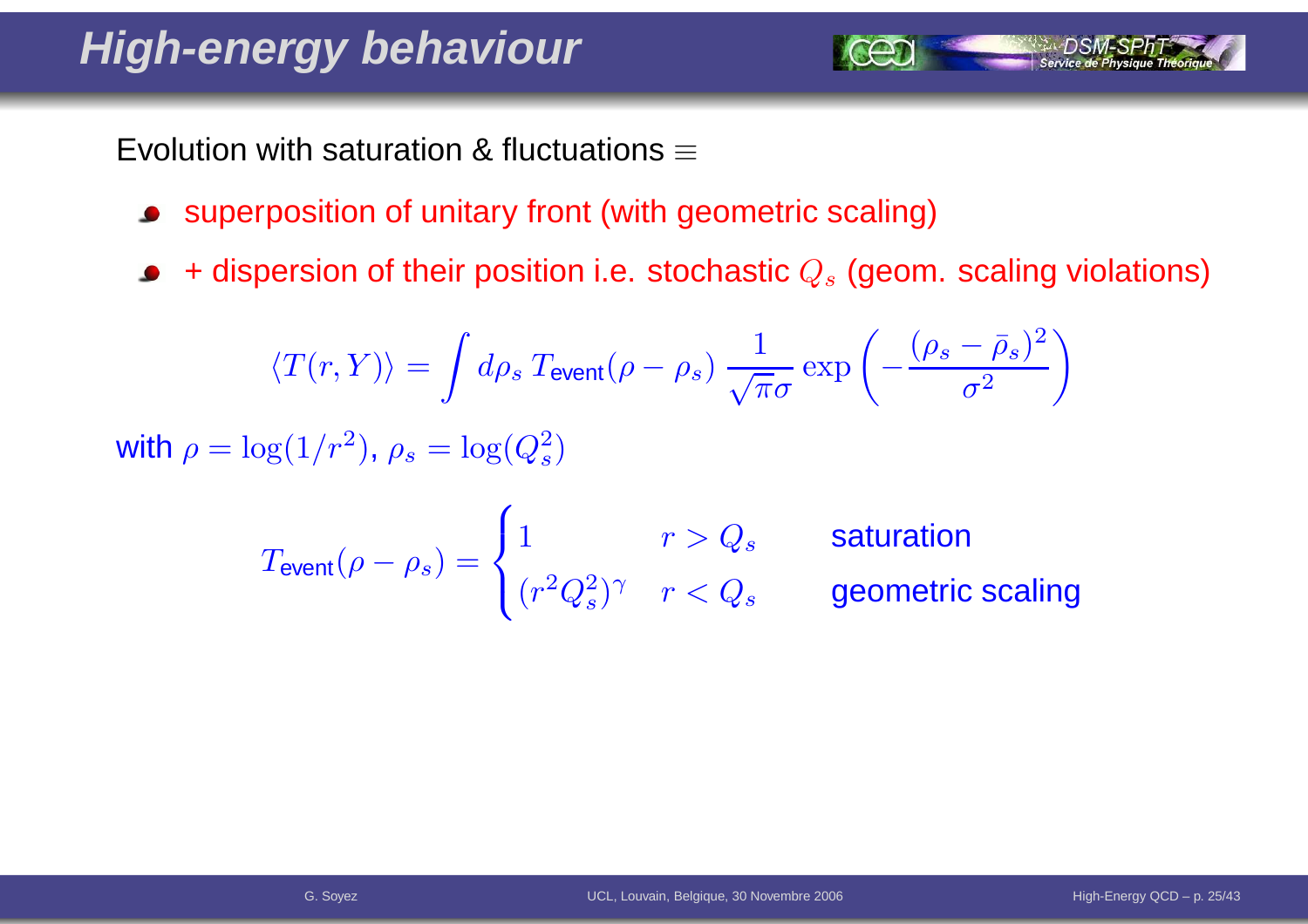# **High-energy behviour**

[E. Iancu, Y. Hatta, C. Marquet, G.S., D. Triantafyllopoulos, 06]



dispersion  $\sim DY$ 

Service de Physique Théoriq

<u>Case 1</u>: *Y* not too large ⇒ small dispersion ⇒ Mean field picture  $\langle T \rangle \approx T_{\sf event}$  $\Rightarrow$  geometric scaling:

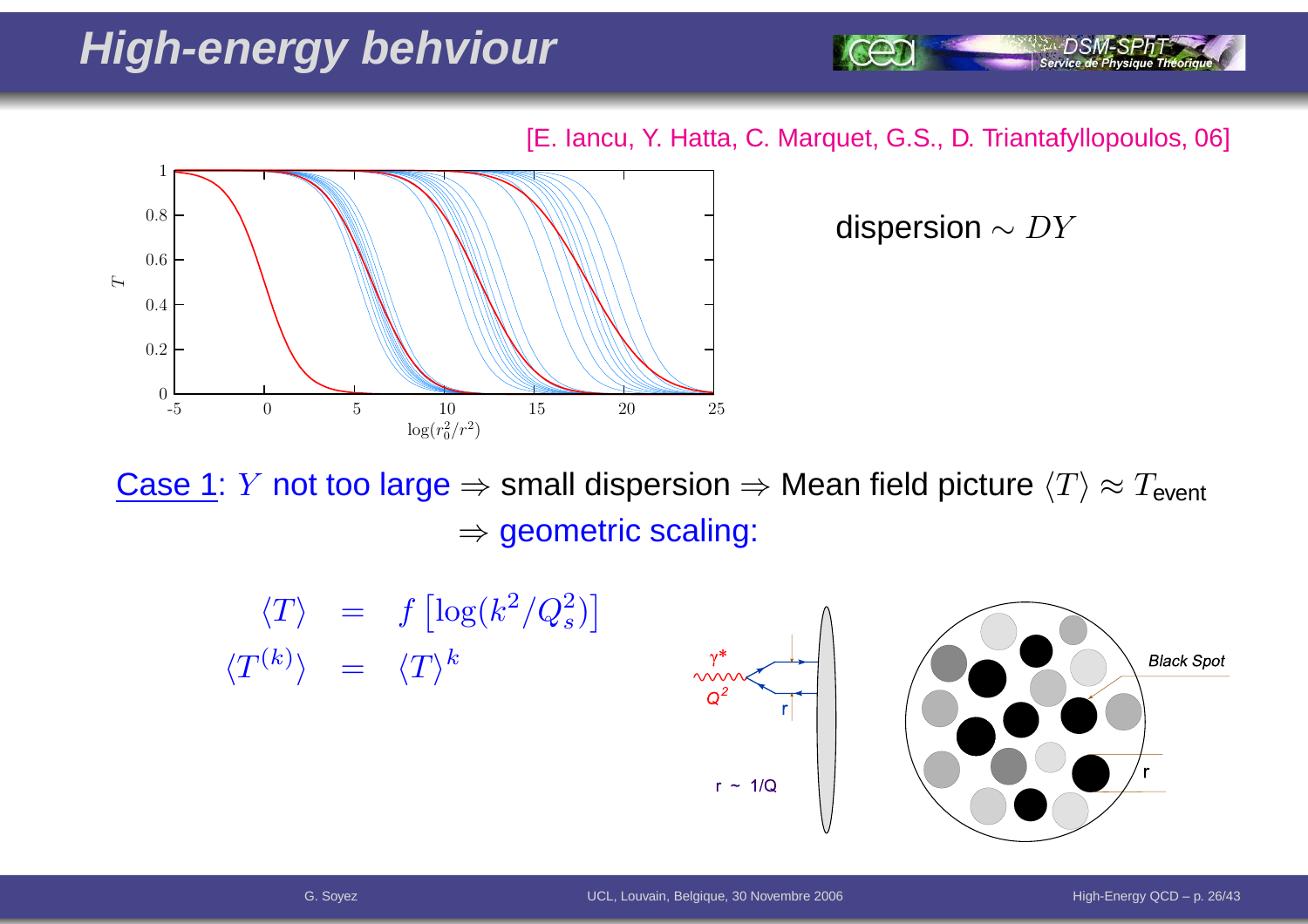# **High-energy behviour**

[E. Iancu, Y. Hatta, C. Marquet, G.S., D. Triantafyllopoulos, 06]



dispersion  $\sim DY$ 

Service de Physique Théoriq

Case 2: *Y* higher energy ⇒ dominated by disperion ⇒  $T = 0$  or  $T = 1$  $\Rightarrow$  diffusive scaling:

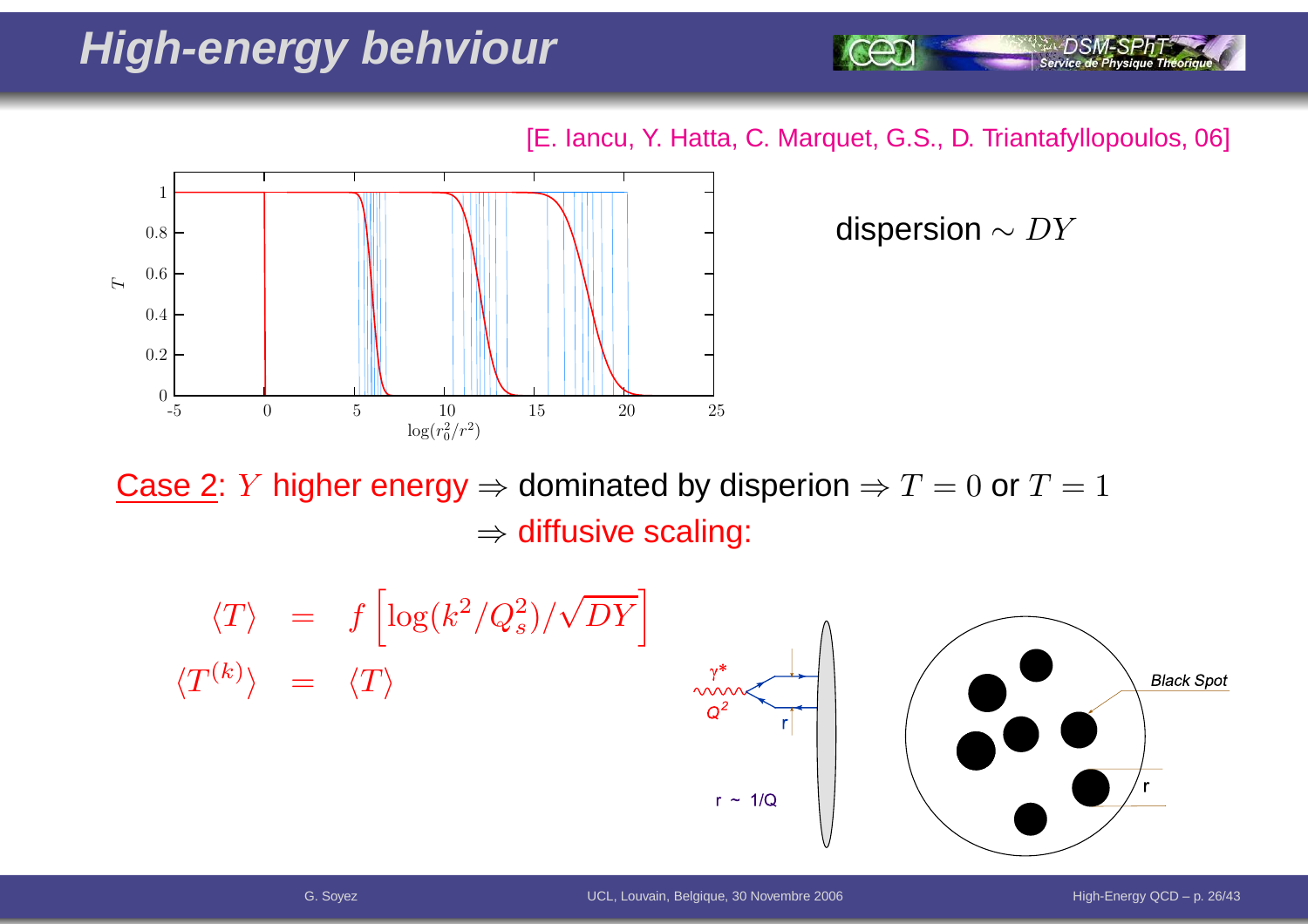

# **Phenomenology**

# **Geometric scaling in**  $F_2$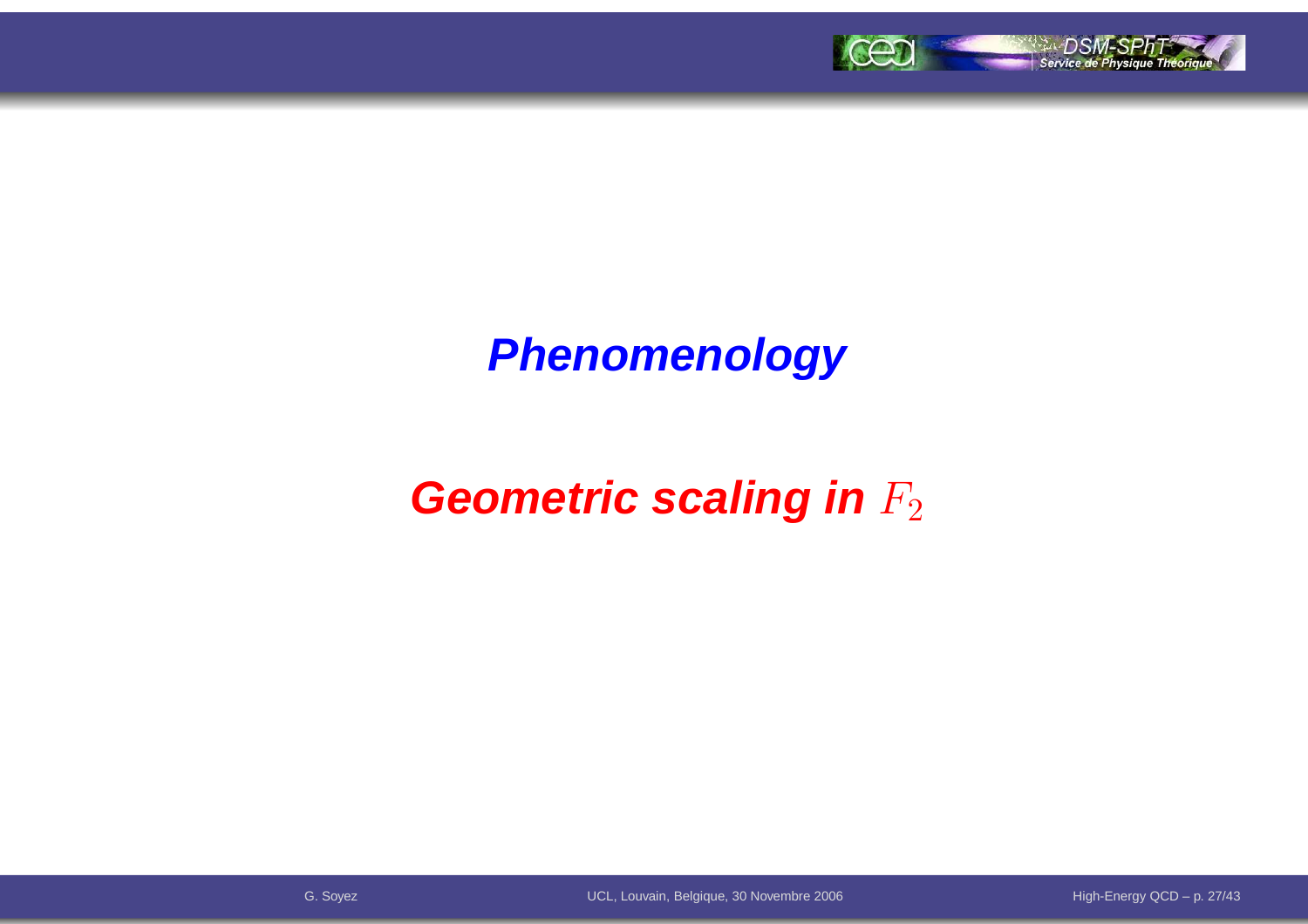#### **Observation**



[A.Stasto, K.Golec-Biernat, 01]

Service de P

$$
\sigma^{\gamma^* p}(Q^2, x) = \sigma(\tau)
$$

$$
\tau = \log(Q^2) - \lambda Y
$$

$$
\lambda \approx 0.32
$$

[F.Gelis, R.Peschanski, L.Shoeffel, G.S., hep-ph/0610436]  $\tau$  $\tau = \log(Q^2) - \lambda Y$  or  $\tau = \log(Q^2) - \lambda \sqrt{Y}$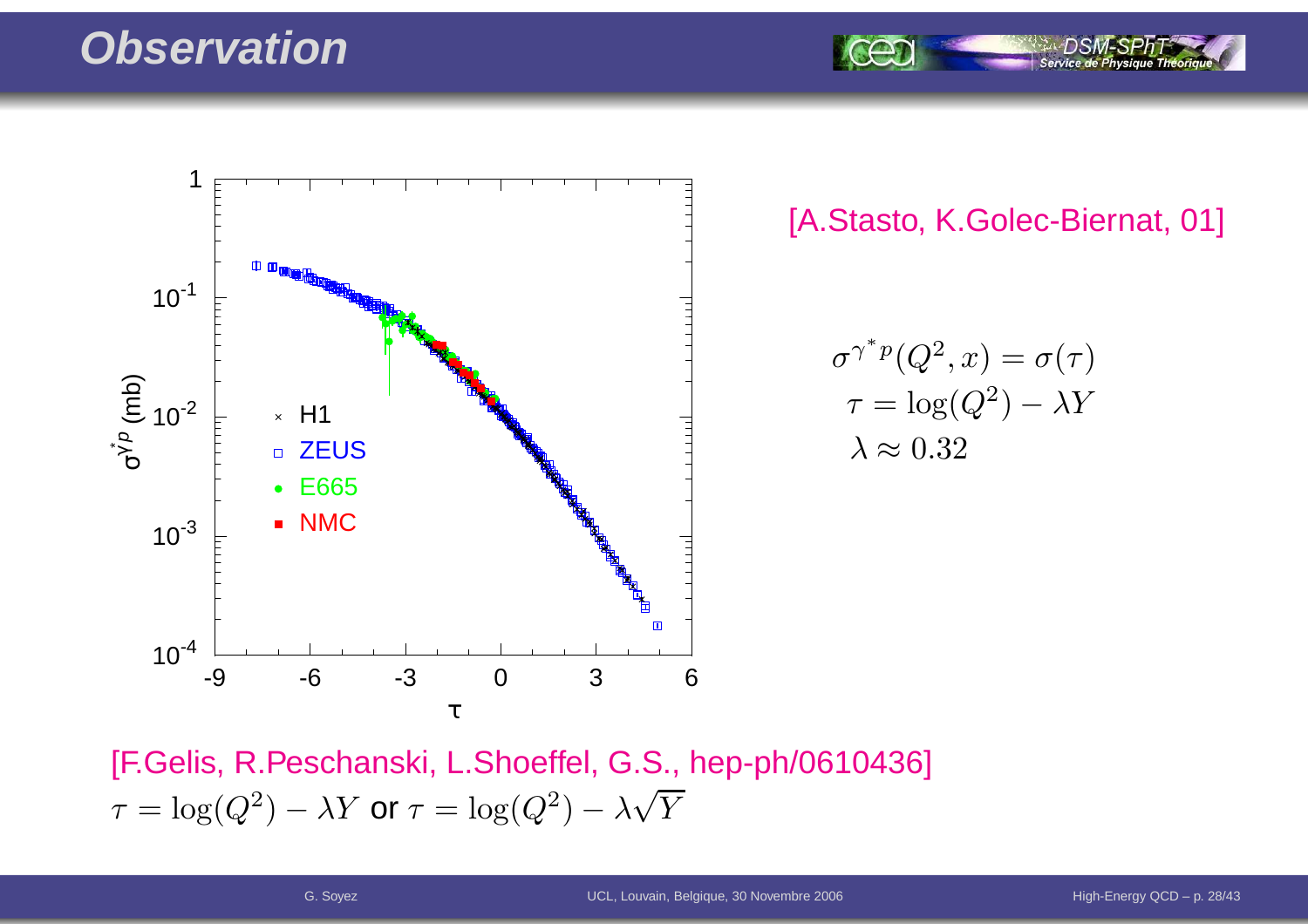# **Description**

Service de Ph

#### [E.Iancu, K.Itakura, S.Munier, 03] Factorisation formula:



 $\Psi_{L,T} \equiv$  photon wavefunction from QED

dipole amplitude: scaling variable  $\tau = \log(r^2 Q_s^2/4)$ 

$$
T(r;Y) = \begin{cases} T_0 \exp\left(\gamma_c \tau - \frac{\tau^2}{2\bar{\alpha}\chi_c''Y}\right) & \text{if } rQ_s < 2 \\ 1 - \exp[-a(\tau + b)^2] & \text{if } rQ_s > 2 \end{cases} \quad \text{(McLerran-Venugopalan)}
$$

 $Q_s^2(Y) = k_0^2 \exp(\lambda Y) \quad \Rightarrow \; \lambda \approx 0.25$ , in agreement with NLO BFKL predictions.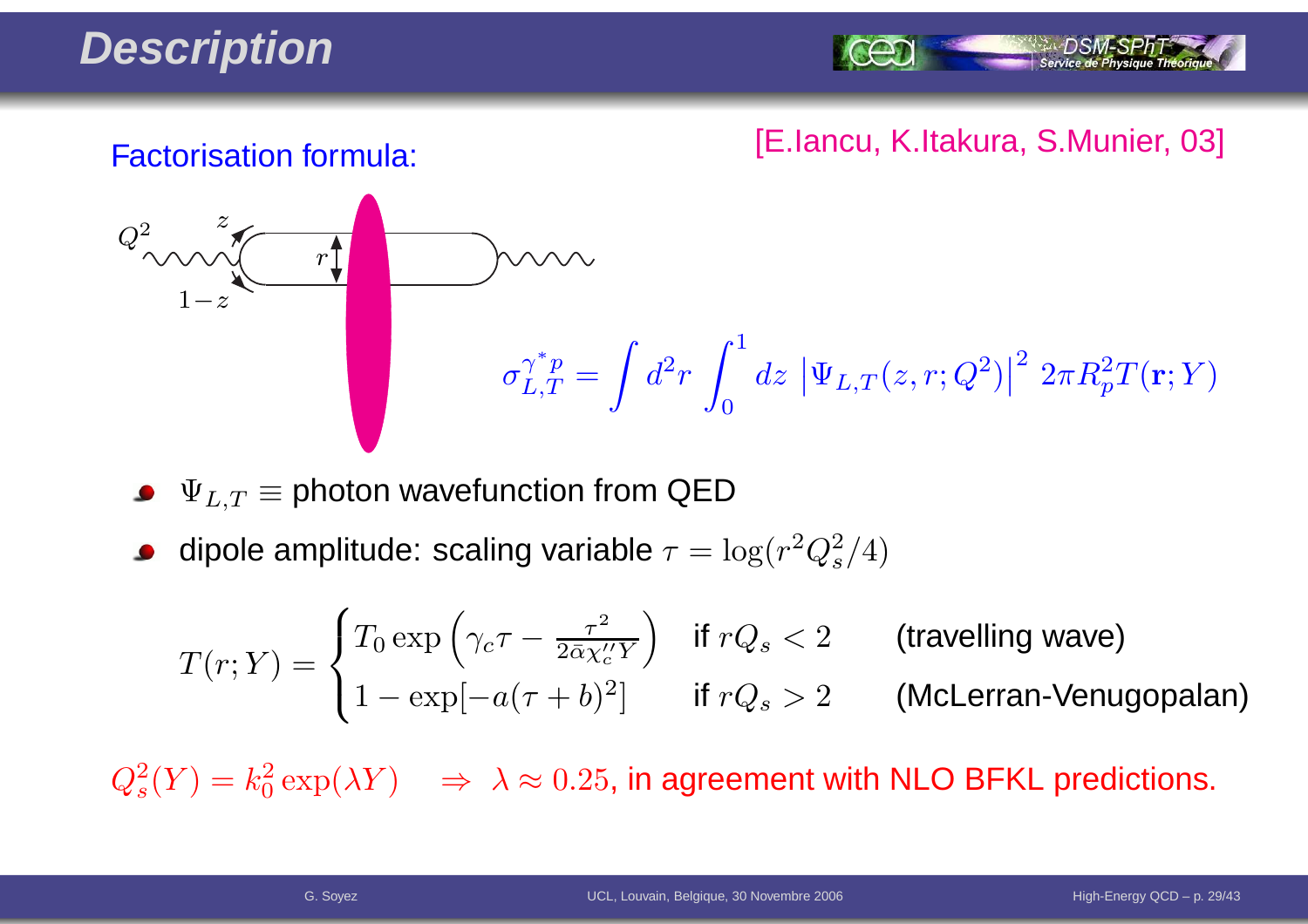

# **Phenomenology**

## **Geometric scaling in vector-meson production**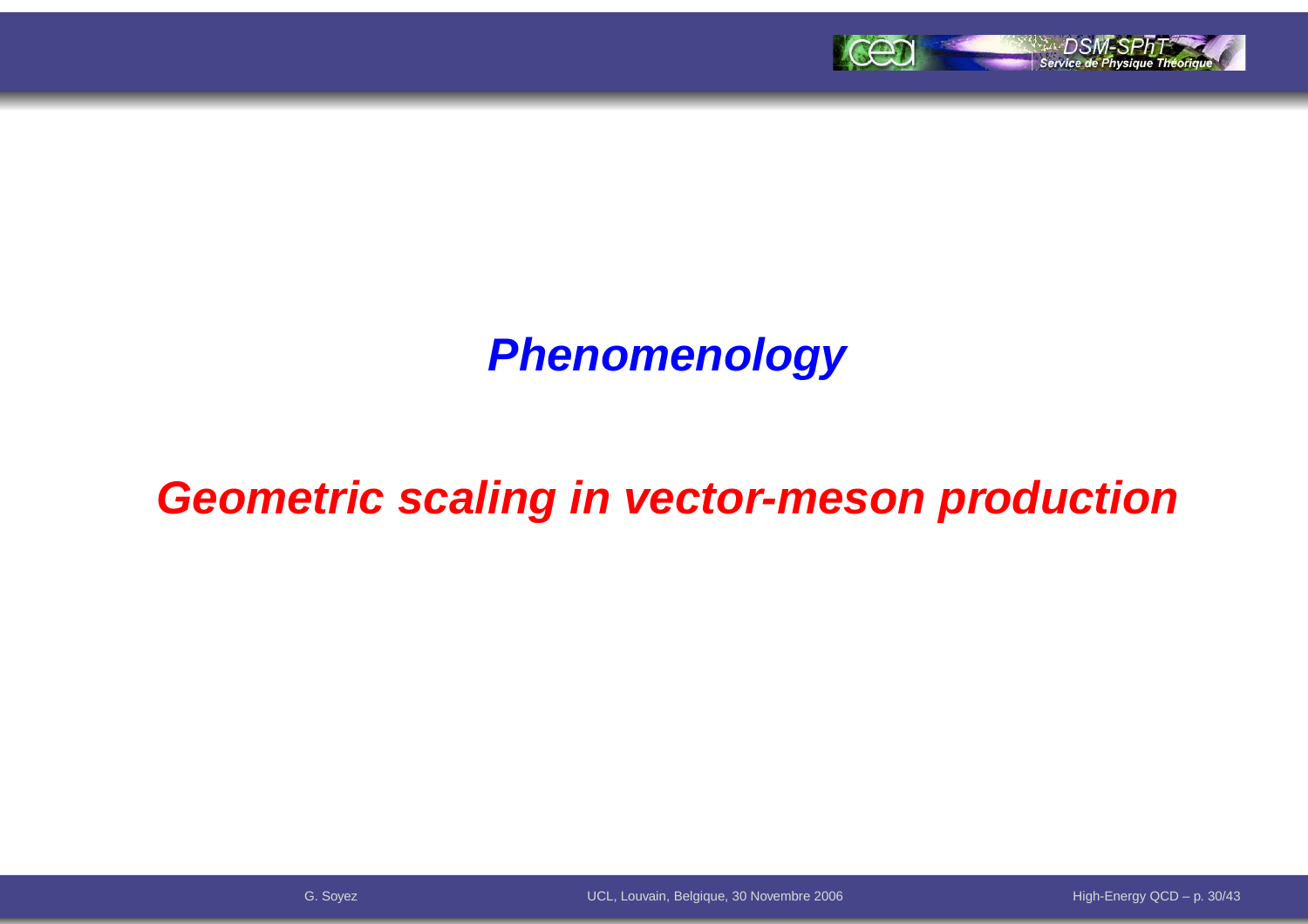## **Dipole description**



#### [C.Marquet, R.Peschanski, G.S., to appear]



Factorisation formula:

$$
\mathcal{A}_{L,T}^{\gamma^* p \to Vp} = i \int d^2 r \int_0^1 dz \, \Psi_{L,T}(z,r;Q^2) \Psi_{L,T}^*(z,r,q:M_V^2) \, e^{iz\mathbf{q} \cdot \mathbf{r}} \, \sigma_{\text{dip}}(\mathbf{r},\mathbf{q};Y)
$$
  

$$
\to \frac{d\sigma}{dt}, \, \sigma_{\text{el}} \text{ for } \rho, \phi, J/\psi, \text{DVCS}
$$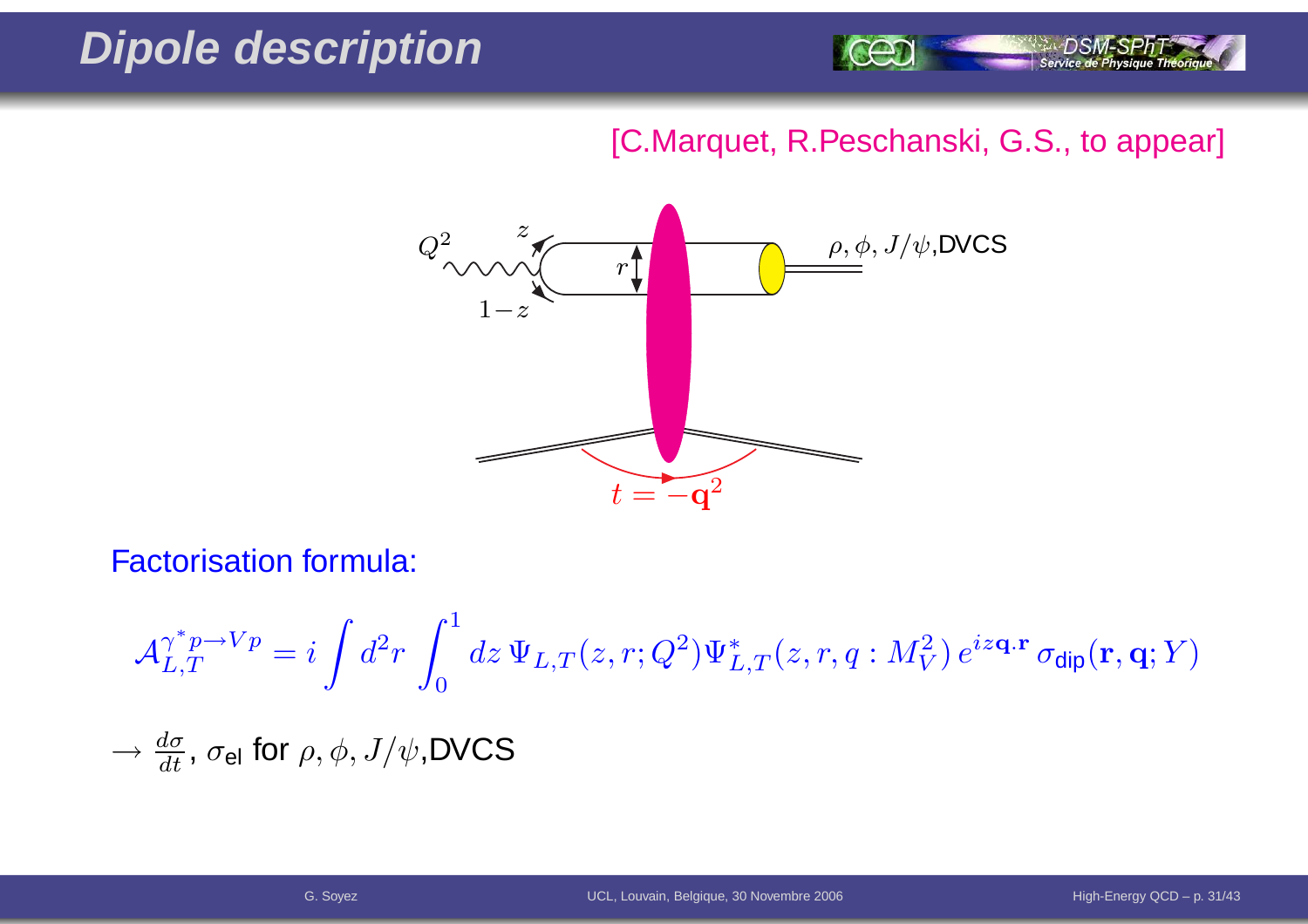- **•** photon wavefunction: from QED Vector-mesons wavefunction: Boosted-Gaussian model
- dipole amplitude:  $\bullet$

$$
\sigma_{\text{dip}}(r, q; Y) = 2\pi R_p^2 e^{-b|t|} T_{\text{IIM}}(r, Q_s^2(q, Y))
$$

- Normalisation: only one slope  $b$  (no  $Q^2$  dependence)
- $T$ -matrix:  $t$ -dependent saturation scale from theoretical predictions:

$$
Q_s^2 = k_0^2 e^{\lambda Y} \qquad \rightarrow \qquad Q_s^2 = k_0^2 \left(1 + c|t|\right) e^{\lambda Y}
$$

Hence:

$$
b, c \qquad \rightarrow \qquad \left. \frac{d\sigma}{dt}, \, \sigma_{\mathsf{el}} \right|_{\rho,\phi} \qquad \qquad \textbf{(201 data)}
$$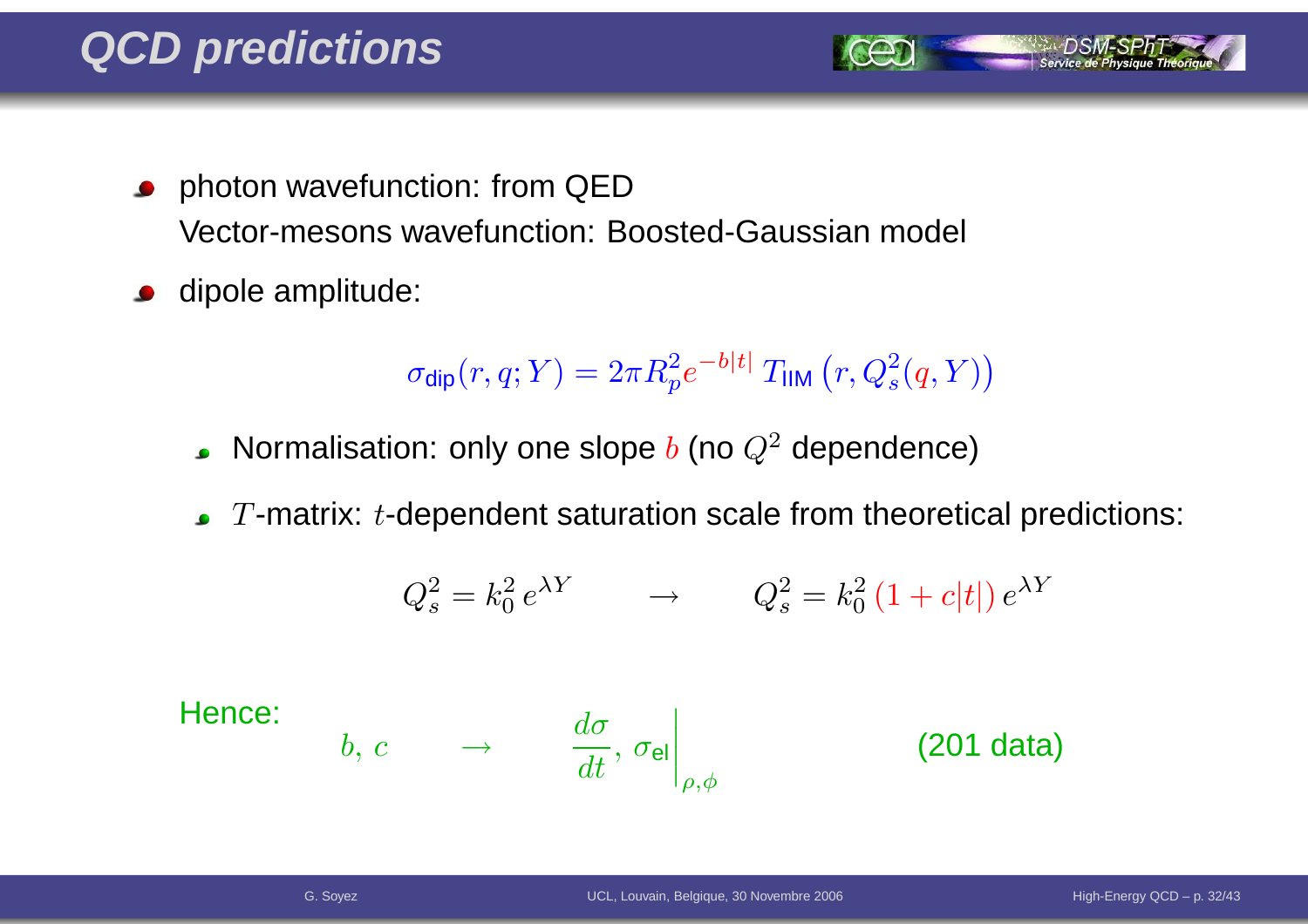#### **Results**

Service de Ph

#### $\gamma^* p \to$  $\gamma^* p \to \phi p$  pred. for DVCS 0 0.1 0.2 0.3 0.4 0.5 0.6|t| $10^{-5}$  $10^{-4}$  $10^{-3}$  $10^{-2}$  $10^{-1}$ 1 $10<sup>1</sup>$ d log( σচি र<br>ए  $\begin{array}{|c|c|c|}\n\hline\n1 & 3.1 \\
\hline\n10^{-1} & 3.1 \\
\hline\n\end{array}$ 7.210.921.20 0.1 0.2 0.3 0.4 0.5 0.6|t|110<sup>1</sup>  $10^2$  $10^{3}$ dσ/d| t<sup>|</sup> $\begin{array}{c}\n\begin{array}{ccc}\n\bullet & \bullet & \bullet & \bullet \\
\hline\n\bullet & \bullet & \bullet & \bullet\n\end{array}\n\end{array}$ 3.65.26.99.212.619.70 0.25 0.5 0.75 1 $|t|$  $10^{-1}$ 110<sup>1</sup>  $10^{2}$ dσ/d| t<sup>|</sup> $W=71, Q^2=4$  $W=82, Q^2=8$

#### Example: differential cross-section: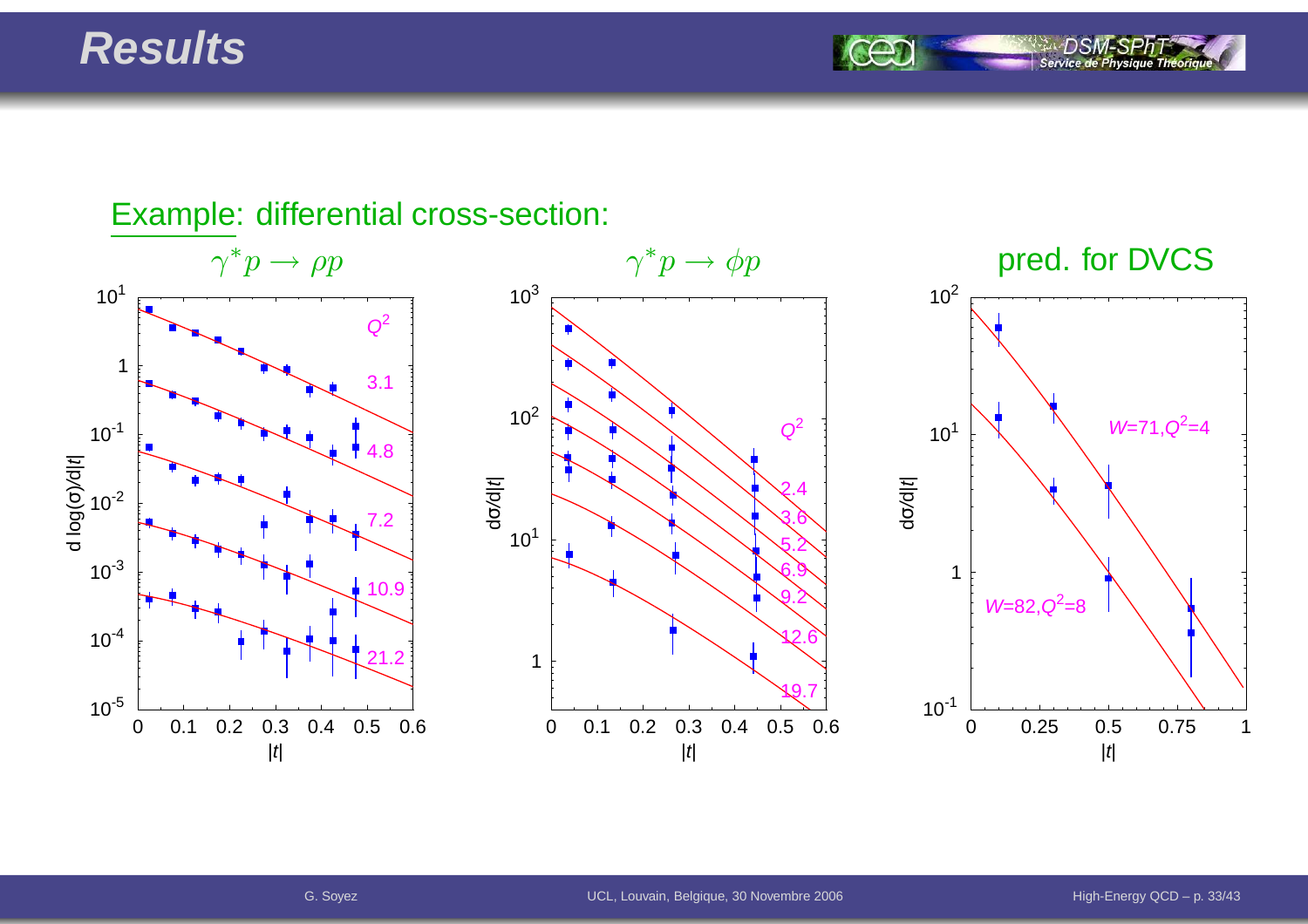

### **Future phenomenology**

# **Diffusive scaling at HERA and LHC**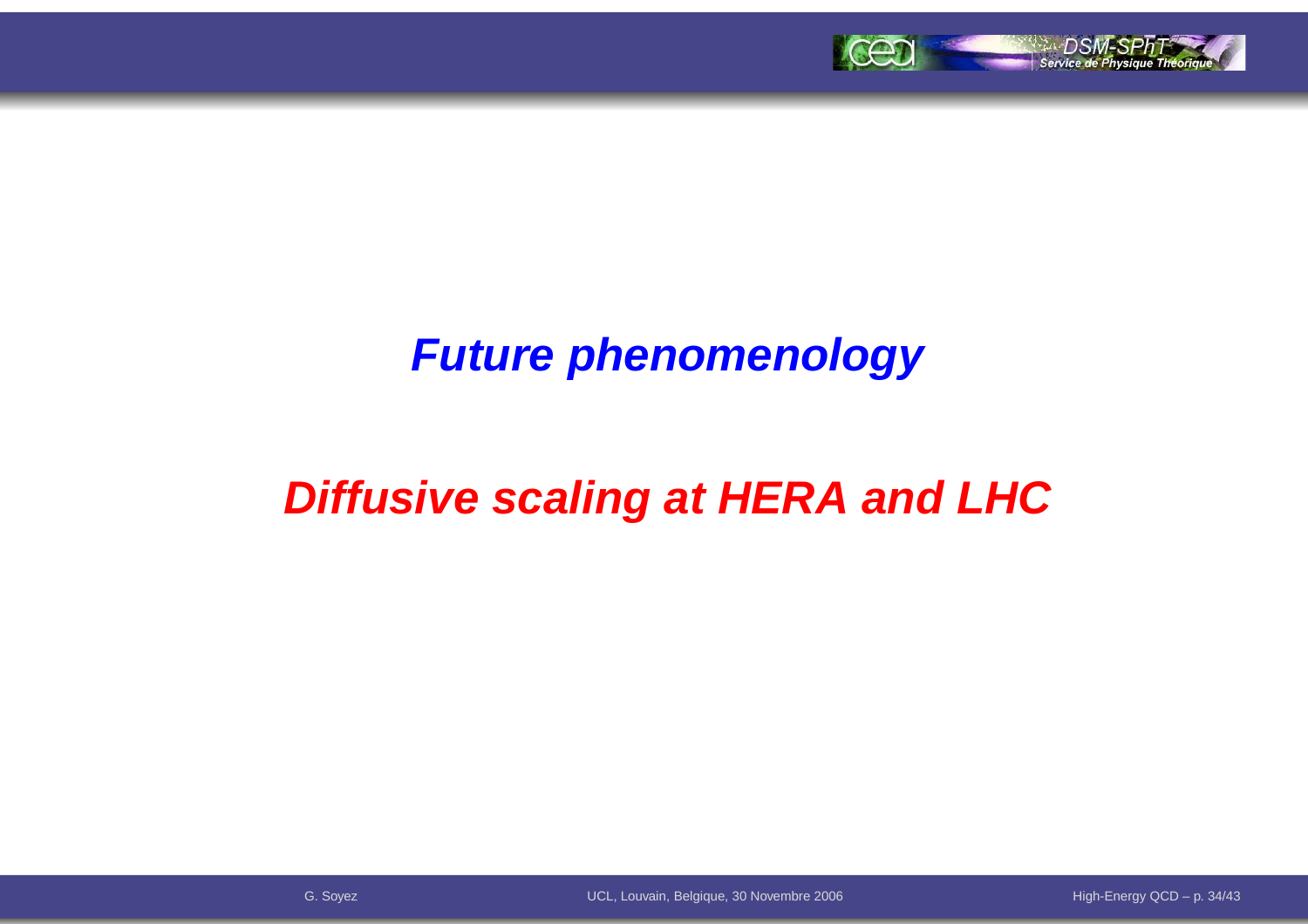

#### [Y.Hatta,E.Iancu,C.Marquet,G.S.,D.Triantafyllopoulos,06]

We have seen that, at high-energy,

$$
\langle T(r,Y) \rangle = T\left(\frac{\log(r\bar{Q}_s)}{\sqrt{Y}}\right) = \frac{1}{2} \operatorname{erfc}\left(\frac{\log^2(r^2 \bar{Q}_s^2)}{\sigma^2}\right)
$$

with

$$
\overline{Q}_s^2(Y) = k_0^2 e^{\lambda Y} \qquad \text{and} \qquad \sigma^2 = DY
$$

Note:  $\lambda$  and  $D$  (or  $Q_s$  and  $\sigma^2$ ) taken as parameters

Consequences on

- DIS and diffractive DIS (DDIS) $\bullet$
- gluon/forward jet production $\bullet$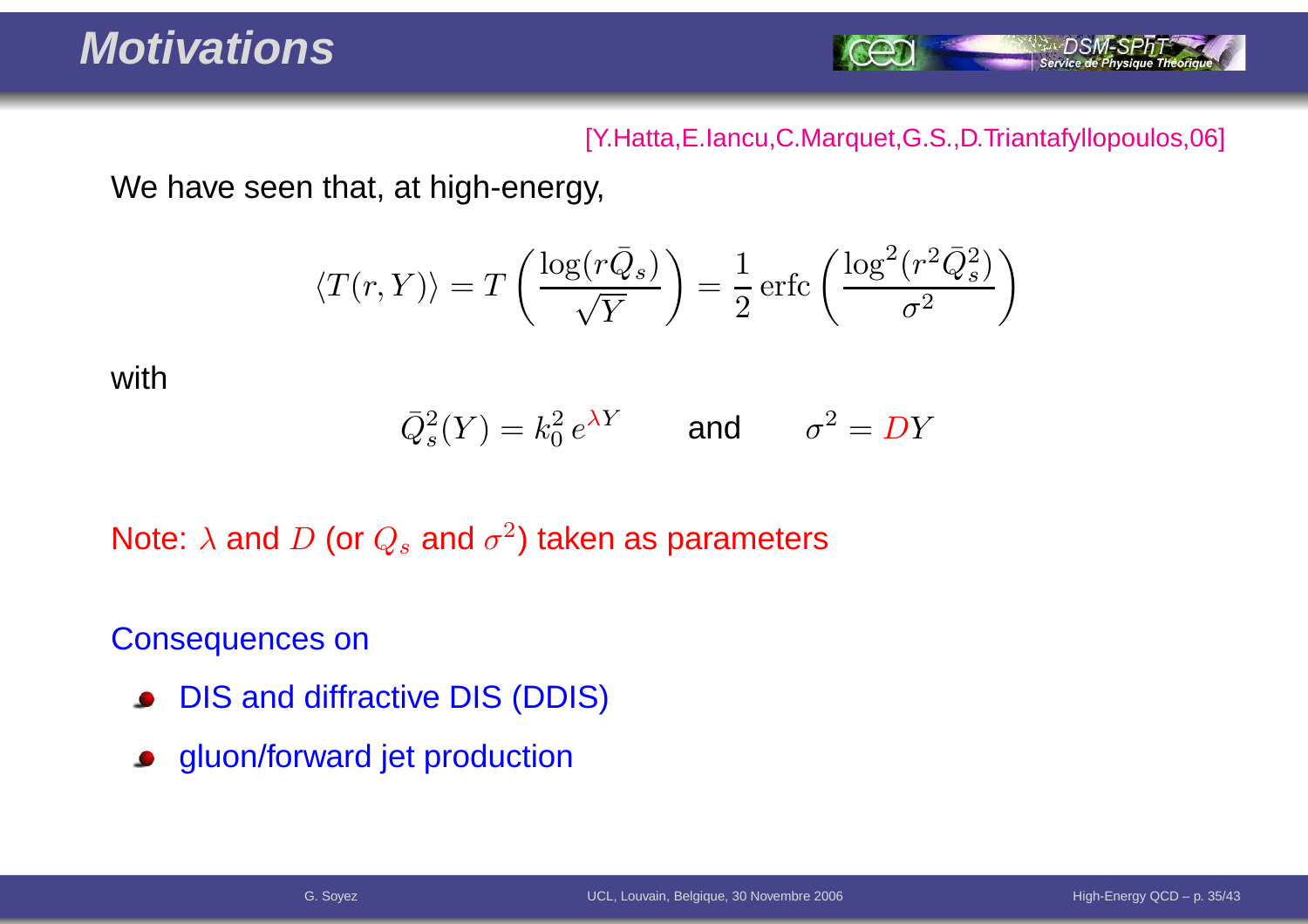#### **DIS and DDIS**

**CENTED Total cross-section** 

$$
\sigma_{\text{DIS}} = \int dr \, |\Psi(r, Y; Q^2)|^2 \, \langle T(r, Y) \rangle
$$

$$
\rightarrow \text{Cst. } \sigma \, \Phi_1 \left( \frac{\log(r^2 \bar{Q}_s^2)}{\sigma} \right)
$$

**.** Diffractive cross-section

$$
\sigma_{\text{DDIS}} = \int dr \left| \Psi(r, Y; Q^2) \right|^2 \langle T(r, Y) \rangle^2 + (q\bar{q}g) + \dots
$$
\n
$$
\rightarrow \text{Cst. } \sigma \Phi_2 \left( \frac{\log(r^2 \bar{Q}_s^2)}{\sigma} \right)
$$
\n
$$
\Rightarrow \text{diffusive scaling for } \frac{1}{\sqrt{Y}} \sigma_{\text{DIS}} \text{ and } \frac{1}{\sqrt{Y}} \sigma_{\text{DDIS}}
$$

⇒

Service de Physique Théoriq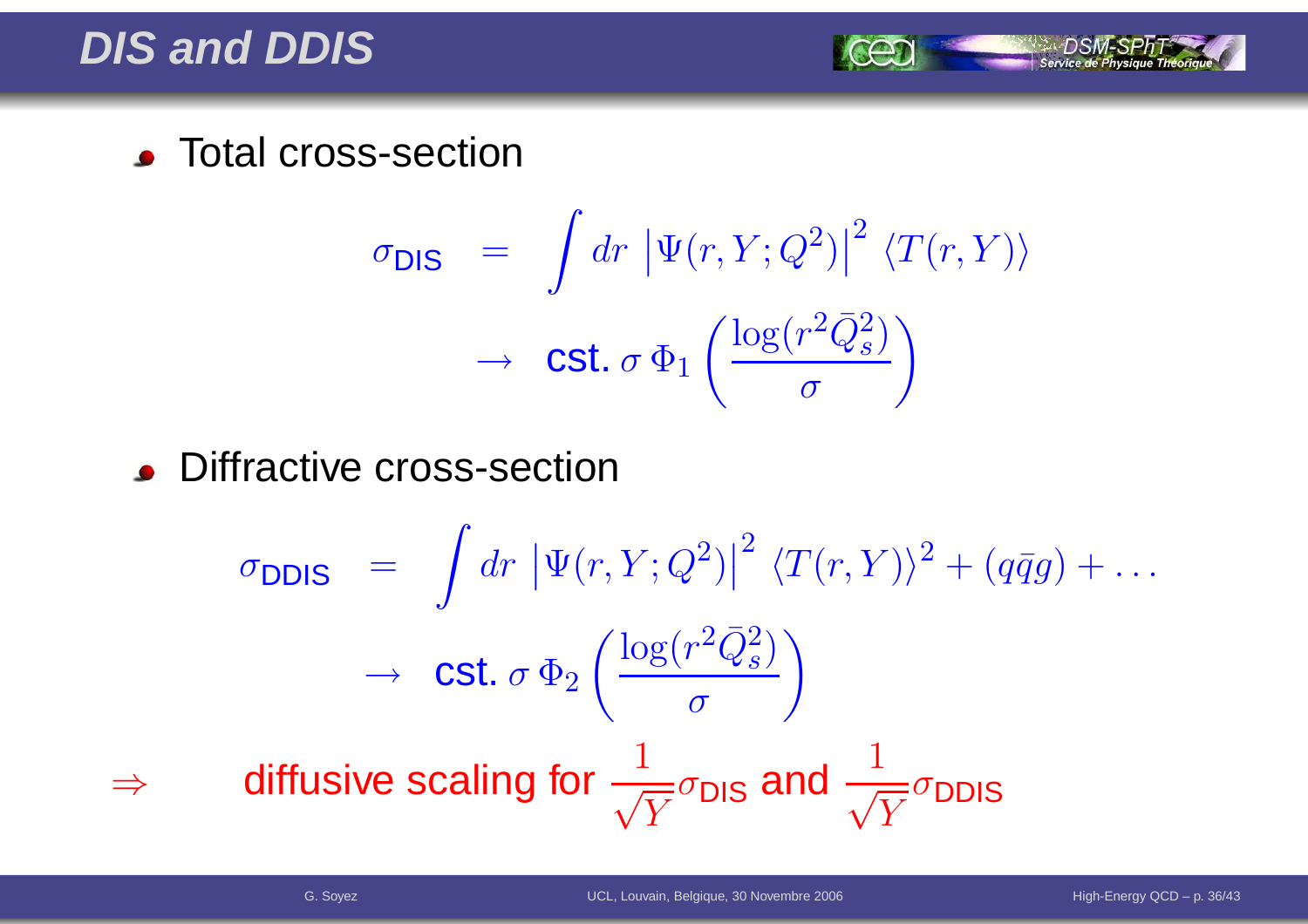#### **DIS and DDIS**

Typical dipole scales in  $|\Psi|^2\otimes \langle T\rangle^{(1,2)}$ :  $\bullet$ 



Diffraction dominated by elastic amplitudes

Service de Phy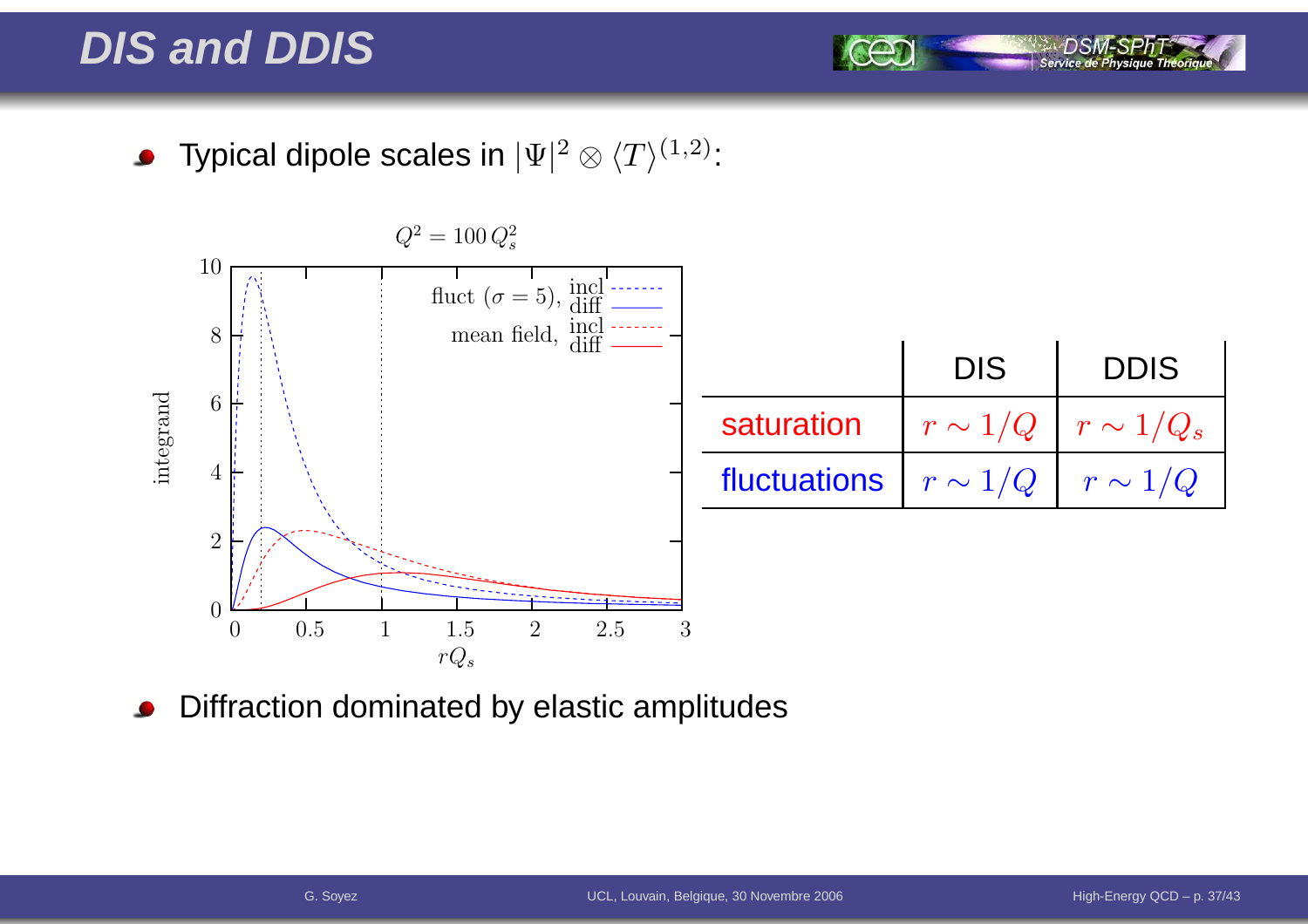**Gluon production at LHC**

#### dense-dilute scattering:

- $dA$  or  $pp$  at forward rapidities
- dilute projectile  $\rightarrow$  dipoles
- gluon at rapidity  $\eta$



Projectile unintegrated gluon density  $\phi(\mathbf{p},y_1) =$  $\int \frac{d}{2}$ 2- $r\,$  $\overline{2\pi}$  $\,e\,$  $^{i{\bf p.r}}$   $n({\bf r},y_{1}$ 1 $\binom{1}{1}$ 

**Target** 

$$
\text{at contribution } \qquad \Phi(\mathbf{k},y_2) = \int d^2r \, e^{i\mathbf{k}.\mathbf{r}} \, \nabla_\mathbf{r}^2 \langle 2T(r,y_2) - T^2(r,y_2) \rangle
$$

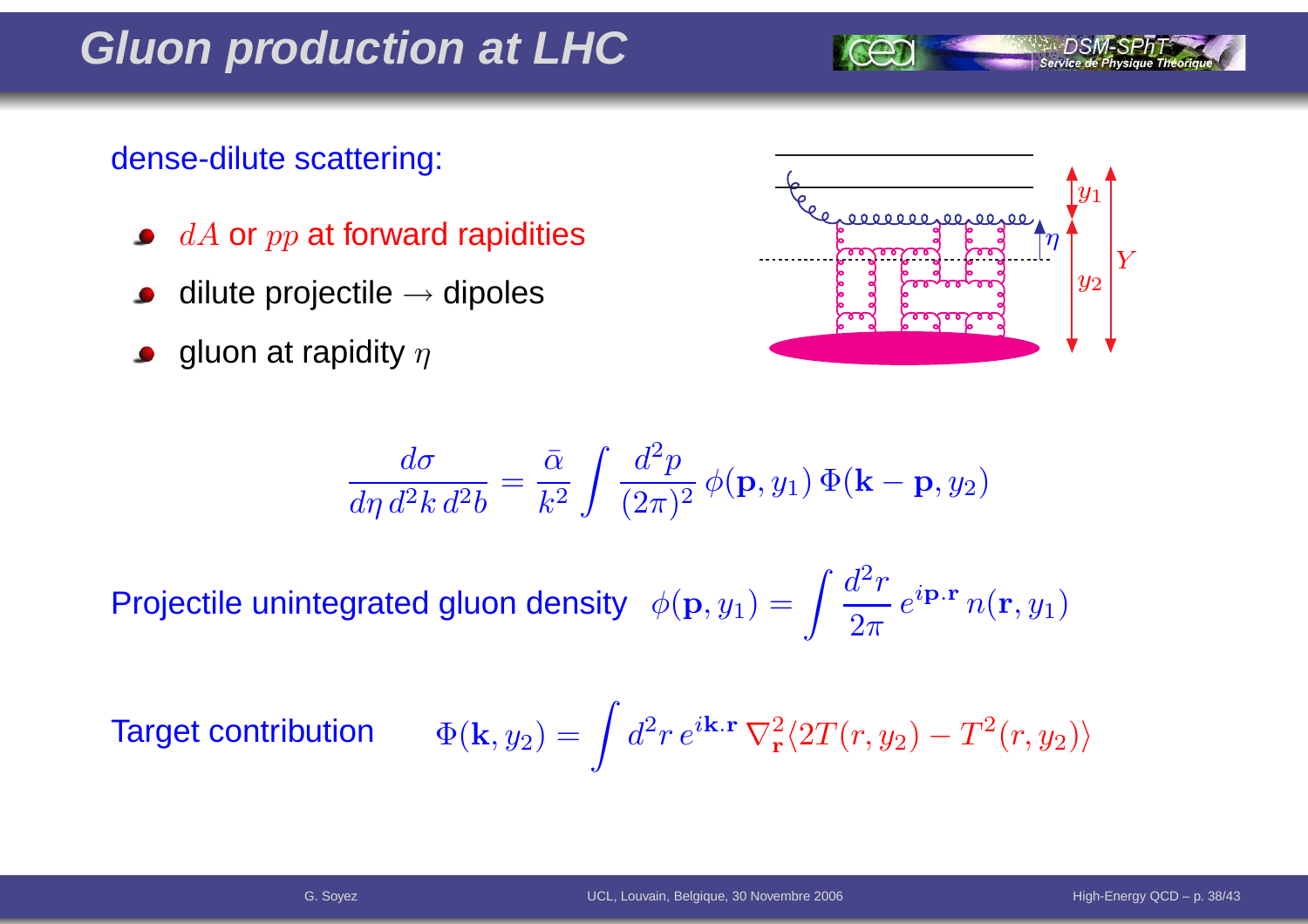#### **Results**



#### [E.Iancu,C.Marquet,G.S.,06]



$$
\Phi(k, Y) \to \frac{1}{\sigma} \exp\left[\frac{\log^2(k^2/\bar{Q}_s^2)}{\sigma^2}\right] \qquad \Rightarrow \qquad
$$

 $\Rightarrow$  diffusive scaling for  $\sqrt{Y}\Phi(k,Y)$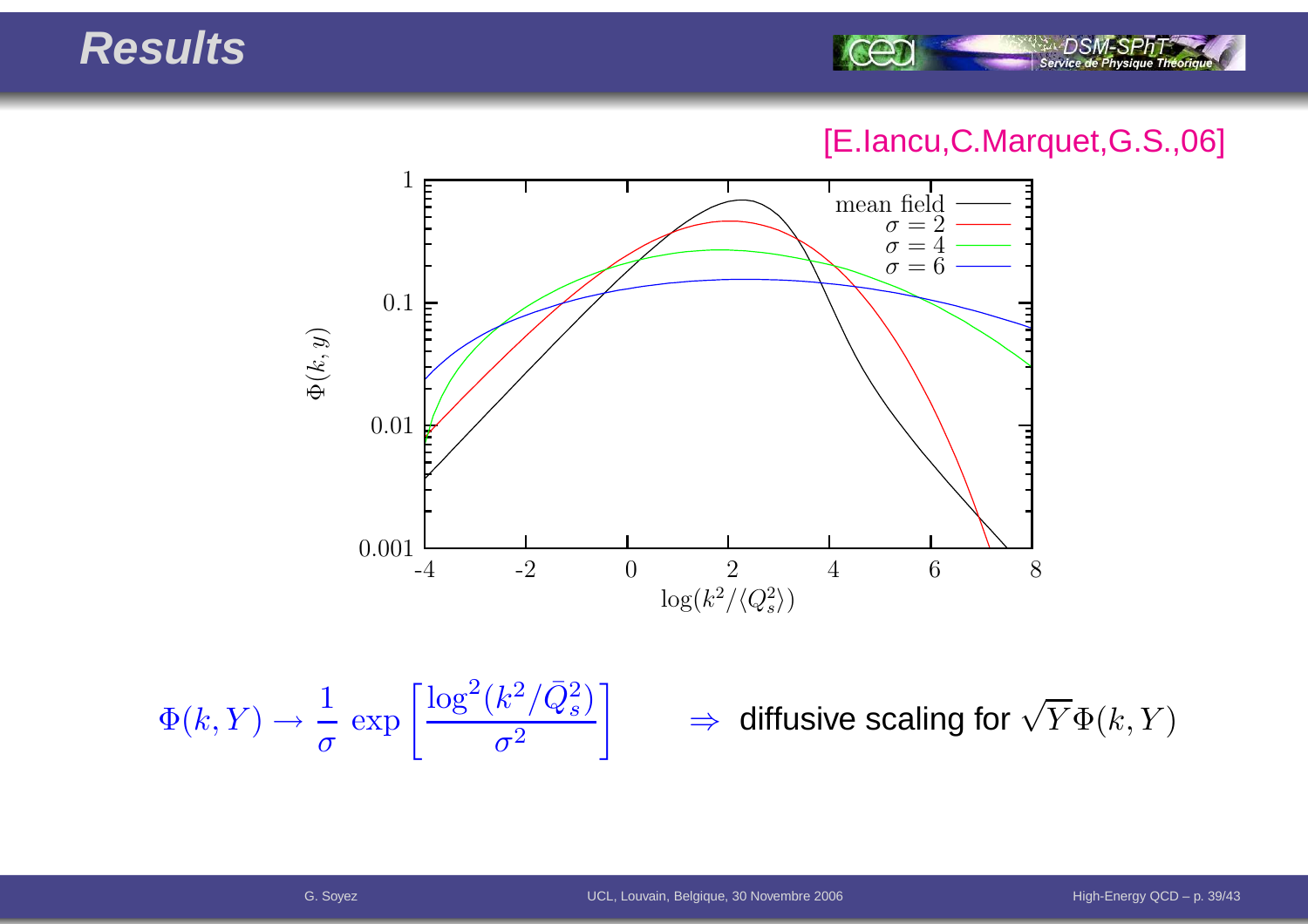

#### **Part 1: Evolution equations towards high-energy**

#### Infinite hierarchy:

| contribution | $\partial_Y \langle T^k \rangle$ | importance                          | diagrams           |
|--------------|----------------------------------|-------------------------------------|--------------------|
| <b>BFKL</b>  | $\langle T^k\rangle$             | resums $\alpha_s^n \log^n(s)$       | ladders            |
| saturation   | $\langle T^{k+1} \rangle$        | near unitarity: $T \leq 1$          | fan                |
| fluctuations | $\langle T^{k-1} \rangle$        | dilute tail: $T \gtrsim \alpha_s^2$ | splittings & loops |

Perspectives:

beyond 2 gluon-exchange approximation $\bullet$ 

([J.T.Amaral, E.Iancu, G.S., D.Triantfyllopoulos, hep-ph/0611105])

beyong large- $N_c$  approximation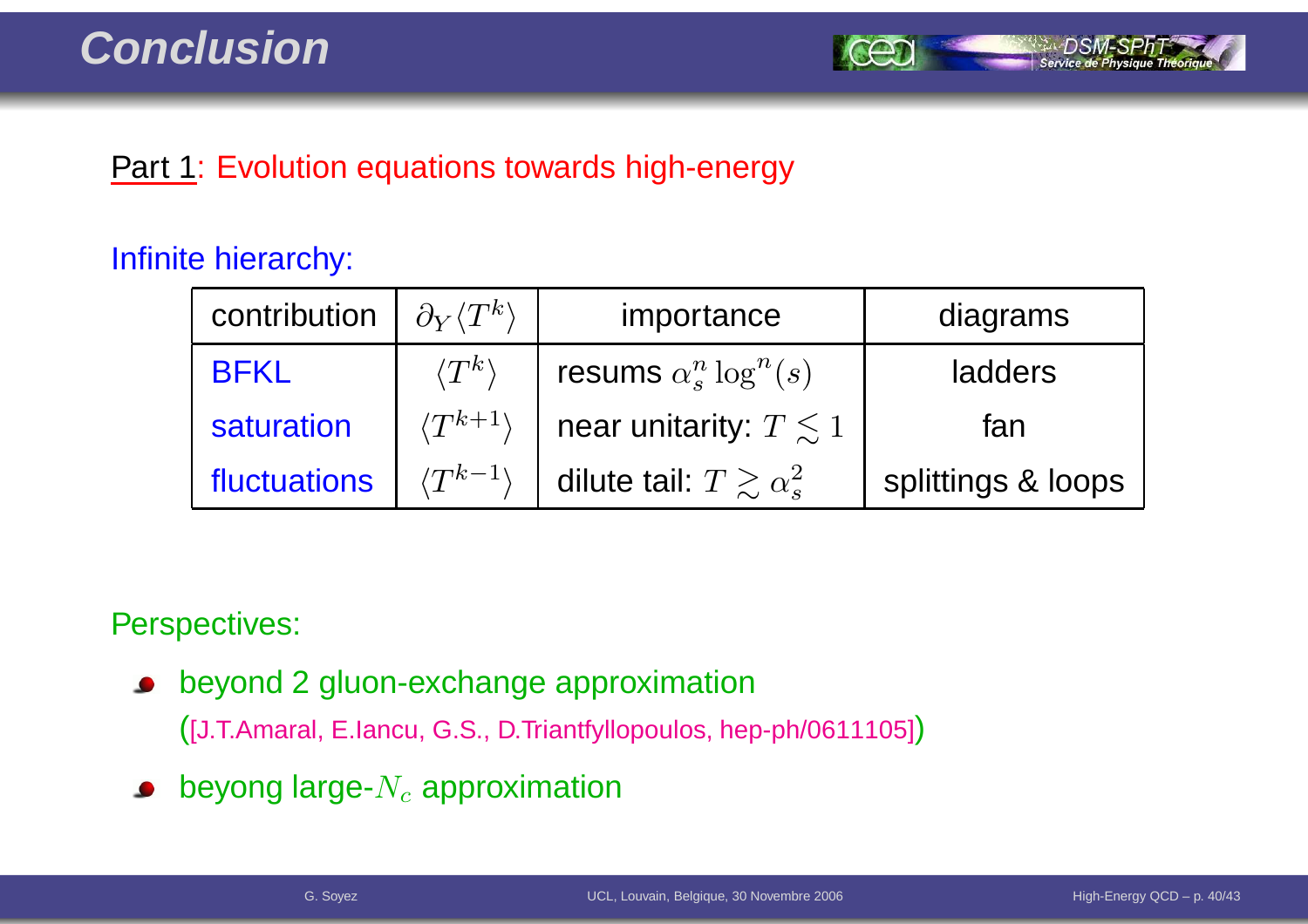#### **Conclusion**

#### **Part 2: Solutions for scattering amplitudes**



Geometric scaling $T=T(rQ_s)$  $Q_s = \exp(\lambda Y)$ Diffusive scaling $T = T[\log(rQ_s)/\sigma]$  $Q_s = \exp(\lambda Y), \, \sigma^2 = DY$ General predictions of saturationeven when  $T \ll 1$ Note: Knowledge of preasympt.

#### Perspectives:

- Better analytic control of the fluctuation effects
- include impact-parameter dependence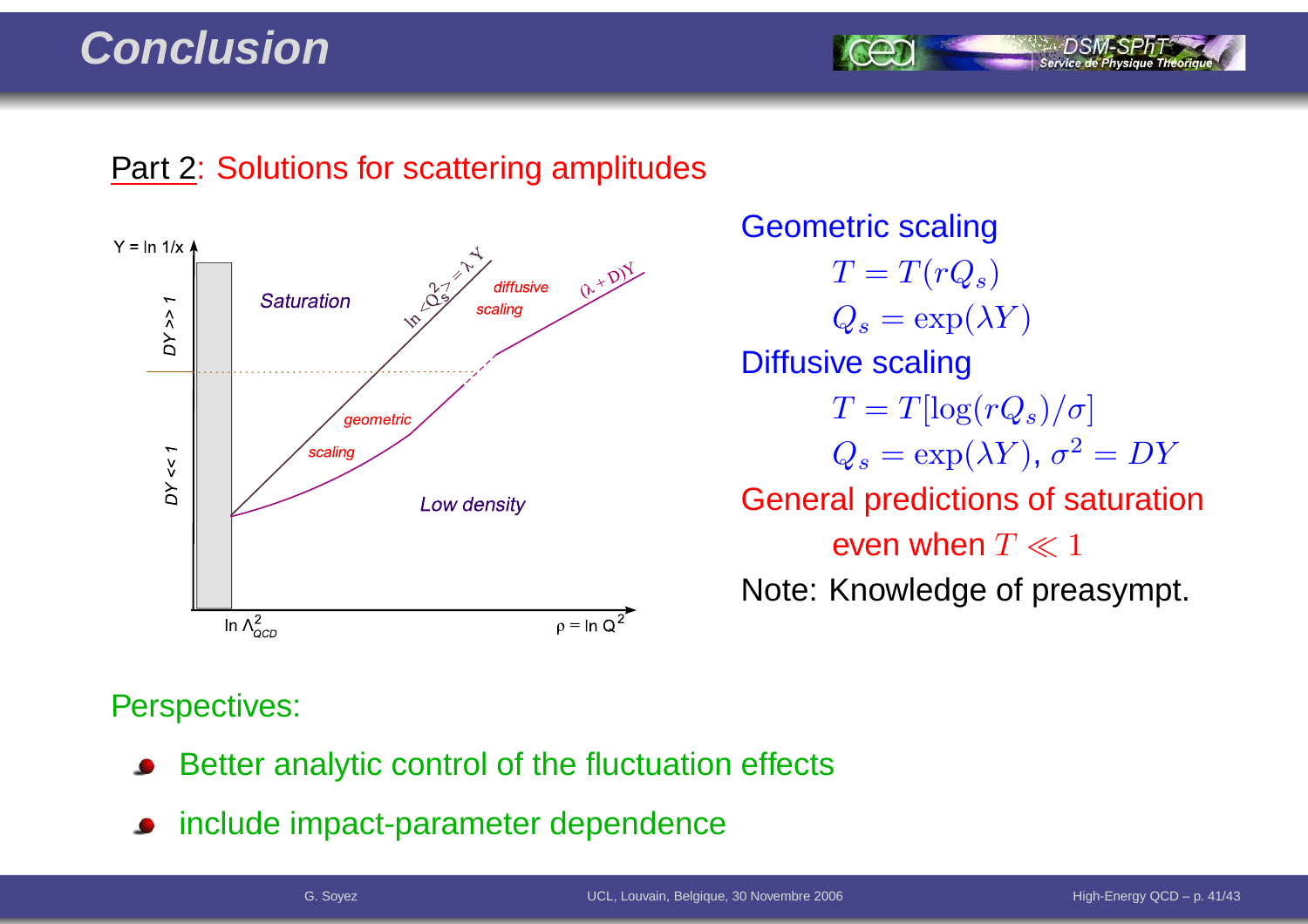#### **Conclusion**



#### Part 3: Phenomenological consequences

#### HERA:

- geometric scaling for  $F_2$ , DVCS and VM-production
	- $\Rightarrow$  indications for saturation
- diffusive scaling for  $F_2$  and  $F_2^D$  at higher energy
- **JELHC:** 
	- diffusive scaling predicted for dense-dilute collisions ( $dA$  or forward  $pp$ )

#### Perspectives:

- Control of the interplay between geometric and diffusive scaling (HERA ?)
- More predictions for LHC
- Applications to dense-dense collisions